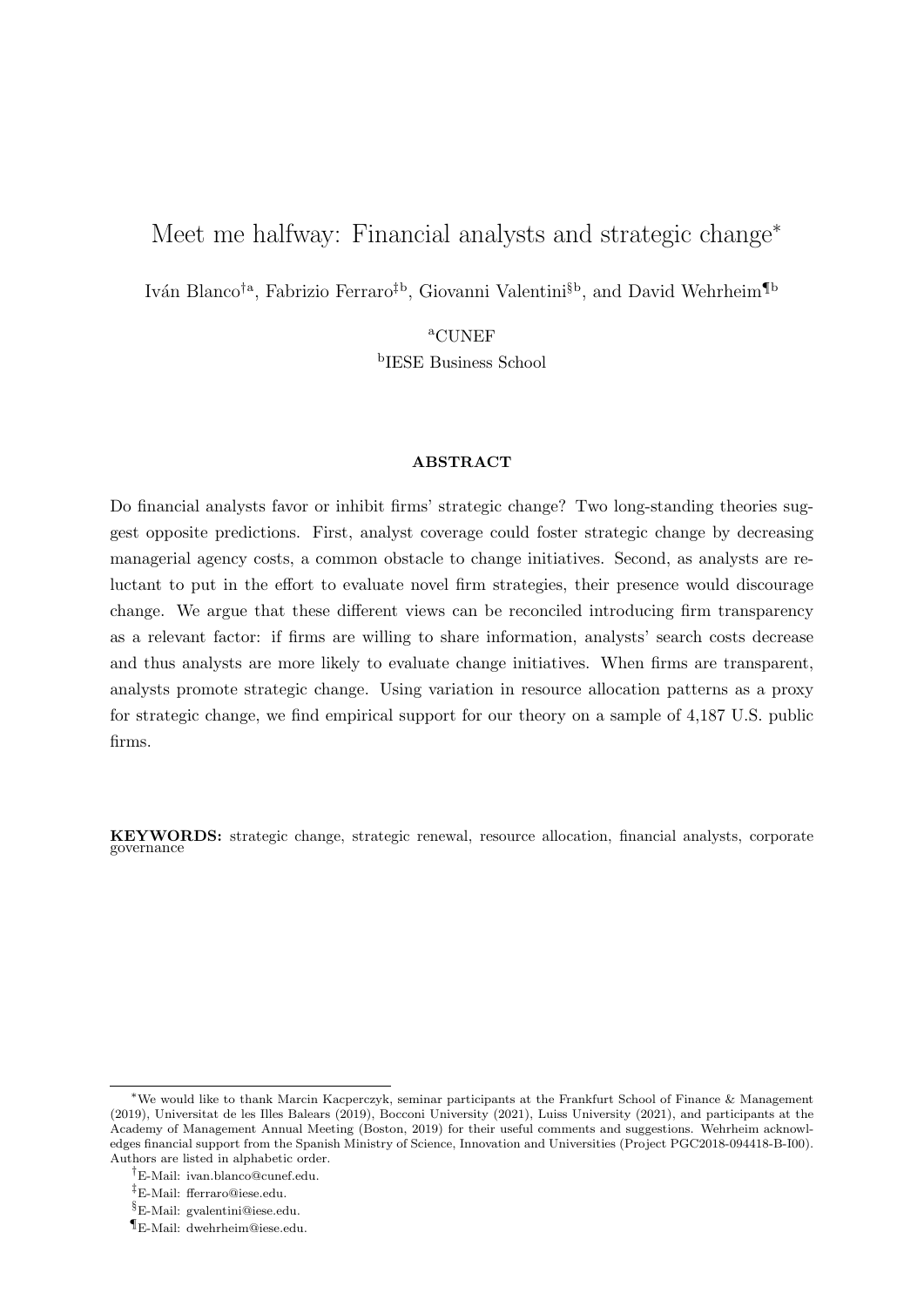## 1. INTRODUCTION

What is the effect of financial analysts on firms' strategic choices and in particular on strategic change? While it has been convincingly established that analysts can affect firm strategies, it is still up for debate how. Two long-standing different streams of research seem to suggest opposite predictions on the relationship between analyst coverage and firms' propensity to change their strategy.

Research rooted in finance has stressed that analysts are instrumental to information production (e.g., [Jensen and Meckling,](#page-33-0) [1976;](#page-33-0) [Schipper,](#page-34-0) [1999;](#page-34-0) [Asquith et al.,](#page-32-0) [2005\)](#page-32-0). With specific training and substantial industry background knowledge, analysts track firm actions and results on a regular basis. As a consequence of this information production and dissemination, firms followed by financial analysts are less likely to suffer from asymmetric information between managers, shareholders and the market at large, and therefore are characterized by lower (managerial) agency costs. In turn, this should make long-term, value-enhancing actions like strategic change more likely to be adopted, even if these actions are typically described as to run against short-term managerial interests and career concerns (e.g., [Aghion and Stein,](#page-32-1) [2008;](#page-32-1) [Gentry and Shen,](#page-33-1) [2013;](#page-33-1) [Zhang and Gimeno,](#page-34-1) [2016\)](#page-34-1).

Another stream of research, rooted in strategy and organization theory, rather than focusing on the effect of financial analysts on managerial agency costs, has unpacked the role of analysts in developing the 'evaluative frames' that shape stock valuations, and the analysts' own (agency) costs. Analysts do not affect valuations only through their recommendations, but also by developing evaluative frames [\(Beunza and Garud,](#page-32-2) [2007\)](#page-32-2) that shape how market participants make sense of corporate strategies and their performance [\(Benner and Ranganathan,](#page-32-3) [2017\)](#page-32-3). The role of these narratives is increasingly acknowledged in finance as well [\(Damodaran,](#page-32-4) [2017\)](#page-32-4), but one key implication of this work is that not all companies (and strategies) will be equally easy to interpret. And analysts pursue their own private utility, too: they are often unwilling to devote the time and effort needed to truly understand firm strategies and develop novel evaluative frames [\(Zenger,](#page-34-2) [2013;](#page-34-2) [Brauer and Wiersema,](#page-32-5) [2018\)](#page-32-5). When firm strategies deviate from analysts' expectations and existing frames, they might not be willing to invest the time needed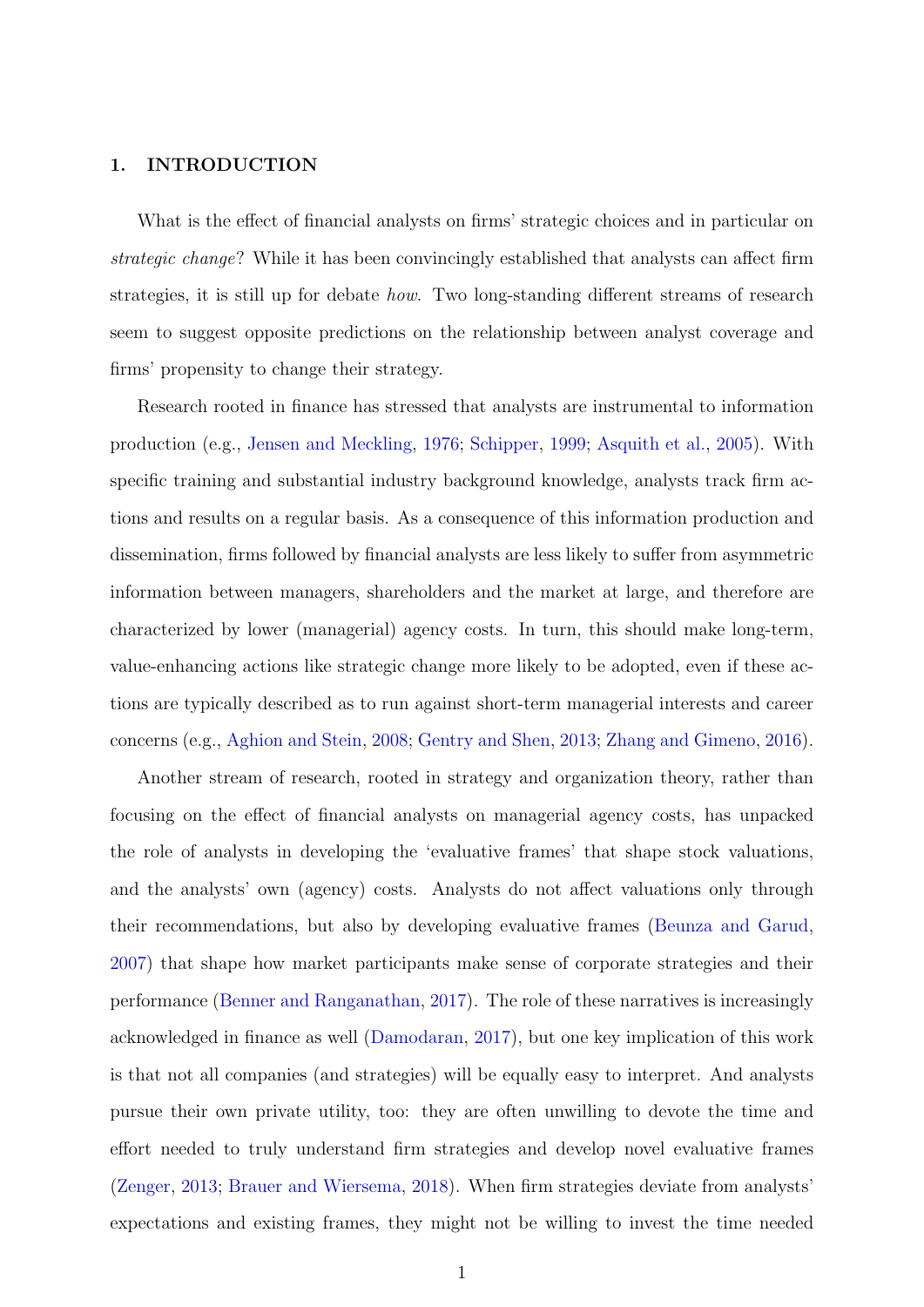to make sense of the novel strategies. Hence, analysts might refrain from that effort and ultimately avoid covering firms that adopt them (e.g., [Zuckerman,](#page-34-3) [1999;](#page-34-3) [Litov et al.,](#page-33-2) [2012;](#page-33-2) [Zenger,](#page-34-2) [2013\)](#page-34-2). As a consequence of the lack of analyst coverage, novel strategies are often undervalued by the market [\(Litov et al.,](#page-33-2) [2012\)](#page-33-2), with potential negative consequences for the managers that pursue them [\(Matsunaga and Park,](#page-34-4) [2001;](#page-34-4) [Mergenthaler et al.,](#page-34-5) [2012\)](#page-34-5). Therefore, novel strategies are less likely to be adopted also because of managerial career concerns induced by analysts.

In sum, one the one hand analysts are seen as rational actors that act in the interest of the market and produce original and valuable information on the companies they follow. If this is the case, analyst coverage should facilitate firms' strategic change by decreasing managerial agency costs, when managers, acting out of self-interest, avoid change to lower their employment risk, even when this may run counter to shareholders' interest. On the other hand, analysts are described as having also, and perhaps mostly, private objectives. Their analyses of firm strategies involve some costs, that analysts want to minimize. These costs increase in the novelty of firm strategies. If this is the case, then, analyst coverage discourages the adoption of novel strategies, because when firms adopt them, the market punishes them.

In this paper, we argue that these long-standing different views can be reconciled by putting forward the idea that when firms are more willing to share information about their own strategy, analysts' search costs decrease, and, as a consequence, analysts are more likely to evaluate and support firms' change. When firms are transparent, financial analysts' coverage promotes strategic change. By contrast, when firms are opaque, analysts' coverage make strategic change less likely.

Using variation in resource allocation patterns as a proxy for strategic change, as common in strategic management research (e.g., [Finkelstein and Hambrick,](#page-33-3) [1990;](#page-33-3) [Haynes and](#page-33-4) [Hillman,](#page-33-4) [2010\)](#page-33-4), we examine empirically the relationship between analyst coverage and strategic risk taking using a sample of 4,187 publicly traded U.S. firms during the period from 1993 to 2014. Our baseline results reveal that, on average, firms with higher analyst coverage have a lower likelihood to encourage strategic change as compared to firms with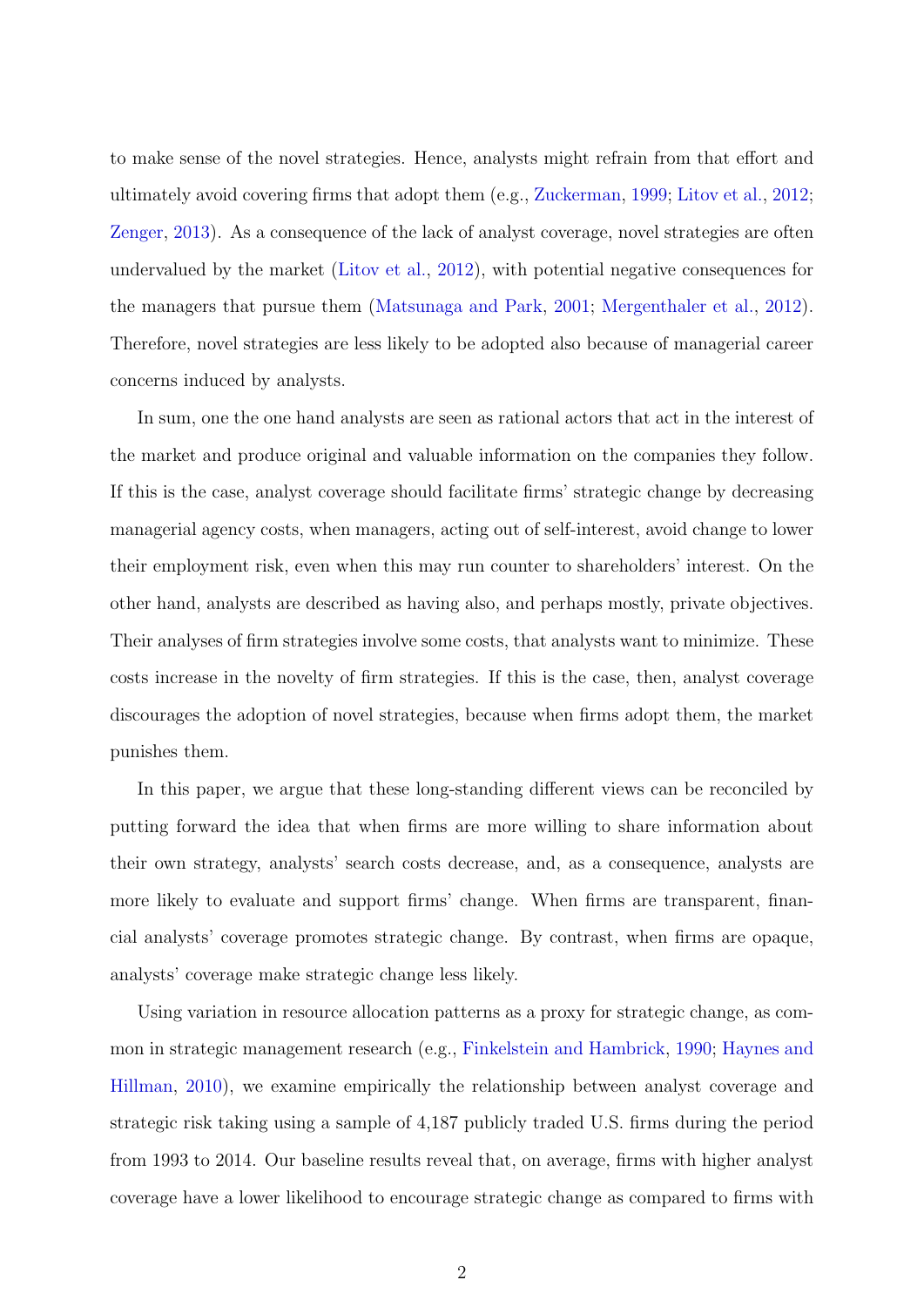lower coverage. These results are robust to a battery of alternative specifications, controlling also for the endogeneity of analyst coverage. Most interestingly, our results also indicate that when firms are transparent our empirical results overturn. That is, while on average analyst coverage inhibits strategic change, it actually promotes it for firms that provide truthful and reliable information. We thus show that firms' provision of information and the analysis and communication of financial analysts play a complementary role in fostering strategic change.

These results carry important implications for theory and practice. First, we contribute to the literature on financial analysts and their relationship with firm strategy. The substantial previous literature on analysts offered contradicting hypotheses on the role of analysts with regards to strategic change [\(Brauer and Wiersema,](#page-32-5) [2018\)](#page-32-5), although nobody had directly tested it. [Benner and Beunza](#page-32-6) [\(2020\)](#page-32-6) have suggested that these contradicting perspectives can be reconciled by considering the role evaluative frames play in the process, and arguing that the influence of analysts on innovation varies depending on the phase of technological and firm evolution. We argue, and empirically show, that a way to reconcile the opposite perspectives and results of previous literature is to recognize the active role of firms in providing information transparently. Second, we contribute to the literature on strategic change. While strategic change is necessary for companies to succeed and grow (e.g., [Zajac et al.,](#page-34-6) [2000\)](#page-34-6), a vast literature documents that strategic change is rare and difficult: there is an observed tendency for strategy to be preserved, rather than changed (e.g., [Nelson and Winter,](#page-34-7) [1982;](#page-34-7) [Ghemawat,](#page-33-5) [1991\)](#page-33-5). An important driver of firms' observed inertia is precisely managerial short-termism, often exacerbated by financial markets (e.g., [Aghion et al.,](#page-32-7) [2013\)](#page-32-7). In this paper, we suggest that commitment to transparency is a potential remedy to this problem.

#### <span id="page-3-0"></span>2. THEORY AND HYPOTHESES

A strategy can be broadly defined as an observed pattern regarding how firms allocate and deploy resources across different areas [\(Bower,](#page-32-8) [1972;](#page-32-8) [Mintzberg,](#page-34-8) [1978\)](#page-34-8). Consistent with this view, we conceptualize strategic change as the variation in a firm's pattern of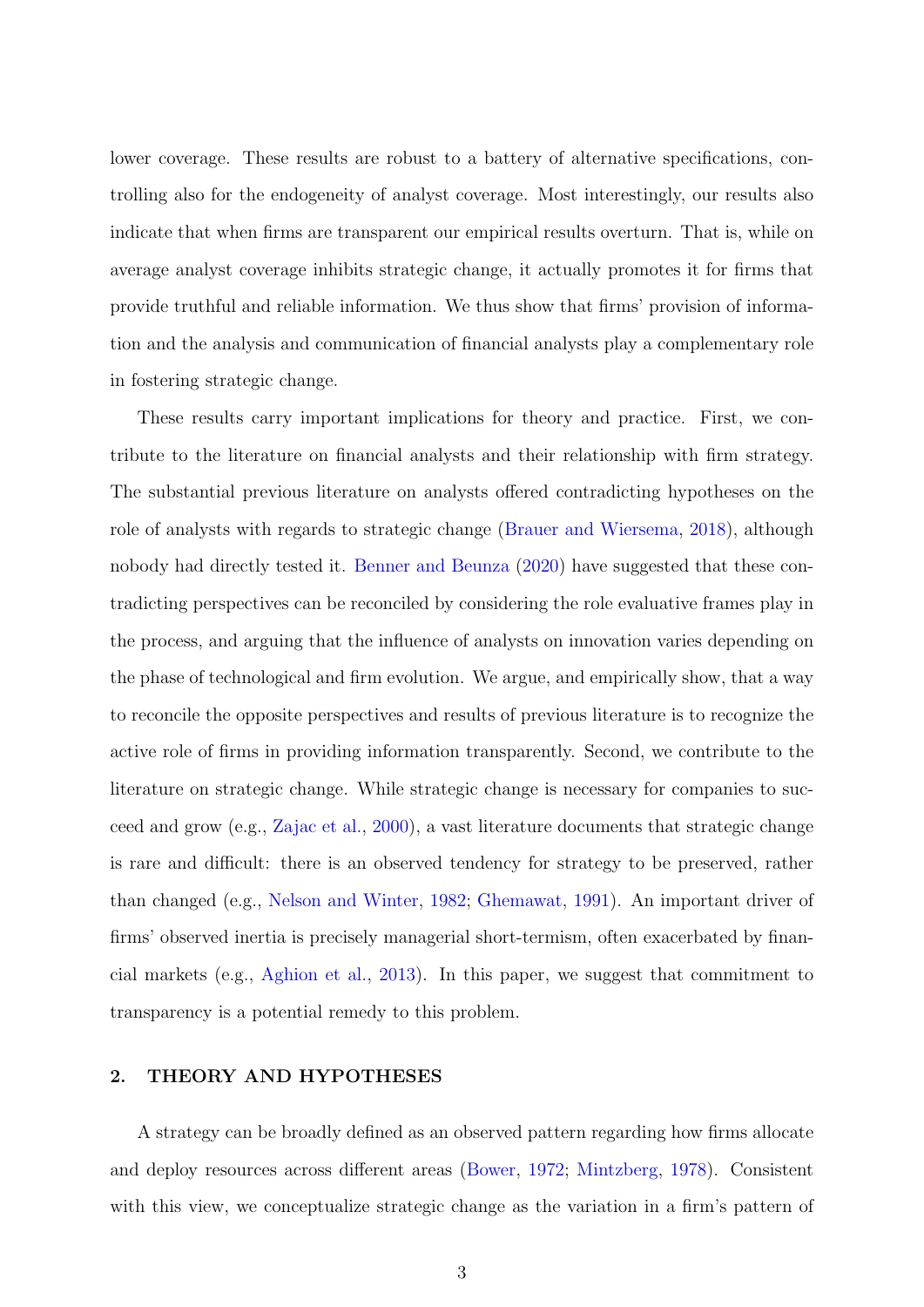resource allocation over time (e.g., [Haynes and Hillman,](#page-33-4) [2010\)](#page-33-4). The opposite is strategic persistence, defined as the extent to which a firm's pattern of resource allocation along key dimensions remains stable over time (e.g., [Finkelstein and Hambrick,](#page-33-3) [1990\)](#page-33-3).

The business environment and, therefore, the optimal allocation of firm resources, are continuously changing. Hence, to remain successful, firms must be able to respond to changes in the environment or to anticipate it, by shuffling resources (e.g., [Zajac et al.,](#page-34-6) [2000;](#page-34-6) [Kraatz and Zajac,](#page-33-6) [2001\)](#page-33-6). According to a McKinsey report, 83 percent of executives identify resource reallocation as the top management lever for spurring growth and change.[1](#page-4-0)

However, research in strategic management and business practice alike have shown that varying the allocation of resources is a challenge for most firms: there is a general tendency for it to be preserved, rather than changed (e.g., [Nelson and Winter,](#page-34-7) [1982;](#page-34-7) [Henderson](#page-33-7) [and Clark,](#page-33-7) [1990;](#page-33-7) [Ghemawat,](#page-33-5) [1991\)](#page-33-5). Prior literature has suggested that companies tend not to change because they are not able to recognize the threats to the status quo, for example because of managerial cognition (e.g., [Tripsas and Gavetti,](#page-34-9) [2000\)](#page-34-9). Others have suggested managers might actually see a threat, but do not know how to respond or cannot immediately respond, as they have invested in specific assets (e.g., [Ghemawat,](#page-33-5) [1991\)](#page-33-5) or have standardized routines that prevent flexibility (e.g., [Nelson and Winter,](#page-34-7) [1982\)](#page-34-7).

While previous research has described a number of mechanisms that prevent firms to change and adapt, whose full discussion is out of the scope of this paper, in this study we specifically focus on one of them, that relates to managerial agency costs and the shorttermism induced by financial markets (e.g., [Aghion et al.,](#page-32-7) [2013;](#page-32-7) [Flammer and Bansal,](#page-33-8) [2017;](#page-33-8) [Zhang and Gimeno,](#page-34-1) [2016\)](#page-34-1). In this case, managers understand the need for change, might be able to implement it, but do not pursue it because of their own private utility [\(Gentry and Shen,](#page-33-1) [2013\)](#page-33-1).

This mechanism is based on two key premises. First, change involves uncertainty. Any type of strategic change increases variance in performance and decreases the ability of foreseeing future firm results, at least in the short-run (e.g., [Greve,](#page-33-9) [1998\)](#page-33-9). Second,

<span id="page-4-0"></span><sup>1</sup>Click [here](https://www.mckinsey.com/business-functions/strategy-and-corporate-finance/our-insights/how-nimble-resource-allocation-can-double-your-companys-value?cid=eml-web) for the report.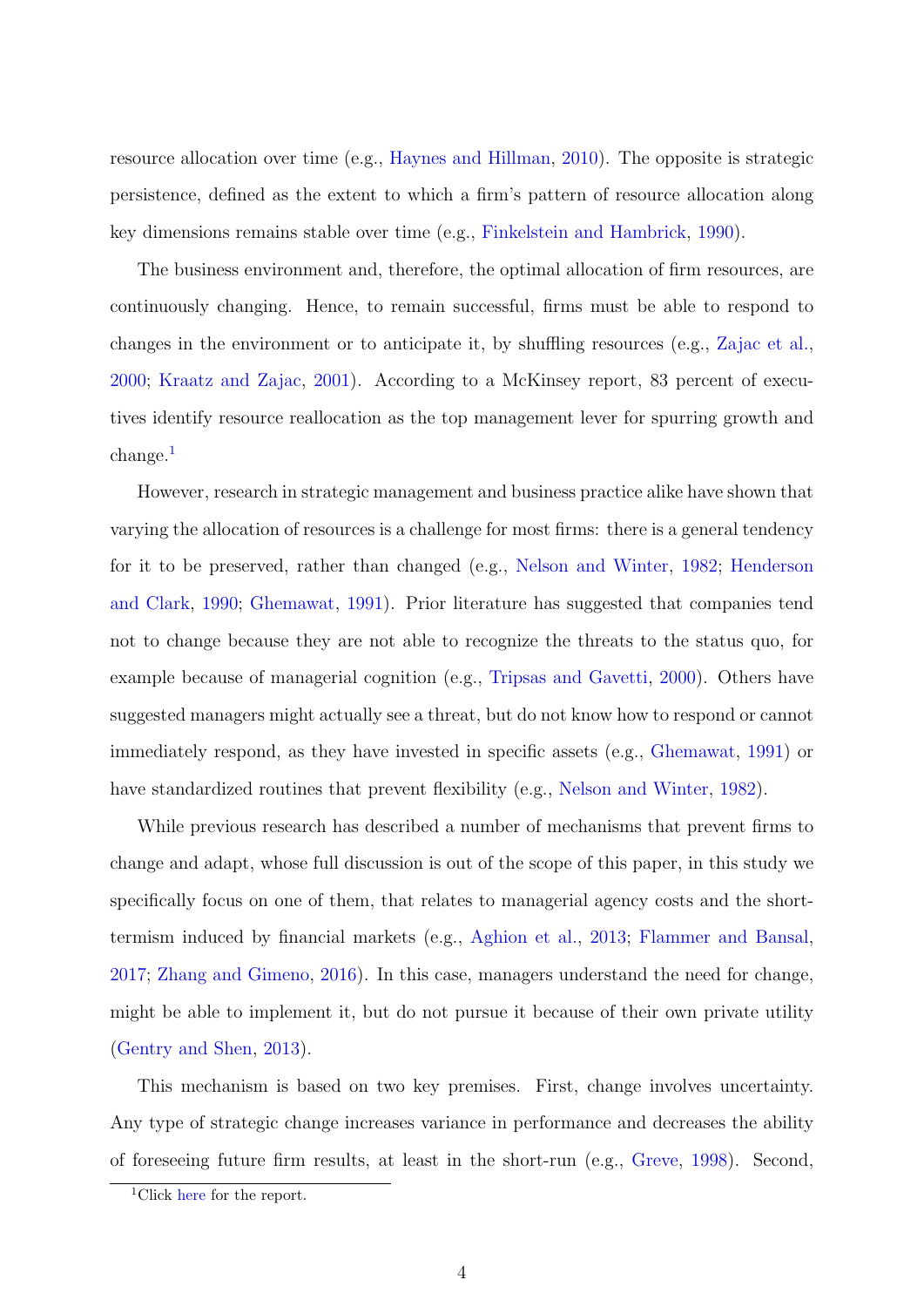managers dislike variance in firm performance. [Graham et al.](#page-33-10) [\(2005\)](#page-33-10) highlight how an overwhelming majority of CFOs prefer smooth earnings (versus volatile earnings), and that almost 80% of CFOs would actually give up economic value in exchange for smooth earnings. This preference is driven by private utility considerations. Uncertainty implies more volatile earnings, a risk premium in the market, and a higher probability of having a 'negative earnings surprise.' Negative surprises, in turn, strongly affect managers in terms of takeover threats as well as reputational and career concerns [\(Aghion et al.,](#page-32-7) [2013\)](#page-32-7). As a direct consequence of negative surprises, managers may face a decline in compensation [\(Matsunaga and Park,](#page-34-4) [2001\)](#page-34-4) and a greater likelihood of turnover [\(Mergenthaler et al.,](#page-34-5) [2012\)](#page-34-5). Given these large perceived private costs to managers, the model in [Brandenburger](#page-32-9) [and Polak](#page-32-9) [\(1996\)](#page-32-9) suggests that a decision maker has higher incentives to ignore her own superior information, stabilize performance and follow the market priors, even if this leads to possibly non-value-maximizing actions. [Aghion and Stein](#page-32-1) [\(2008\)](#page-32-1) similarly show that managers are more prone to continue with the status quo, the strategy that is expected by the market. In sum, the short-term uncertainty induced by strategic change may hurt managers (short-term) private utility, and therefore managers shirk from costly efforts at (long-term) change, even if it would be valuable for shareholders. This is only possible because the market has often only incomplete information about firm strategies and managerial actions [\(Litov et al.,](#page-33-2) [2012\)](#page-33-2). Against this background, we ask the following question: Does analyst coverage favor or inhibit firms' strategic change?

In principle, the effect could go either way. If it is true that managers are able to prioritize their private utility over firm long-term profitability thanks to the asymmetry of information that prevent shareholders to understand the need for change and investors to evaluate the long-term value of change, then having more information available —thanks to a higher analyst coverage —should actually decrease managerial agency costs and, as a consequence, managers' resistance to change. Analysts produce valuable information as they are experts on the firms they cover. By constantly analyzing and disseminating information about the future prospects of a firm, financial analysts have been conceived as information intermediaries that fulfill an important monitoring function in the financial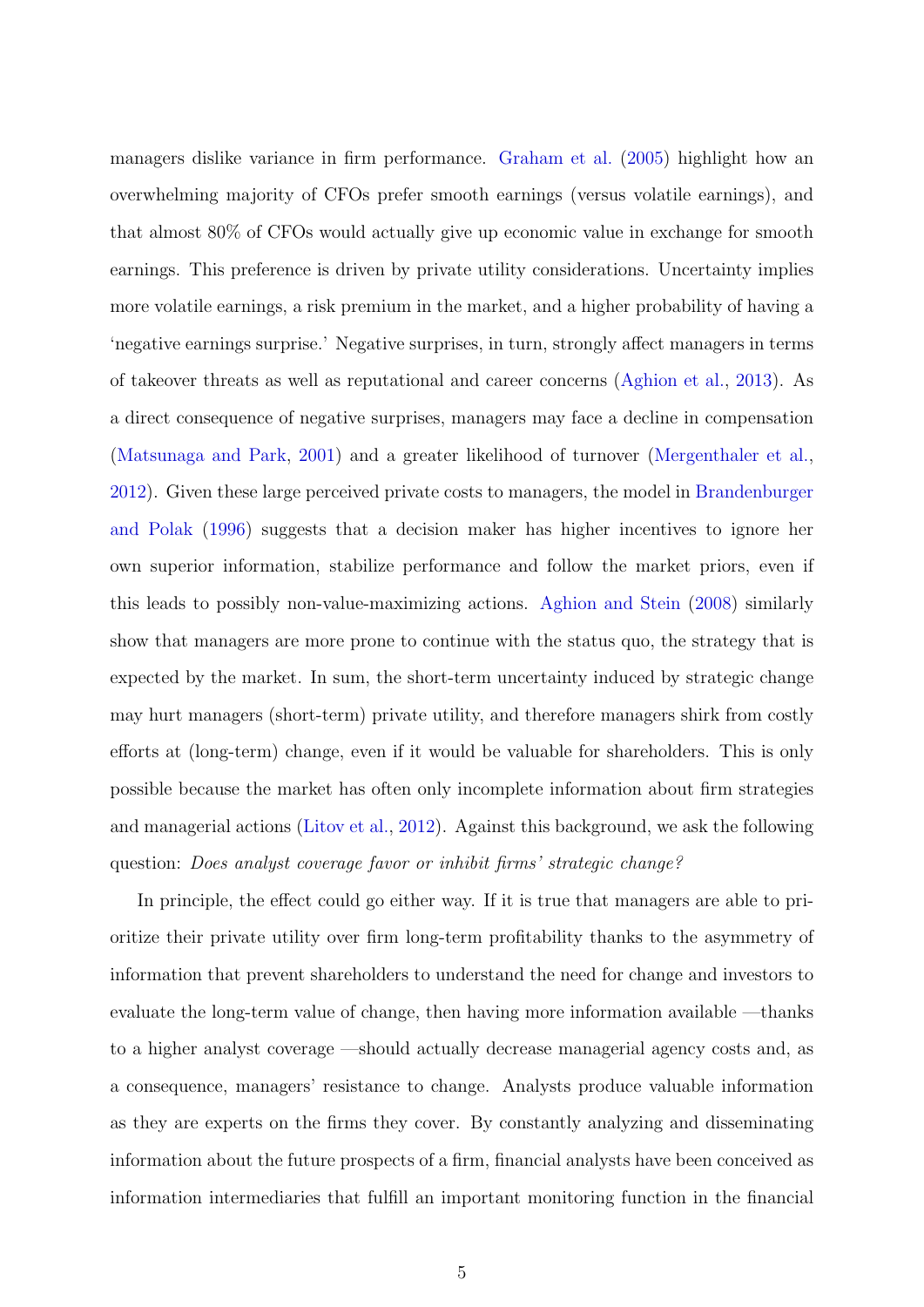markets [\(Jensen and Meckling,](#page-33-0) [1976;](#page-33-0) [Litov et al.,](#page-33-2) [2012;](#page-33-2) [Gentry and Shen,](#page-33-1) [2013\)](#page-33-1). The information produced by analysts is readily reflected in equity prices. [Womack](#page-34-10) [\(1996\)](#page-34-10) provides evidence that new analyst recommendations create significant price and volume changes on the market: on the day that a new "buy" recommendation is issued, the target stock appreciates 3%, and its trading volume doubles. Survey evidence obtained by [Gra](#page-33-10)[ham et al.](#page-33-10) [\(2005\)](#page-33-10) confirms that managers believe that analysts are important economic agents in setting the stock price of their firm. Empirical research in financial economics further indicates that higher analyst coverage actually implies more (and better) information available. For example, [Barth and Hutton](#page-32-10) [\(2004\)](#page-32-10) find that stock prices for firms with higher analyst coverage incorporate more rapidly information on accruals and cash flows. Similarly, [Ellul and Panayides](#page-33-11) [\(2018\)](#page-33-11) document that an exogenous termination of analyst coverage leads to deteriorating liquidity and price efficiency, more informed trading, and higher profitability of insider trades, indicating that the presence of higher analyst coverage restrains insiders from exploiting their informational advantage over outsiders with beneficial effects on market quality. In sum, the literature perceives analysts as performing an important informational role: they provide accurate, non-obvious information on the firms they follow, and that information is efficiently reflected in market prices. Therefore, increasing analyst coverage increases the knowledge available on covered firms, and hence decreases asymmetric information between managers and the market

Coherently, it has been shown that firms followed by fewer analysts are more likely to suffer from information asymmetries and engage in non-value maximizing activities. For example, [Chen et al.](#page-32-11) [\(2015\)](#page-32-11) show that when analyst coverage decreases, shareholders value their internal cash holding less, CEOs receive higher excess compensation, and they are more likely to engage in value-destroying acquisitions. Similarly, Derrien and Kecskés [\(2013\)](#page-33-12) document that a decrease in analyst coverage increases the cost of capital, which results in a decrease in firm investments. Taken together, these arguments lead to the following hypothesis:

Hypothesis (H1a). Firm strategic change increases as the number of analysts following a firm increases.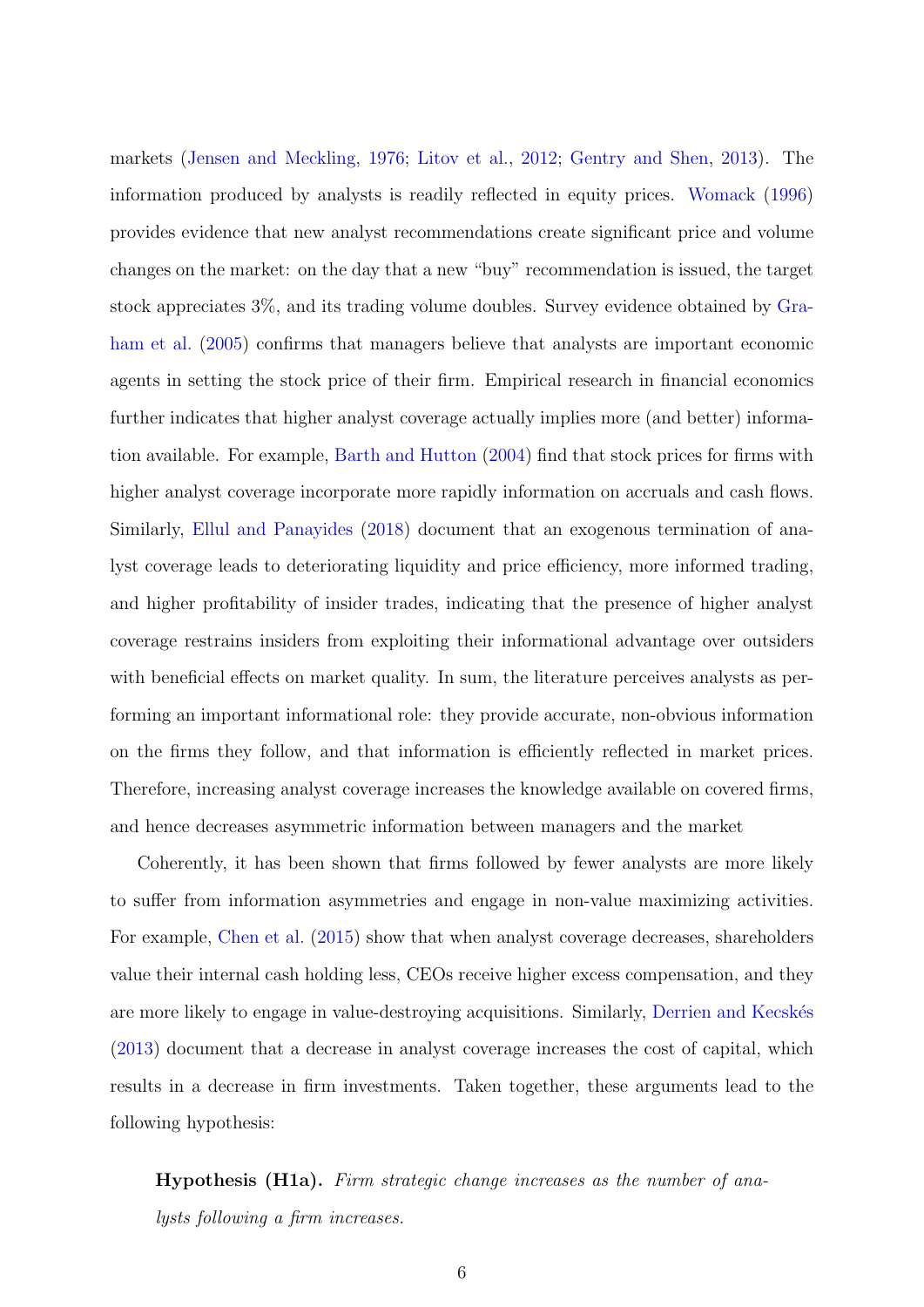It is also possible to argue that higher analyst coverage can make strategic change even more difficult and less likely. Consider the process described above, whereby change introduces uncertainty that managers dislike because of career concerns. First, higher analyst coverage can increase the variance in firm performance induced by strategic change. Research shows that firms have a natural tendency to release information selectively: they are more inclined to share good news rather than bad ones. Inter alia, [Graham](#page-33-10) [et al.](#page-33-10) [\(2005\)](#page-33-10) provide evidence that poorly performing firms are more likely to delay the communication of bad news, while [Hong et al.](#page-33-13) [\(2000\)](#page-33-13) show that firm-specific negative information diffuses only gradually across the investing public. [Fabrizio and Kim](#page-33-14) [\(2019\)](#page-33-14) make similar arguments with respect to environmental ratings: firms with unfavorable news obfuscate their language in information disclosure. An increase in analyst coverage, however, may increase firms' pressure to disclose news more precisely and transparently. For example, [Yu](#page-34-11) [\(2008\)](#page-34-11) shows that firms followed by more analysts do less accrual-based earnings management. And while good news would travel fast anyhow, even without the support of analysts, higher coverage improves information diffusion particularly when it would be scarce, i.e., in case of bad news. Hence, as the number of analysts grows, while information diffusion on good news might remain relatively constant, information disclosure on bad news increases, thus augmenting the variance in firm expected results.

This effect can also be reinforced by analysts' negative preference for firms' change [\(Zenger,](#page-34-2) [2013\)](#page-34-2). Changes in firm strategy implies costly investments for the analysts, who have to acquire new knowledge themselves. These costs temper analysts' incentives for analysis, leaving the market less informed about firms with strategies that are more costly to evaluate [\(Brauer and Wiersema,](#page-32-5) [2018\)](#page-32-5). Consistently, [Litov et al.](#page-33-2) [\(2012\)](#page-33-2) find that more unusual strategies receive less coverage by analysts. Similarly, in the context of uncertain technological change, [Benner](#page-32-12) [\(2010\)](#page-32-12) finds that firms pursuing more radical technology investments in response to new technology received less attention from analysts than firms adopting incremental extensions of existing technology. And in the context of diversification, [Zuckerman](#page-34-3) [\(1999\)](#page-34-3) shows that firms are followed by fewer analysts when firms' diversification strategies deviate from the industry categories covered by analysts.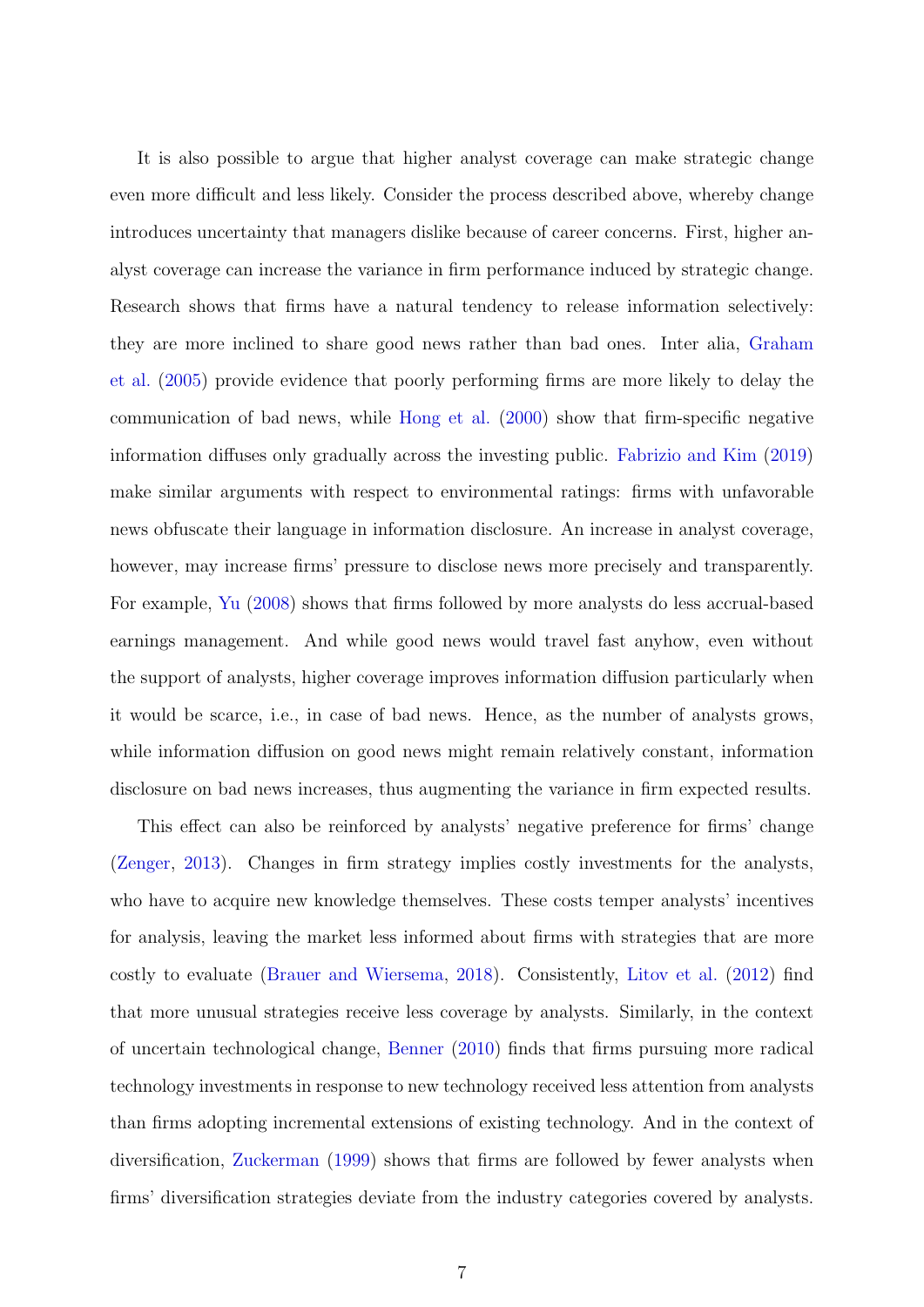In turn, this lack of attention from analysts lead to a decrease in market value [\(Litov et al.,](#page-33-2) [2012\)](#page-33-2). As a consequence, analysts might increase the downside risk of strategic change by simultaneously increasing the variance and decreasing the average of firm (expected) future performance.

Second, an increase in analyst coverage increases the probability that, conditional upon negative surprises, managers will face setbacks in their careers. On the one hand, it has been shown that the market reaction to earnings disclosure and surprises increases with analyst coverage, and the effect is driven by firms that miss their analyst earnings forecasts, i.e., the effect of bad news on stock prices is emphasized as analyst coverage increases, while that of good news is not [\(Huang et al.,](#page-33-15) [2017\)](#page-33-15). On the other hand, and strictly related, the consequences of bad news on managerial career are also magnified under the lens of an increased analyst coverage. [Puffer and Weintrop](#page-34-12) [\(1991\)](#page-34-12) examining the link between firm performance and CEO turnover, and argue that analyst forecasts, rather than accounting performance, set the expectations and the fate of a CEO. [Wiersema and](#page-34-13) [Zhang](#page-34-13) [\(2011,](#page-34-13) p. 1179) claim that financial analysts "provide the board with third party certification of the CEO's ability and performance." Overall, these arguments suggest that a higher analyst coverage reinforces the negative effect of managerial agency costs on strategic change. Thus, we hypothesize:

# Hypothesis (H1b). Firm strategic change decreases as the number of analysts following a firm increases.

The two competing hypotheses presented above stem from two different perspectives on the nature and the role of analysts, that have longly co-existed in the related literature. One perspective sees analysts as knowledgeable experts, who by constantly analyzing and disseminating information about the future prospects of a company, fulfill effectively a fundamental monitoring function in the financial markets. The other perspective recognizes that analysts are imperfectly rational, potentially biased individuals, who produce evaluative frames that shape how all market participants make sense of corporate decisions and performance. Given that the development of novel frames is costly, analysts do not always exert the needed effort to updated them in order to fully understand firms'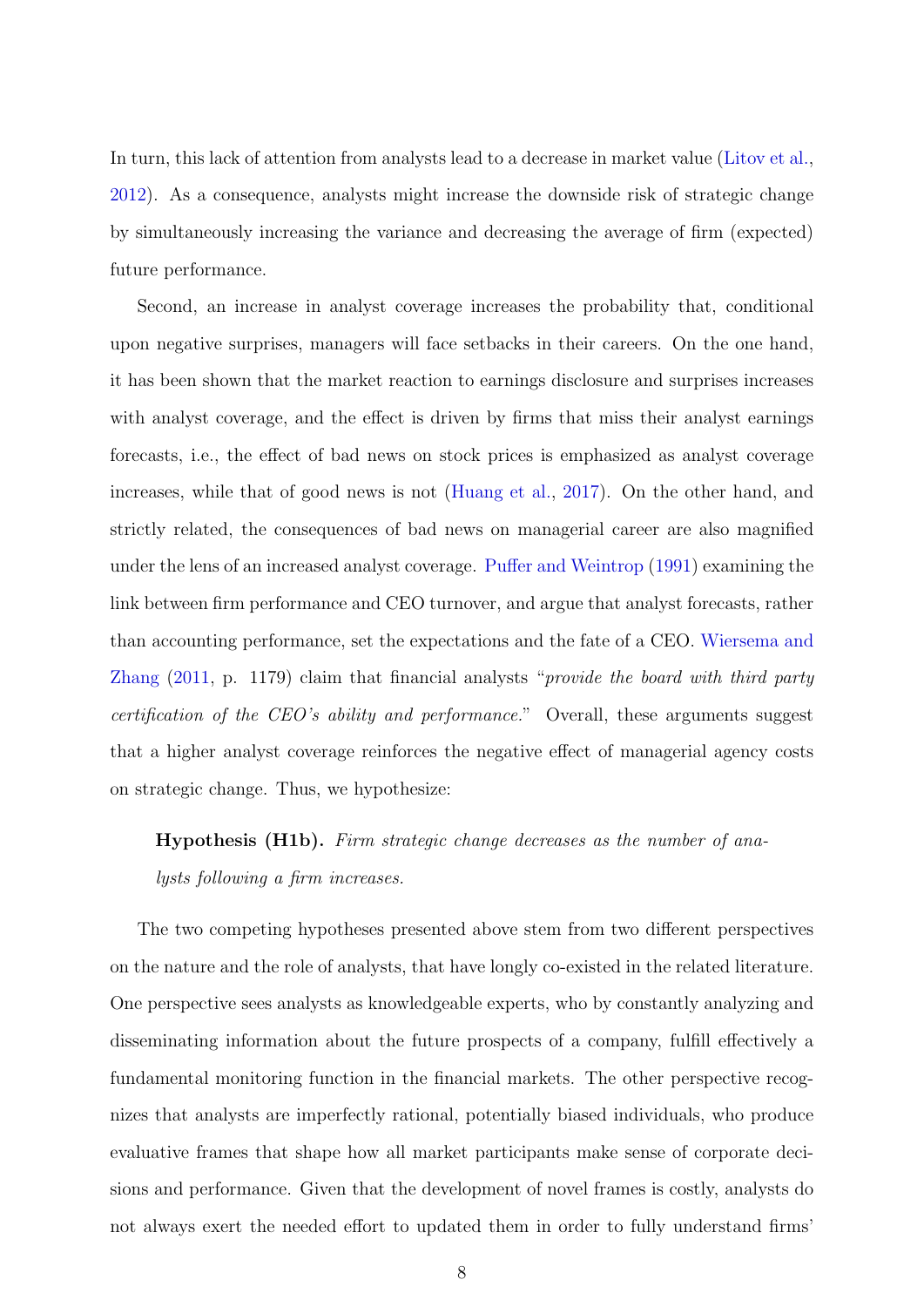strategies. Both perspectives share a common unrealistic assumption on the homogeneity of the interpretive challenges different firms and strategies pose. The finance literature generally assumes there is no significant cost in collecting information for financial analysts. By contrast, even if the 'evaluative frame' perspective acknowledges that developing these frames is costly, it only recognizes that this cost depends on firms' strategy, and not on the way in which a firm communicates it. In other words, it is assumed that it is equally costly to collect information for novel strategies for any firm. In this paper, we propose that the two seemingly contradicting perspectives on analysts discussed above can actually be reconciled in a realistic way by relaxing this assumption.

In reality, it is known that firms vary greatly in their transparency and willingness to share (reliable) information, in all domains, from accounting to environmental performance [\(Bushman et al.,](#page-32-13) [2004;](#page-32-13) [Fabrizio and Kim,](#page-33-14) [2019\)](#page-33-14). Similarly, anecdotal evidence suggests that analysts proactively search for valuable information and they are actually often going beyond the financial information provided by the firm, in order to develop novel evaluative frames that can help make sense of the firm's strategy and its market valuation. To cite just one example, a recent report on Tesla reported: "We have driven a Tesla for seven months in preparation for this report, and after conducting investor meetings with the company last week, we're finally ready to take a stand, [...] we wanted to do a thorough job of due diligence before making an actionable call." It is thus likely that when provided with better, reliable information by the firm, analysts would not shirk from exploring in depth the novel strategy the firm is introducing.

We thus propose that analysts' and firms' role in facilitating strategic change are complementary, in that analysts can actually facilitate the market's understanding of the need of strategic change if and when the firm is transparent in the first place, and it shares openly truthful information. By sharing information, firms can reduces analysts' evaluation costs —who can then analyze and diffuse information properly. Formally:

Hypothesis (H2). At high level of firm transparency, firm strategic change increases as the number of analysts following a firm increases.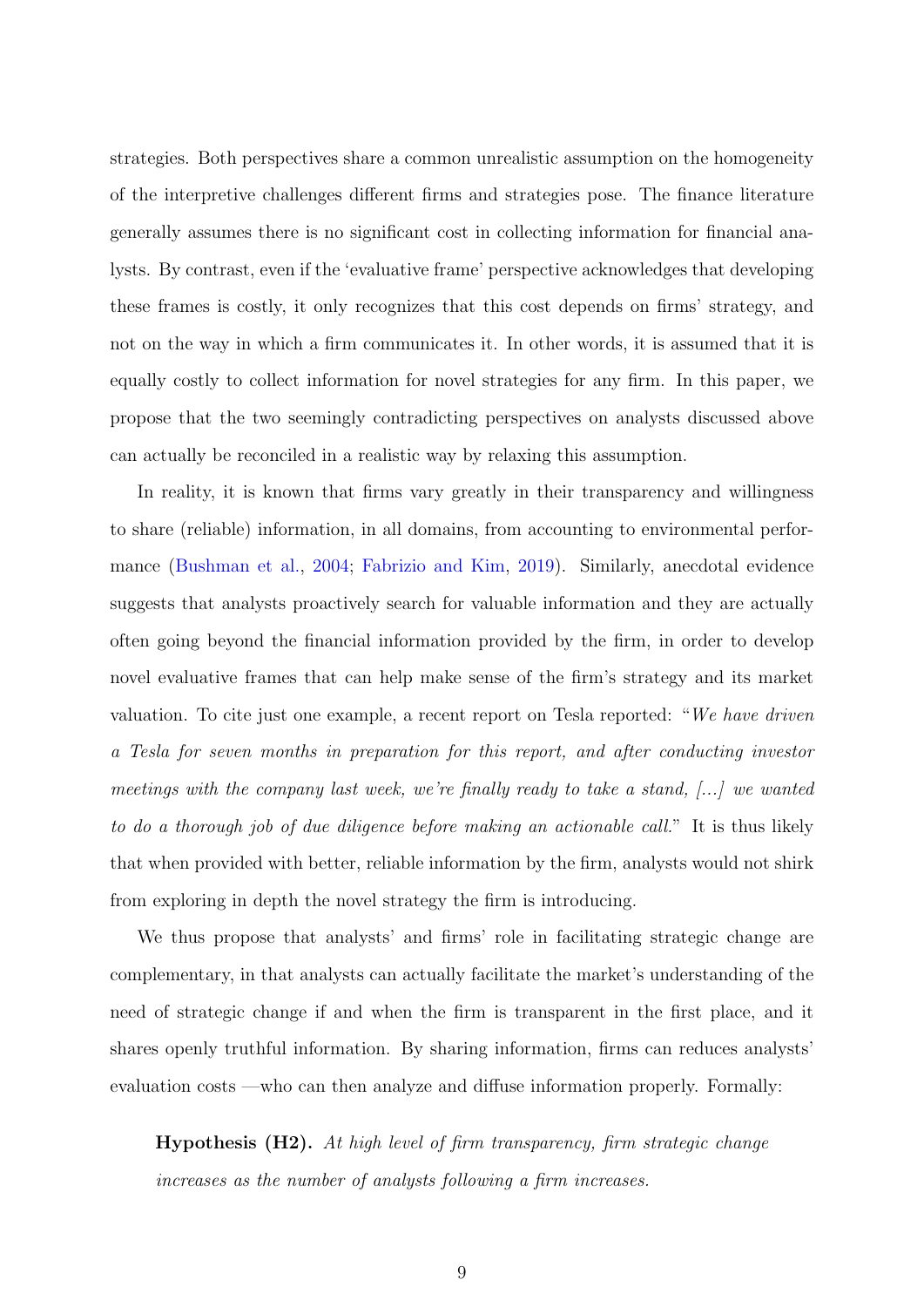#### 3. DATA AND METHODS

#### 3.1. Sample selection

The sample used in this paper includes information on U.S. public firms for the period between 1993 and 2014. We start with all firms traded on NYSE, Amex, or NASDAQ that are in the Compustat database during the specified period. We exclude financial firms with standard industrial classification (SIC) codes between 6000 and 6999 as well as firms with book value of assets less than \$10 million. For the remaining firms, we retrieve accounting information from Compustat and then merge these companies with the information from the other databases. We obtain data on analyst coverage and managerial guidance from the Institutional Brokers' Estimate System (I/B/E/S). We collect institutional ownership information from Thomson's Institutional Holdings dataset (SEC Form 13-F), stock price and volatility information from the Center for Research in Security Prices (CRSP), intraday trades and quotes for constructing stock illiquidity measures from the Trade and Quote (TAQ) database, and corporate governance information from the Institutional Shareholder Services (ISS) governance database. Our final sample for the baseline regressions consists of 39,584 firm-year observations on 4,187 firms. Table [1](#page-36-0) provides summary statistics for the main variables used in the empirical analysis.

#### 3.2. Variables

#### <span id="page-10-0"></span>3.2.1. Dependent variable

Our key dependent variable, strategic change, reflects the extent to which a firm's strategy changes over time [\(Finkelstein and Hambrick,](#page-33-3) [1990\)](#page-33-3). We conceptualize a firm's strategy as a pattern in a stream of important decisions regarding the allocation of resources which are under the discretion of the top management team. Following common practice in the strategy literature (e.g., [Finkelstein and Hambrick,](#page-33-3) [1990;](#page-33-3) [Zhang,](#page-34-14) [2006;](#page-34-14) [Chatterjee and Hambrick,](#page-32-14) [2007;](#page-32-14) [Haynes and Hillman,](#page-33-4) [2010;](#page-33-4) [Quigley and Hambrick,](#page-34-15) [2012;](#page-34-15) [Bednar et al.,](#page-32-15) [2013;](#page-32-15) [Oehmichen et al.,](#page-34-16) [2017\)](#page-34-16), we use a composite measure that consists of the following six strategic resource dimensions: (1) advertising intensity (advertising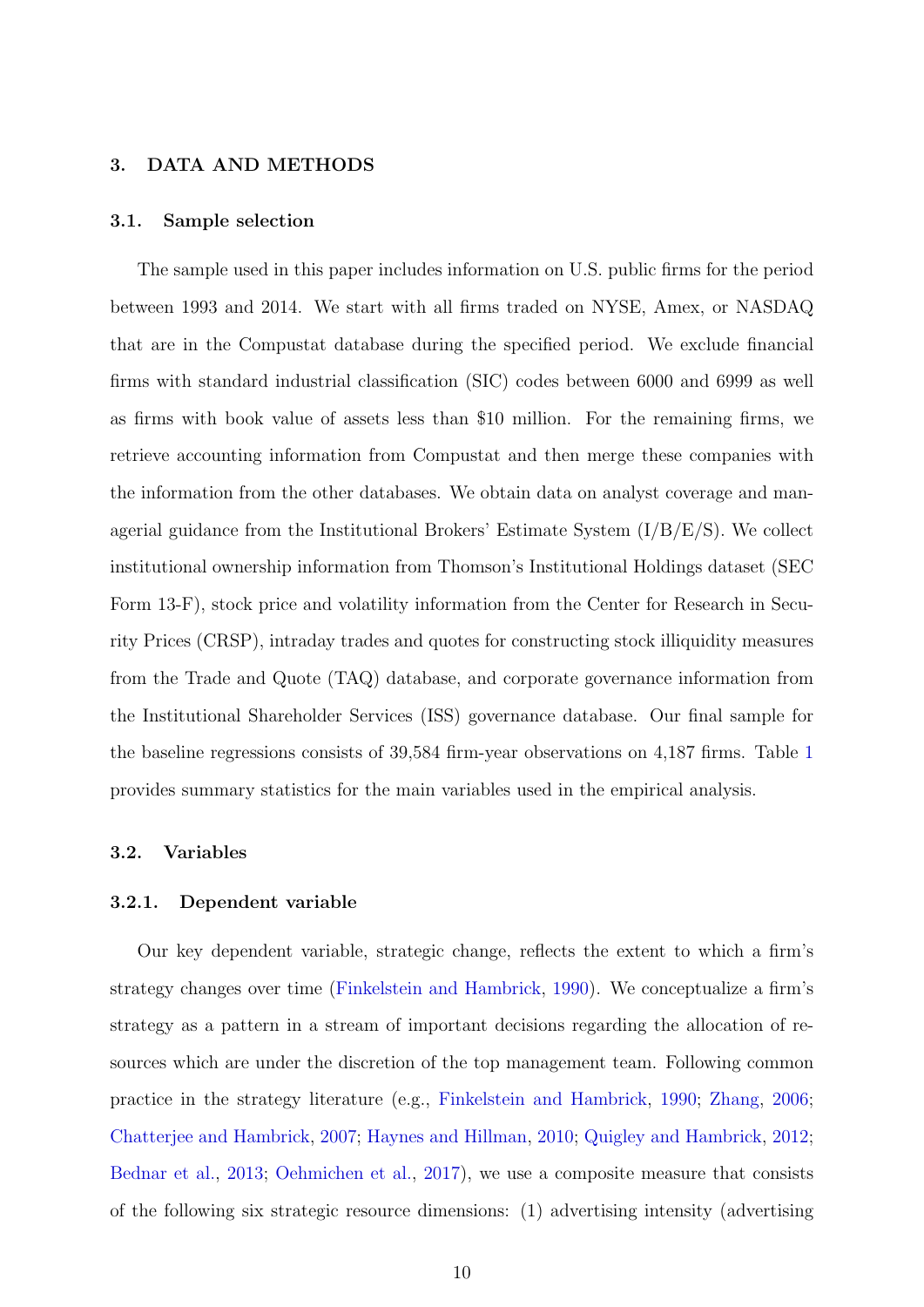expense/net sales), (2) R&D intensity (R&D expense/net sales), (3) plant and equipment newness (net property, plant and equipment/gross property, plant and equipment), (4) nonproduction overhead (selling, general, and administrative expense/net sales), (5) inventory levels (inventories/net sales), and (6) financial leverage (total debt/stockholders equity). The data for these measures are retrieved from Compustat.

A lack of change in these measures from company's historical pattern represents strategic persistence. In contrast, large changes in these ratios (either an increase or a decrease) indicate important changes to firm's resource allocation decisions and thus change in the underlying strategy of the firm. To calculate change scores over time, we use the approach put forth in [Carpenter](#page-32-16) [\(2000\)](#page-32-16) and [Haynes and Hillman](#page-33-4) [\(2010\)](#page-33-4), among others, which uses a combination of exponential smoothing and Euclidean distance calculations. First, we establish baseline variation patterns for each firm (and year) using the exponentially smoothed historical resources allocation ratios over that last five years (i.e., from  $t - 4$ to  $t = 0$ .<sup>[2](#page-11-0)</sup> The absolute value of simple differences representing divergence from historical resource allocation were calculated between the exponentially smoothed, forecasted amount and the actual resource allocation ratios. The result of the procedures were the divergence of the firms' actual resource allocation profiles from the forecasted resource allocation profiles, based on the firms' previous five years of data, and are then summed. In order to normalize the dependent variable, we calculated the natural logarithm of the differences.

# <span id="page-11-1"></span>3.2.2. Independent variable

Analyst coverage is the main independent variable in our regressions. We measure analyst coverage using the number of analysts that issue forecasts for a firm. Following the literature, we calculate the number of analysts as the mean of the 12 monthly numbers of earnings forecasts that a firm receives annually from the I/B/E/S summary file. We

<span id="page-11-0"></span> $2\text{As explained in Haynes and Hillman (2010), a five-year window is appropriate to establish variation.}$  $2\text{As explained in Haynes and Hillman (2010), a five-year window is appropriate to establish variation.}$  $2\text{As explained in Haynes and Hillman (2010), a five-year window is appropriate to establish variation.}$  $2\text{As explained in Haynes and Hillman (2010), a five-year window is appropriate to establish variation.}$  $2\text{As explained in Haynes and Hillman (2010), a five-year window is appropriate to establish variation.}$ patterns since it is broad enough to capture strategic change and narrow enough to exclude changes in firm's external environment. Further, in comparison to using simple averages, exponential smoothing enables us to place more emphasis on more recent years while, at the same time, incorporating information gained from previous years.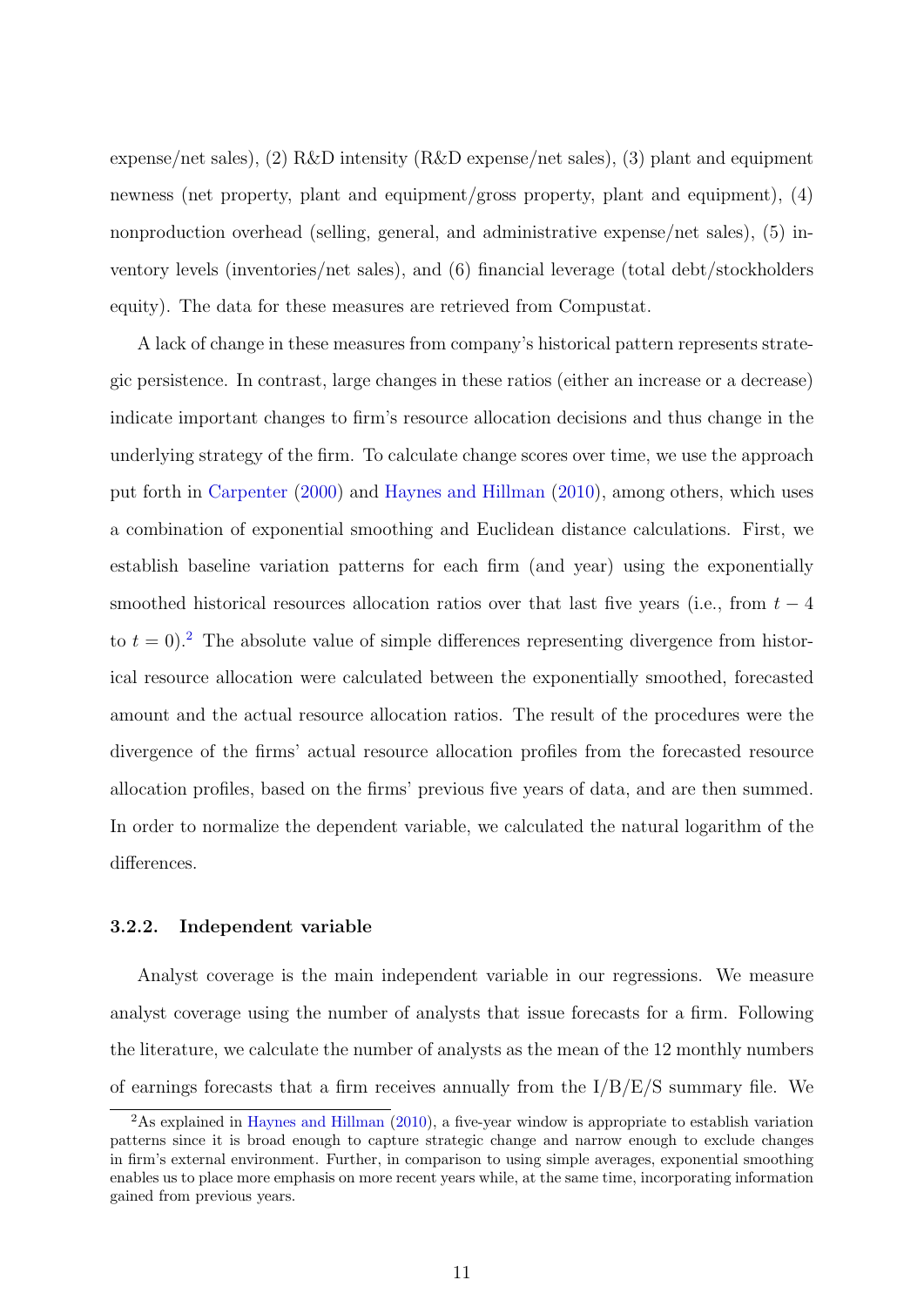use this number because most analysts issue at least one earnings forecast for a firm in a year and the majority of them issues at most one earnings forecast each month. The firm-year observations which are not followed by analysts have missing information in the  $I/B/E/S$  database; we set those observations to zero (e.g., as in [He and Tian,](#page-33-16) [2013;](#page-33-16) [Guo et al.,](#page-33-17) [2019\)](#page-33-17) We then take the natural logarithm of (one plus) this raw measure to construct our final measure of analyst coverage.

## <span id="page-12-0"></span>3.2.3. Control variables

Following the strategy and finance literature, we control for a vector of firm and industry characteristics that could affect firm's strategic change behaviour. All control variables are one year lagged with respect to our dependent variable. The usual baseline control variables are firm size, which is the natural logarithm of total assets; firm age, which is the natural logarithm of the number of years since a firm has been included in Compustat; and firm return on assets. We also control for firm Tobin's Q, which captures firm's growth opportunities; capital-labor ratio  $(K/L)$ , which is the natural logarithm of property, plant, and equipment scaled by the number of employees; capex, which is capital expenditures scaled by total assets; and stock illiquidity, which is the natural logarithm of relative effective spreads [\(He and Tian,](#page-33-16) [2013\)](#page-33-16). Further, since the demand for analyst services could be an increasing function a firm's stock return volatility [\(Chan and Hameed,](#page-32-17) [2006\)](#page-32-17), and return volatility is, in turn, likely to be correlated with managerial risk-taking preferences [\(Cassell et al.,](#page-32-18) [2012\)](#page-32-18), we include stock return volatility as an additional control variable. This variable is calculated as the standard deviation of the monthly stock returns for each firm for the fiscal year. Likewise, institutional demands for information about a particular firms could also affect analyst decisions about which firm to follow [\(O'Brien](#page-34-17) [and Bhushan,](#page-34-17) [1990\)](#page-34-17). At the same time, the results in [Aghion et al.](#page-32-7) [\(2013\)](#page-32-7) suggest that the presence of institutional investors has an impact on firm investment decisions. Therefore, we also include the fraction of institutional ownership. Finally, since incentives to change strategy may also be affected by the degree of competition within an industry, we include the Hirschman-Herfindahl index based on market shares, to measure industry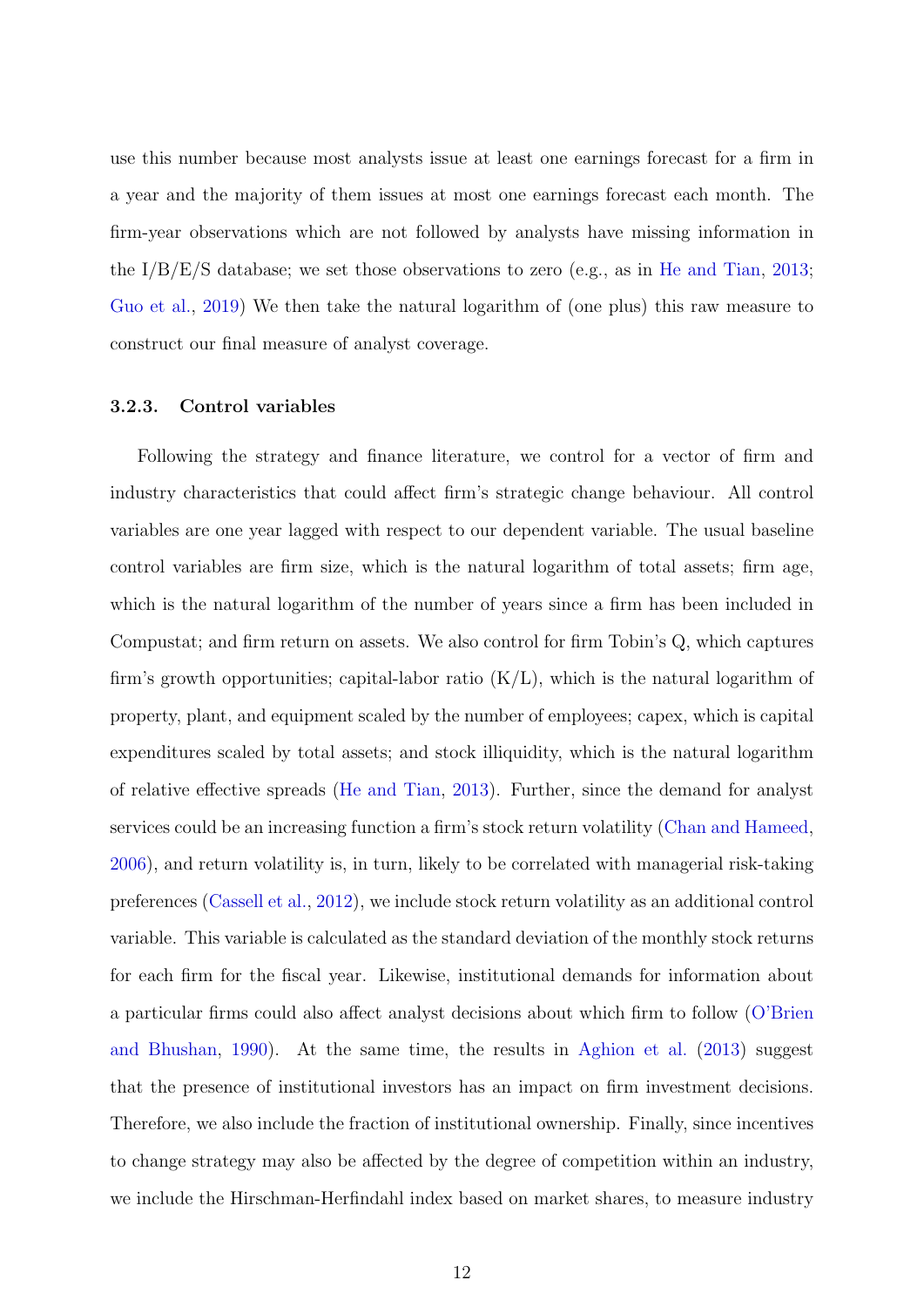concentration, and its squared term to mitigate concerns regarding non-linear effects of product market competition on strategic change.

#### <span id="page-13-2"></span>3.2.4. Firm transparency

We measure firm transparency in three different ways. Our first measure is actually an indirect measure. As has been argued in the literature, managers in well-governed firms have strong incentives to follow close-to-optimal disclosure policies [\(Irani and Oesch,](#page-33-18) [2013;](#page-33-18) [Boone and White,](#page-32-19) [2015\)](#page-32-19). To measure corporate governance, we use the 'governance index' (G-index), which aggregates information on shareholder rights at the firm-level [\(Gompers,](#page-33-19) [Ishii, and Metrick,](#page-33-19) [2003\)](#page-33-19). We obtain data on the G-index from the ISS (formerly known as Riskmetrics and IRRC) governance database. This index assigns a value of one to each of 24 firm-level governance provisions and is computed as the sum of these provisions. For a given firm, a high G-index corresponds to the presence of more provisions protecting management, thus leading to more entrenched management. Since the ISS database is restricted to S&P 1500 firms, this variable is not available for all firms included in our sample.<sup>[3](#page-13-0)</sup>

The second variable we use follows [Anantharaman and Zhang](#page-32-20) [\(2011\)](#page-32-20), and is based on data from managerial guidance. The authors show that the quantity and quality of corporate disclosure, in particular financial guidance from managers, are key drivers for analysts' interest in and willing to cover firms (see also [Lang and Lundholm,](#page-33-20) [1996;](#page-33-20) [Bushee](#page-32-21) [and Miller,](#page-32-21) [2012\)](#page-32-21). We procure management forecasts from the  $I/B/E/S$  Guidance file, which includes information previously available in the Company Issued Guidance file and information from the defunct First Call database. We include forecasts of both annual and quarterly EPS, and drop forecasts before 2001, the period before Regulation Fair Disclosure (Reg. FD) became effective.<sup>[4](#page-13-1)</sup> Following [Anilowski et al.](#page-32-22) [\(2007\)](#page-32-22), we further remove observations with missing earnings announcement dates and those with guidance

<span id="page-13-0"></span><sup>3</sup>Further note that the G-index is not available for all the years during our sample period. When the G-index is missing, we follow the existing literature and use the G-index from the latest year available.

<span id="page-13-1"></span><sup>4</sup>We exclude the pre-Reg. FD period because pre-Reg. FD, managers had the option to communicate privately with analysts in response to analysts' add/drop decisions. Therefore, managerial guidance is not completely observable (see [Anantharaman and Zhang,](#page-32-20) [2011;](#page-32-20) [Balakrishnan et al.,](#page-32-23) [2014\)](#page-32-23).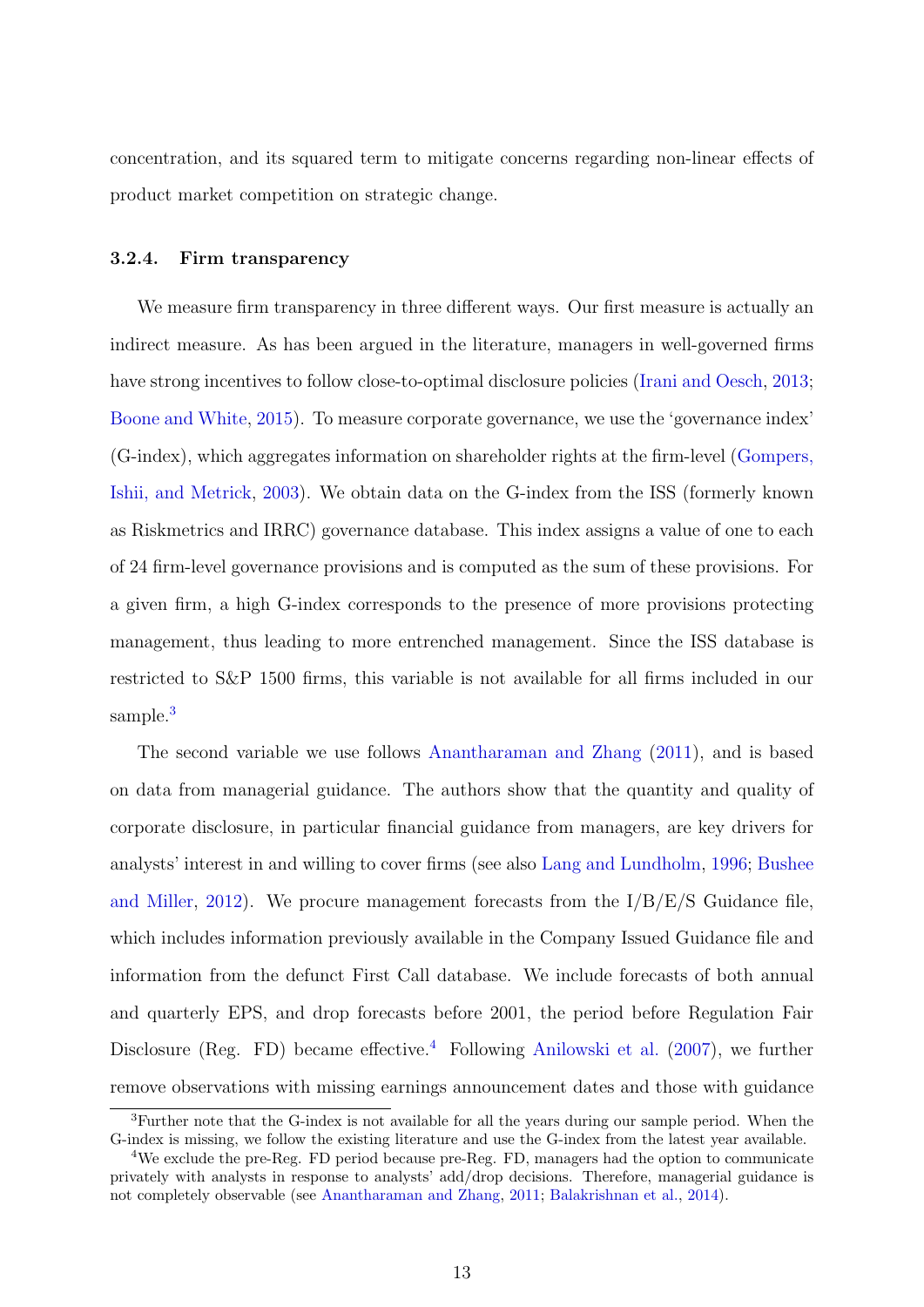dates occurring on or after the actual earnings announcement date. To ensure the highest degree of precision, we restrict our analysis only to forecasting firms, i.e., firms that are included in the I/B/E/S Guidance database and have provided managerial forecasts in the past (e.g., as in [Balakrishnan et al.,](#page-32-23) [2014\)](#page-32-23). We measure financial reporting frequency as the natural logarithm of number managerial earnings forecasts made during the fiscal year.

Our third variable of transparency is a common measure of financial reporting quality (FRQ). Specifically, we follow the earnings management literature and construct an accrual-based measure. Accounting adjustments can be used to split earnings up into cash flows and accruals. Both the size and sign of accruals are subject to management's judgement and can be used to manipulate reported earnings. Managerial discretion in the use of accruals can make it harder for firm outsiders to evaluate the true economic content of firms' financial statements [\(Irani and Oesch,](#page-33-18) [2013,](#page-33-18) [2016\)](#page-33-21).

We construct financial reporting quality as follows. First, we estimate the "normal" level of accruals for a given firm, using coefficients obtained from an industry-level crosssectional regression model of accruals. To estimate the normal level of accruals, we use the [Jones](#page-33-22) [\(1991\)](#page-33-22) model in its modified version [\(Dechow et al.,](#page-33-23) [1995\)](#page-33-23). To this end, we first run the following regression for each Fama-French 48 industry and each year:

<span id="page-14-0"></span>
$$
\frac{TA_{i,t}}{Assets_{i,t-1}} = \beta_1 \frac{1}{Assets_{i,t-1}} + \beta_2 \frac{\triangle REV_{i,t}}{Assets_{i,t-1}} + \beta_3 \frac{PPE_{i,t}}{Assets_{i,t-1}} + \varepsilon_{i,t}
$$
(1)

where  $TA_{i,t}$  denotes total accruals of firm i in year t, computed as the difference between net income and cash flow from operations;  $\triangle REV$  is the difference in sales revenues; and PPE is gross property, plant and equipment. All variables are all normalized by one-year lagged total assets. The estimated coefficients from Eq. [\(1\)](#page-14-0) are then used to calculate normal accruals  $(NA)$  for each firm:

$$
\frac{NA_{i,t}}{Assets_{i,t-1}} = \hat{\beta}_1 \frac{1}{Assets_{i,t-1}} + \hat{\beta}_3 \frac{\triangle REV_{i,t} - \triangle AR_{i,t}}{Assets_{i,t-1}} + \hat{\beta}_3 \frac{PPE_{i,t}}{Assets_{i,t-1}} + \varepsilon_{i,t} \tag{2}
$$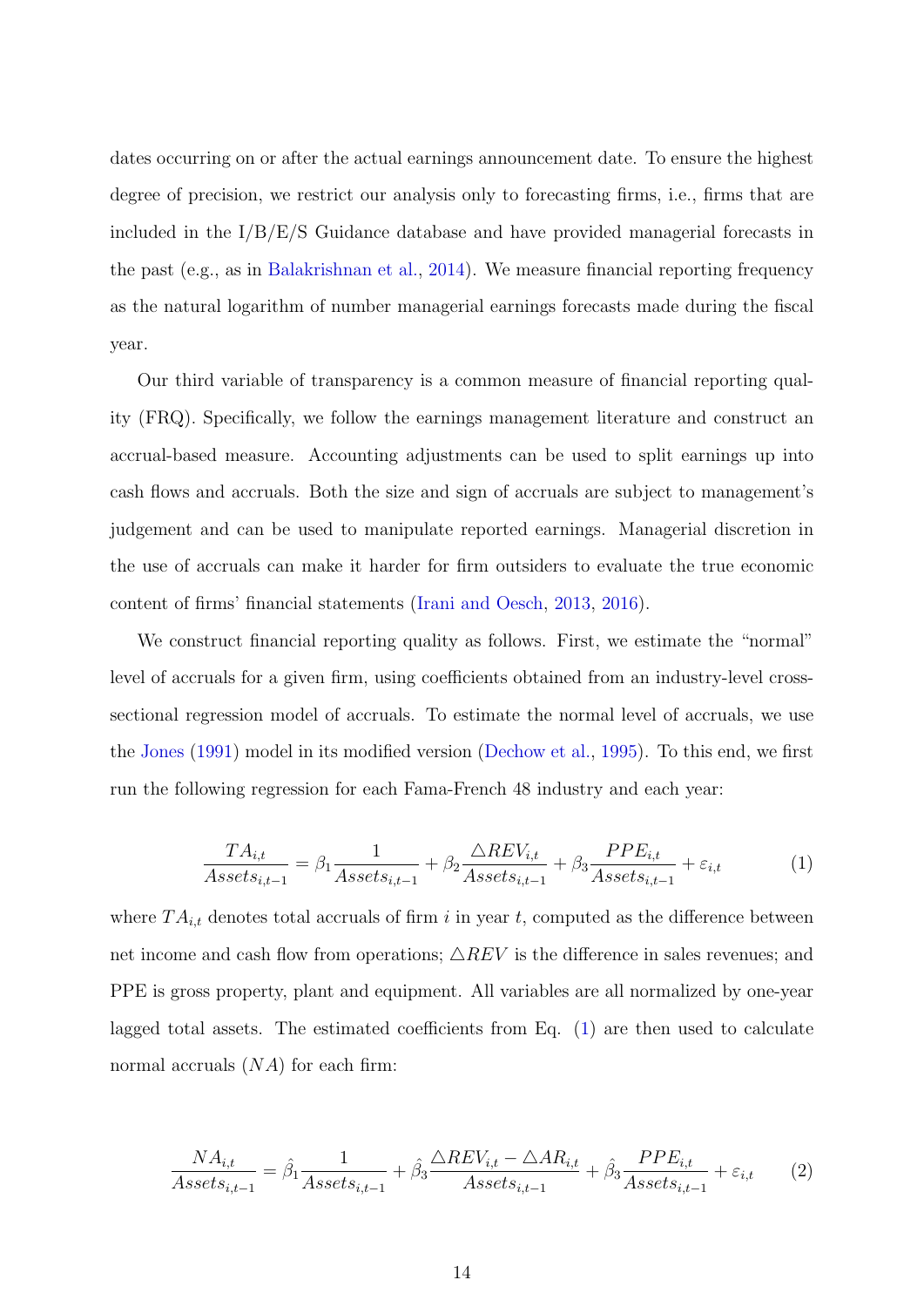where  $\triangle AR$  is the change in receivables and the remaining variables are the same as before. As a last step, we compute our measure of financial reporting quality  $(FRQ)$ as the the absolute difference between total accruals and the predicted firm-level normal accruals:

$$
FRQ_{i,t} = |TA_{i,t} - NA_{i,t}| \tag{3}
$$

We interpret large absolute abnormal accruals as an indication of relatively high differences between the cash flows and the earnings of a firm. Large abnormal accruals thus make it harder for investors to learn about the true economic performance of a company and indicate lower financial reporting quality [\(Irani and Oesch,](#page-33-18) [2013,](#page-33-18) [2016\)](#page-33-21).

[Insert Table [1](#page-36-0) Here]

#### 4. EMPIRICAL RESULTS

#### 4.1. Testing H1a and H1b

#### <span id="page-15-0"></span>4.1.1. Baseline results

We begin by testing the simple, direct effect of analyst coverage on firms' strategic change, contrasting the two long-standing streams of literature described in Section [2.](#page-3-0) Once we have convincingly established this direct (average) effect, we turn to the analysis of the potential moderating effect of firm transparency. The idea is to first examine which of the two traditional views expressed in the prior literature applies to strategic change (H1a vs. H1b), and then to see whether it is possible to reconcile them by considering firm transparency (H2).

To assess how analyst coverage is associated with strategic change, we estimate various forms of the following model:

$$
Y_{i,t+1} = \beta \text{Analyst coverage}_{i,t} + \gamma Z_{i,t} + \delta_t + \lambda_i + \varepsilon_{i,t} \tag{4}
$$

where the dependent variable,  $Y_{i,t+1}$ , is the natural logarithm of the change from previous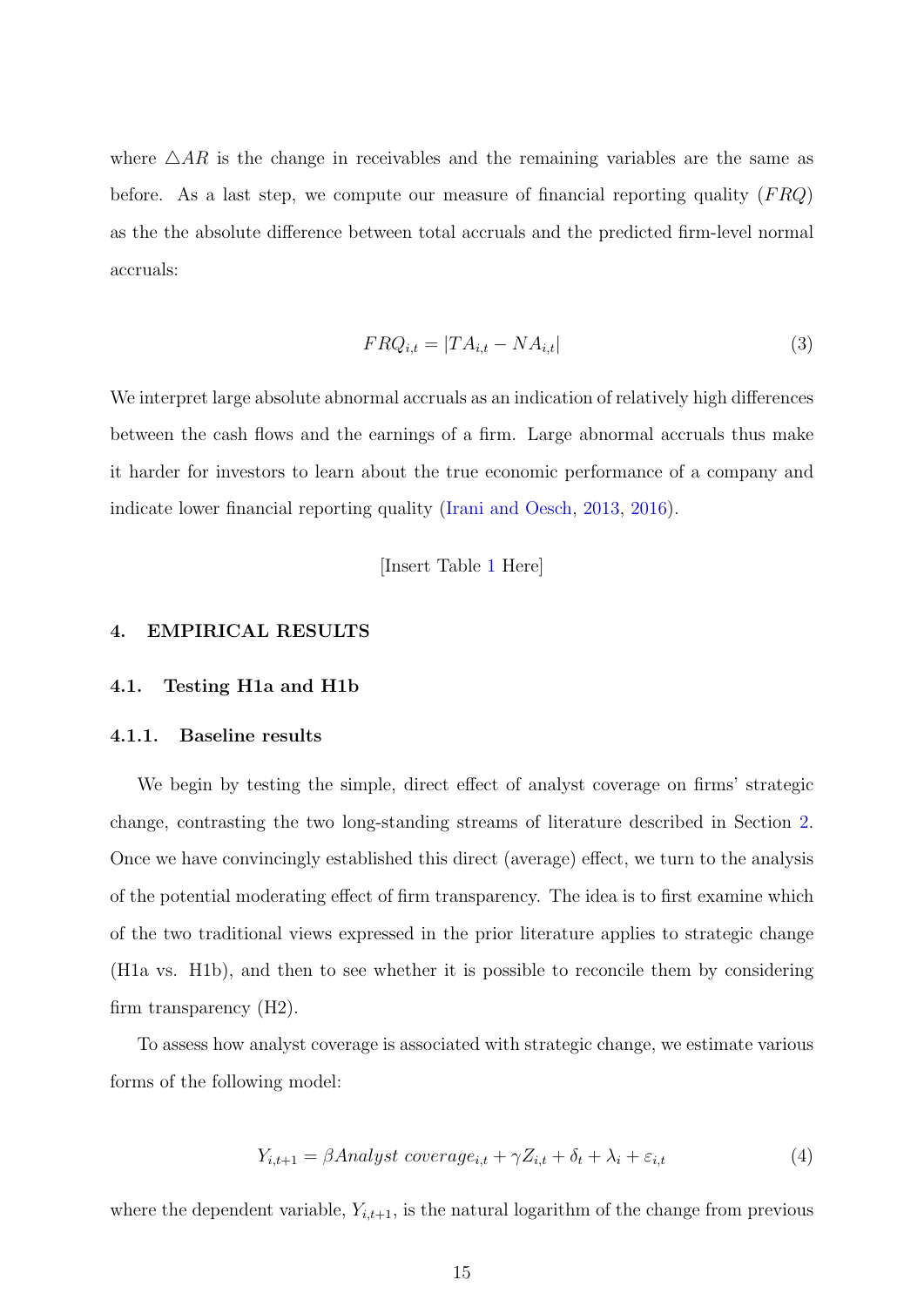resource allocation decisions, as defined in Section [3.2.1.](#page-10-0) Because both strategic change and analyst coverage are in logarithmic form,  $\beta$  gives us the elasticity of strategic change to analyst coverage. The remaining control variables, included in  $Z_{i,t}$ , capture firm and industry characteristics, as described in Section [3.2.3.](#page-12-0)  $\delta_t$  are time dummies that account for inter-temporal variation that may affect the relationship between analyst coverage and strategic change;  $\lambda_i$  are firm fixed effects that account for unobserved time-invariant heterogeneity across firms. Because strategic change metrics could be autocorrelated over time, all our models will allow the standard errors to have arbitrary heteroskedasticity and autocorrelation (i.e., clustering standard errors by firm).

We start with a parsimonious (unreported) model that regresses the strategic change measure in the next year on the key independent variable, Analyst coverage. We find that the coefficient on analyst coverage is  $0.038$  (*p*-value = 0.000), suggesting a positive raw association between analyst coverage and strategic change. We then add  $\delta_t$  to absorb any aggregate time effect and report the results in column 1 of Table [2.](#page-37-0) The coefficient on coverage remains positive ( $p$ -value = 0.000). Column 2 includes the vector of firm fixed effects,  $\lambda_i$ , and thus, the coefficient can be interpreted as signifying that a positive change in analyst coverage within a firm is associated with a change in strategy. Such change-onchange models with the lagged dependent variable help us from making inferences from possible spurious results from problematic error terms. Consistent with the direction of the bias observed in [He and Tian](#page-33-16) [\(2013\)](#page-33-16), we find that the coefficient turns negative  $(p$ -value  $= 0.000$ ) when firm fixed effects are included, suggesting that firms that face an increase in the number of analysts following them are less likely to pursue strategies that differ from historical paths. This results also suggests that time-invariant omitted factors, such as unobservable firm quality, might positively affect both analyst coverage and strategic change.

However, omitting time-variant variables that are correlated with analyst coverage and strategic change could bias our estimate, too. In column 3, we therefore add our set of control variables to the model: firm size, age, profitability, capital expenditures, capital intensity, growth opportunities, the Hirschman-Herfindahl index as well as its squared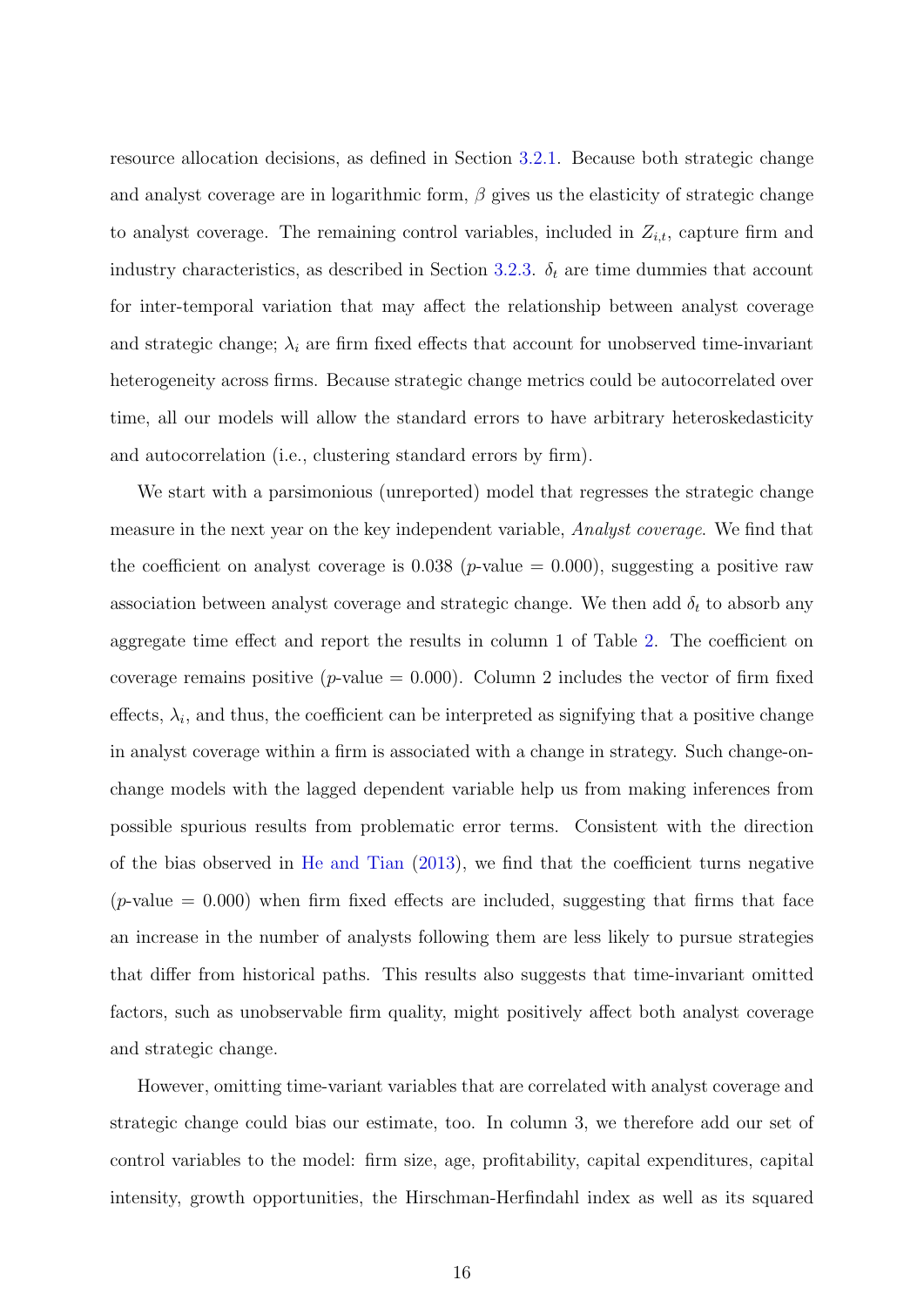term, institutional investors, stock illiquidity and return volatility. The coefficient on analyst coverage remains negative  $(p$ -value  $= 0.000)$  and the control variables even slightly increase the marginal effect of analysts coverage from -0.043 to -0.045. The coefficients on the controls are consistent with those found in [Carpenter](#page-32-16) [\(2000\)](#page-32-16). Older and more established firms face bureaucratic momentum and often have severe difficulties effecting change. Firm performance also has the same direction on strategic change that is seen in [Carpenter](#page-32-16) [\(2000\)](#page-32-16).

In the last column of Table [2,](#page-37-0) we explore the heterogeneity in the effect by examining different thresholds of analysts coverage. In particular, we create dummies for quartiles of the distribution of analyst coverage. These categories are (almost) no coverage (lowest quartile), low coverage (second quartile), medium coverage (third quartile), and high coverage (fourth quartile). We use the no coverage category as our baseline in the regression. Column 5 shows a large coefficient estimate for medium (-0.062) and high coverage (-0.118) and a much lower estimate for the low coverage dummy (-0.029). In terms of economic significance, the coefficient estimate on the high coverage dummy ( $p$ -value  $=$ 0.000) implies that firms covered by 11 or more analysts diverge, on average, about 11.8% less from previous resource allocation patterns as compared to firms with fewer than one analyst, and thus, those firms are less likely to change strategy.

Overall, therefore, our results reject Hypothesis 1a and are consistent with Hypothesis 1b: An increase in analyst coverage makes strategic change less likely.

[Insert Table [2](#page-37-0) Here]

## 4.1.2. Alternative dependent variables

To ensure robustness, we employ several alternative measures of our dependent variable, for example to address the concerns that some resource allocation ratios have several missing values in Compustat and that it could take more than one year for decision makers to implement strategic change. We also assess the possibility that the impact of financial analysts on strategy extends to the degree to which a firm deviates from industry norms (as opposed to its past behavior).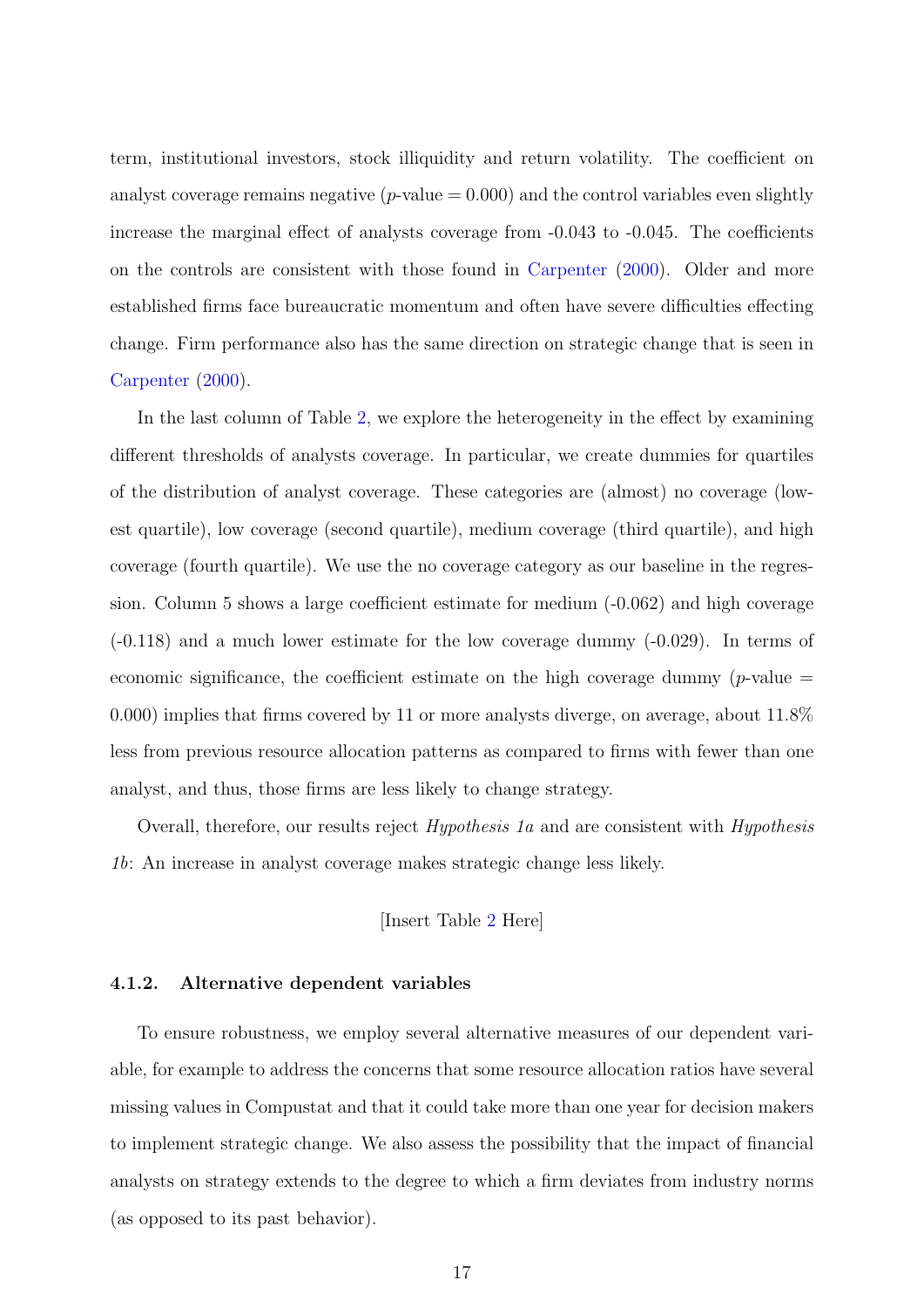Panel A of Table [3](#page-38-0) reports regression results from replacing our main dependent variable with several variations of it. In column 1, we use a two-year time lag between analyst coverage and strategic change (as opposed to one year). In columns 2 and 3, we use a measure composed of the three dimension (1) plant and equipment newness, (2) nonproduction overhead, and (3) financial leverage in one and two years ahead, respectively. Thus, we drop the three ratios that have frequently missing values in the Compustat data. Across all the columns of Panel A, the coefficients on analyst coverage range between -0.047 and -0.051. In Panel B of Table [3,](#page-38-0) we repeat the same exercise but examine the impact of coverage on the deviation from industry norms. Specifically, we computed the absolute value of the difference between the industry norm of competition and firm's resource allocation pattern. We first classify each firm into Fama-French 48 industries. We then use the top four firms in each industry based on the commonly used four-firm concentration ratio to establish industry resource allocation norms. In particular, the strategic norm for each industry is established as the sum of the average of the top four firms' six sales-weighted resource allocation ratios. Firm-level divergence from the industry norm is then calculated as the natural logarithm of the absolute value of the difference between the composite measure reflecting the industry norm and firm's resource allocation ratios (see [Carpenter,](#page-32-16) [2000;](#page-32-16) [Haynes and Hillman,](#page-33-4) [2010\)](#page-33-4). Similar to the results on strategic change, we find that the coefficients of analyst coverage are negative in those equations, suggesting that higher coverage is associated also with a tendency to gravitate around industry norms.

#### [Insert Table [3](#page-38-0) Here]

#### 4.1.3. Miscellaneous robustness tests

We conduct several additional robustness tests for our baseline empirical analysis and report the results in Tables [4.](#page-39-0) First, we repeat the baseline regression by using various sub-samples. We start with the sub-sample of firms that are in the S&P 500 index to check whether our results are driven by small and young firms that are typically covered by fewer analysts and may face distinctive conditions when it comes down to strategic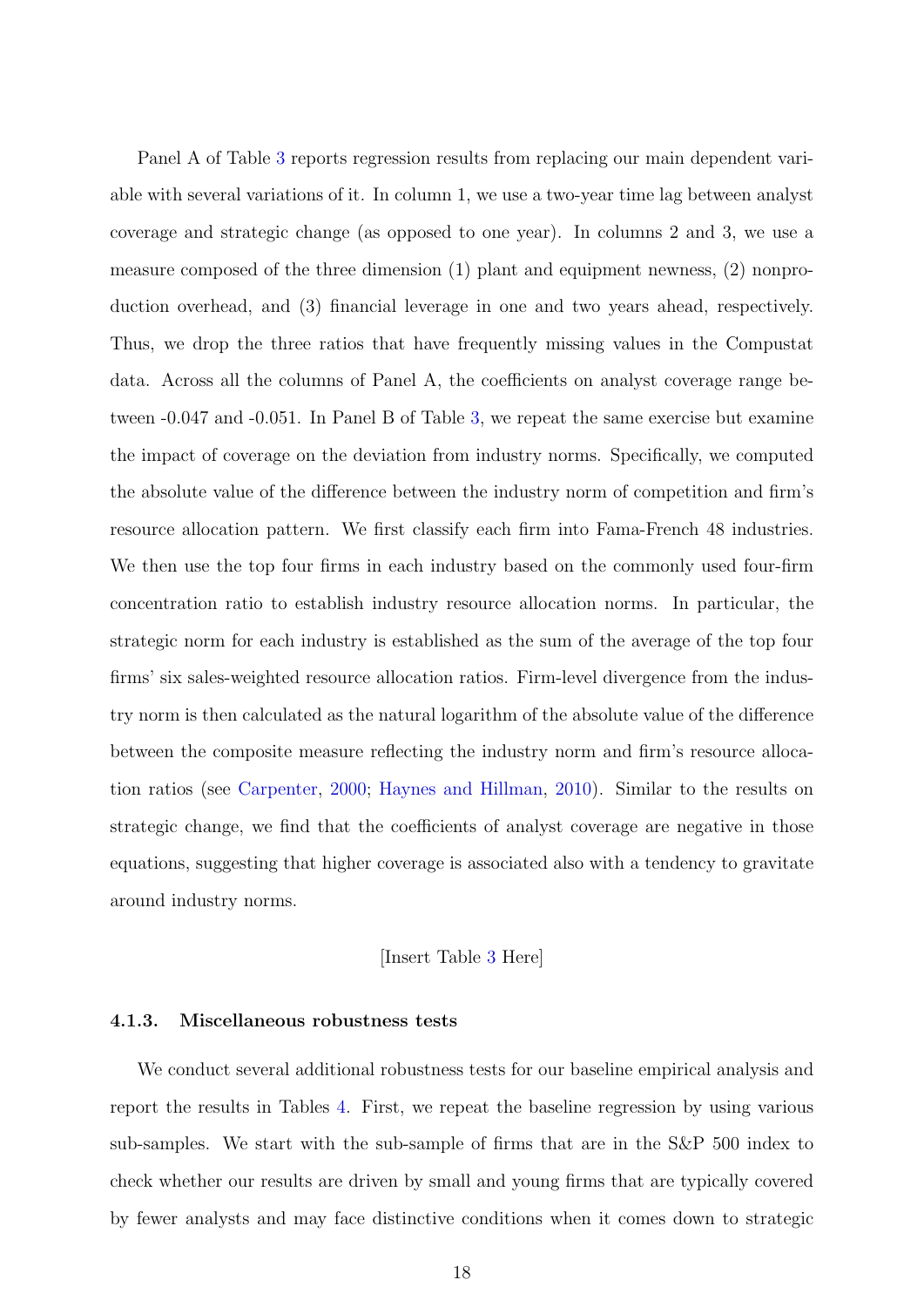change [\(Quigley and Hambrick,](#page-34-15) [2012\)](#page-34-15). We report the results in column 1 of Table [4.](#page-39-0) The coefficient on analyst coverage remains similar to our baseline estimate (i.e., -0.037 versus -0.045), suggesting that our results hold for large and mature firms. We then address the concern that our sample period overlaps with the dot-com bubble (1995 – 2000) and the financial crisis (2007 – 2008). In particular, it could be questioned whether our results are largely driven by dynamics of resource availability triggered by crisis periods. As can be seen in column 2, however, the coefficient on analyst coverage remains negative with a slightly larger estimate  $(-0.053)$  when we exclude those years from our analysis. We further examine a sub-sample including only firms with positive analyst coverage. As emphasized in Section [3.2.2,](#page-11-1) our baseline includes firms without analyst coverage. In column 3, we obtain a negative but much stronger coefficient on analyst coverage (-0.087) when we restrict to this more homogeneous group of firms.

Second, we check whether our baseline results are robust to an alternative proxy for analyst coverage. In particular, we want to address the concern that analyst coverage is associated with many factors that could also affect strategic change. For this reason, we follow [Yu](#page-34-11) [\(2008\)](#page-34-11) and construct "residual coverage" to account for confounding effects of some of these factors. We estimate the following model:

Analyst coverage<sub>i,t</sub> = 
$$
+\beta_1
$$
 Firm size<sub>i,t</sub> +  $\beta_2$ ROA<sub>i,t-1</sub> +  $\beta_3$ Growth<sub>i,t</sub> +  $\beta_4$ External  
\n
$$
financing_{i,t} + \beta_5 Cash \ flow \ volatility_{i,t} + \delta_t + \varepsilon_{i,t}
$$
\n(5)

where firm size is measured by the natural logarithm of total assets, past performance is measured by the lagged ROA, growth is measured by the growth rate of total assets, external financing activities is measured by the net cash proceeds from equity and debt financing scaled by total assets, and cash flow volatility is measured by the standard deviation of cash flows of a firm in the entire sample period, scaled by lagged assets.<sup>[5](#page-19-0)</sup>

<span id="page-19-0"></span><sup>5</sup>Following [Bradshaw et al.](#page-32-24) [\(2006\)](#page-32-24), we define net cash proceeds from equity financing as the the cash proceeds from sales of common and preferred stocks less cash payments for purchases of common and preferred stocks less cash payments for dividends. Net cash flow from debt financing is the cash proceeds from the issuance of long-term debt less cash payments for long-term debt reductions plus the net changes in current debt.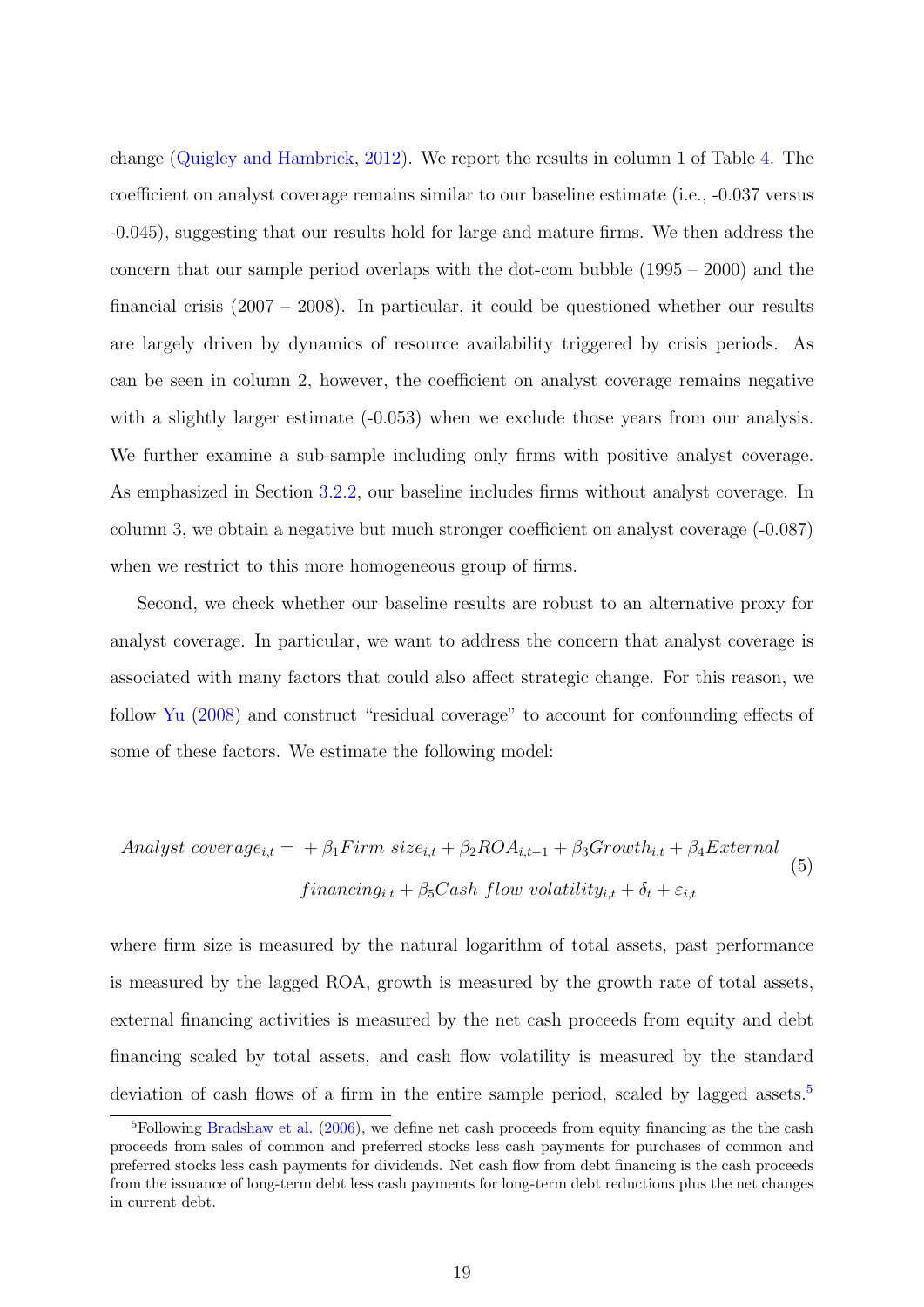We then take the residual from the above regression, and use it as an alternative analyst coverage measure; standard errors are obtained from bootstrapping. In column 4 of Table [4,](#page-39-0) we find that the coefficient on residual coverage is  $-0.039$  (*p*-value  $= 0.000$ ), similar to our baseline estimate.

[Insert Table [4](#page-39-0) Here]

#### <span id="page-20-0"></span>4.1.4. Quasi-natural experiment

So far, we have established a robust negative association between analyst coverage and strategic change. While our approach has been to include a wide range of firm characteristics, we are, however, still concerned that omitted variables correlated with analyst coverage and strategic change could bias the results towards the findings reported above. Although the inclusion of firm fixed effects alleviates the concern of omitted variables that remain constant over time, it cannot solve the issue if the omitted variables are time-variant. Moreover, there is the potential reverse causality concern that expected changes in firm's strategy may affect a firm's current coverage, i.e., firms with less variation in their strategic decisions attract more financial analysts.

Our identification approach relies on the quasi-natural experiments used in [Hong and](#page-33-24) [Kacperczyk](#page-33-24) [\(2010\)](#page-33-24) and [Kelly and Ljungqvist](#page-33-25) [\(2012\)](#page-33-25), among others. Those experiments are based on brokerage mergers and brokerage closures that generate plausible exogenous variation in the number of analysts following a firm. Brokerage mergers and closures are desirable because (i) the existing literature provides extensive support for the assumption that the resulting loss in coverage is orthogonal to firm characteristics and decisions (e.g., [Hong and Kacperczyk,](#page-33-24) [2010;](#page-33-24) [Kelly and Ljungqvist,](#page-33-25) [2012;](#page-33-25) Derrien and Kecskés, [2013\)](#page-33-12), and (ii) those events affect many firms from various industries over several years. This latter feature mitigates concerns that confounding events that coincide with brokerage disappearance drive the results. We conduct difference-in-differences (DiD) tests surrounding the brokerage merger/closure events.

Our treatment sample is a combination of firms affected by the merger events from [Hong and Kacperczyk](#page-33-24) [\(2010\)](#page-33-24) that occurred during our sample period (13 out of 15) and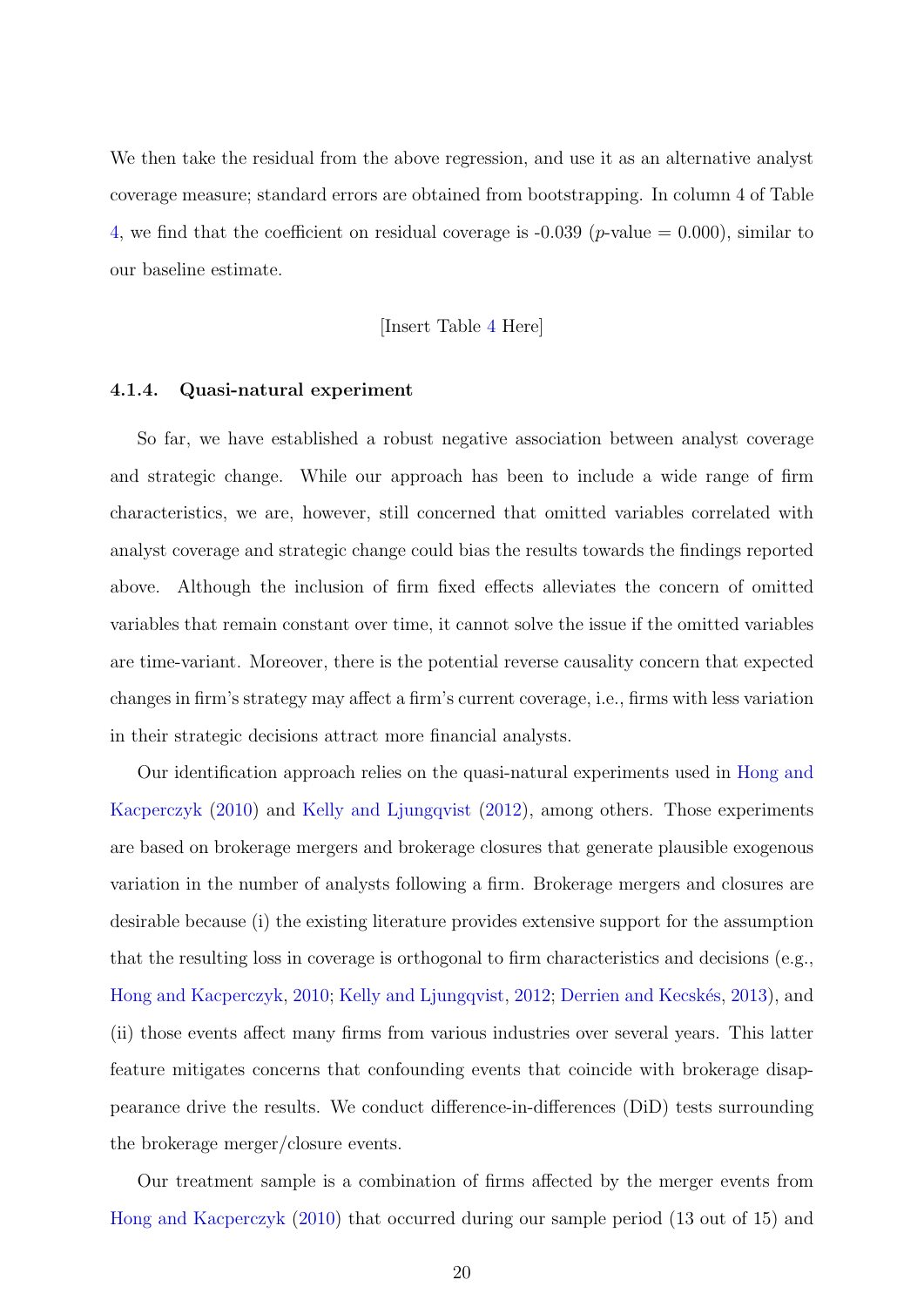firms affected by all merger/closure events from [Kelly and Ljungqvist](#page-33-25) [\(2012\)](#page-33-25). For the brokerage mergers in [Hong and Kacperczyk](#page-33-24) [\(2010\)](#page-33-24), we obtain the list of firms (identified by PERMNO) from Marcin Kacperczyk's website, and we exclude sample firms with the stop indicator equal to one because those firms have a coverage drop prior to the merger event. For the remaining events (18 brokerage mergers and 21 closures) that are identified in [Kelly and Ljungqvist](#page-33-25)  $(2012)$ , we follow the approach in Derrien and Kecskés  $(2013)$ and [He and Tian](#page-33-16) [\(2013\)](#page-33-16) to determine the firms whose analyst coverage is affected by the merger/closure events. We proceed as follows. First, for each event, we define the event period as the six months around the broker disappearance month; as emphasized in [He](#page-33-16) [and Tian](#page-33-16) [\(2013\)](#page-33-16), this accounts for the fact that some mergers spanned several days or even a couple of months. Next, we retrieve all firms covered by the event brokers in the 12-months before the event period  $[-15, -3)$  as well as the analysts working for them. We assume that an analyst covers a firm if there is at least one earnings estimate in the I/B/E/S Detail History file for that firm in the pre-event period. Similarly, we assume that an analyst disappears if there is no earnings estimate by him/her in the I/B/E/S records in the 12-months after the event period  $(+3, +15]$ <sup>[6](#page-21-0)</sup>.

For brokerage closures, we retain firms for which the analyst disappears from  $I/B/E/S$ in the post-event period; using those analysts that do not issue any earnings estimate during that period ensures that analysts who transition to other brokerage houses do not continue to cover those firms. For brokerage mergers, we retain firm that are covered by both the acquirer and the target brokerage house before the merger period and for which one of their analysts disappears; this ensures that the resulting loss in coverage is indeed due to the brokerage merger. Following [Kelly and Ljungqvist](#page-33-25) [\(2012\)](#page-33-25), we further drop firms from the sample that are no longer covered by the acquirer in the period after the event; the reason for this last restriction is that such terminations could be endogenous because the acquiring brokerage house has chosen to stop covering the firm for reasons that are not observable to us.

<span id="page-21-0"></span>For each event, we then continue to construct a control sample of unaffected firms

 $6$ Note that the analyst identifier in  $I/B/E/S$  are unique. This allows us to track their careers across the different periods.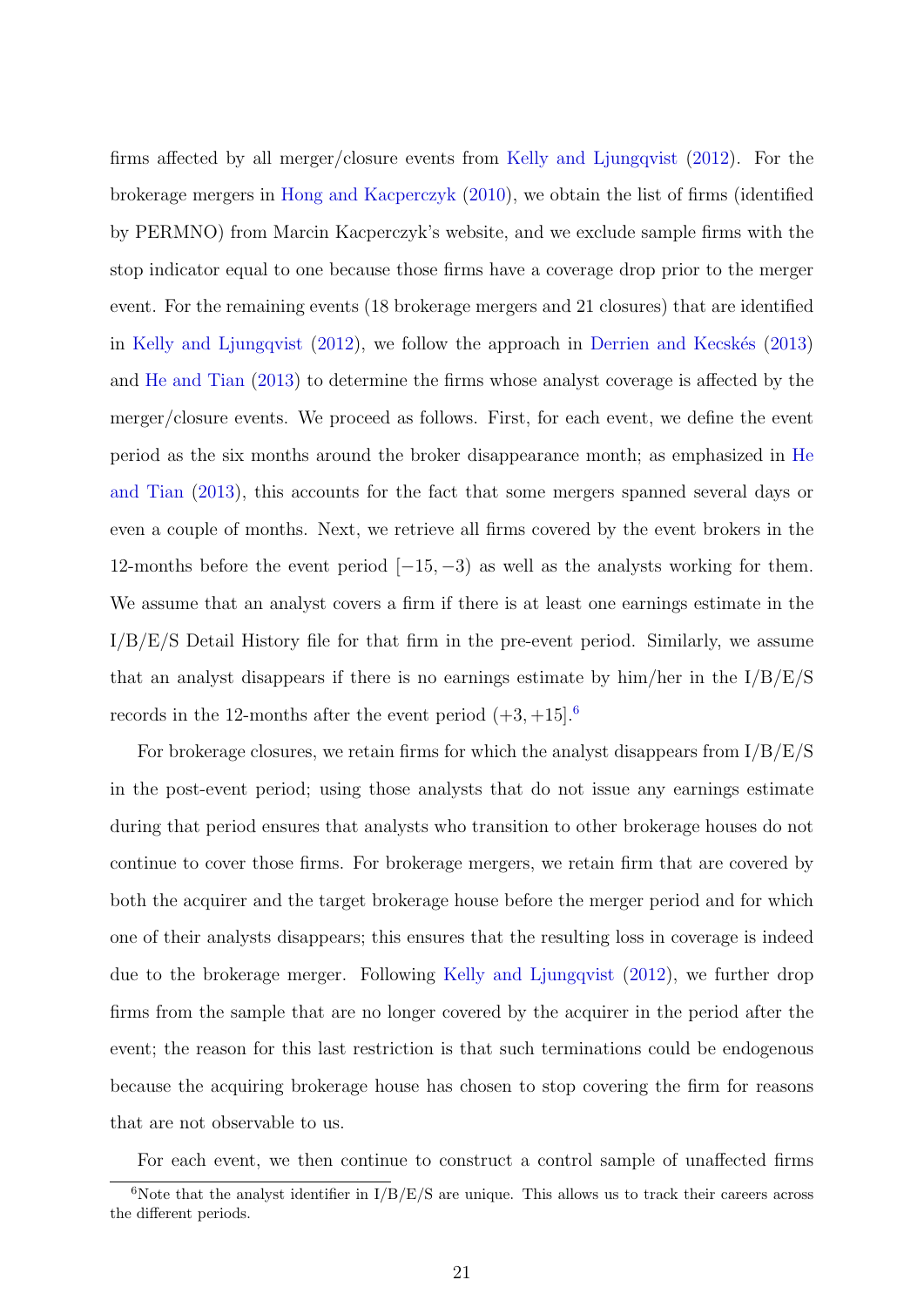(firms that are not covered by both merging brokerage houses or the closing brokerage house before the event) that are present in Compustat and  $I/B/E/S$  during the event window. Following other studies that relate brokerage house disappearance and firm-level outcomes (e.g., [He and Tian,](#page-33-16) [2013;](#page-33-16) [Guo et al.,](#page-33-17) [2019\)](#page-33-17), we use a five-year event window consisting of two years before and two years after the event. Hence, we retain firms that are active in Compustat and have coverage in the  $I/B/E/S$  file during the five-year window that corresponds to each event. Since we include both treatment and control firms in the empirical analysis, we impose these restrictions on both groups.

There are two additional points that we need to consider. First, because our variables are measured on an annual basis, we have to avoid overlaps in the pre- and post-event period. To do so, we use the last fiscal year that ends in the pre-event period  $[-15, -3)$ as year  $-1$  and the first fiscal year that starts in the post-event period  $(+3, +15]$  as year +1. Second, it is possible that firm-year observations overlap across events. This could happen, for example, if a firm is in the treatment group in a one period and in the control group in the same period but for another event. To address this, we restrict the control sample to firms that are not included in any treatment cohort during the relevant preor post-treatment time window. This design implies that some firms serve as treatment firms in one period and control firms in another, although never within a five-year window surrounding treatment.

To implement the DiD identification strategy, one remaining concern is that the treatment and the control sample could differ in important dimensions which could affect the estimate on the coverage loss. For example, it is possible that firms with more volatile stock returns are covered by more brokerage houses (and are thus more likely to be treated) and this could also reflect changes in resource allocation patterns. Thus, it is important to control for such differences in our empirical specifications to ensure that we can attribute the effect to a shock in coverage. We mitigate this concern in the following way. First, we incorporate our baseline control variables into the DiD regression framework. Second, we implement a DiD matching estimator. To take into account multiple brokerage merger/closure events, we estimate the following equation: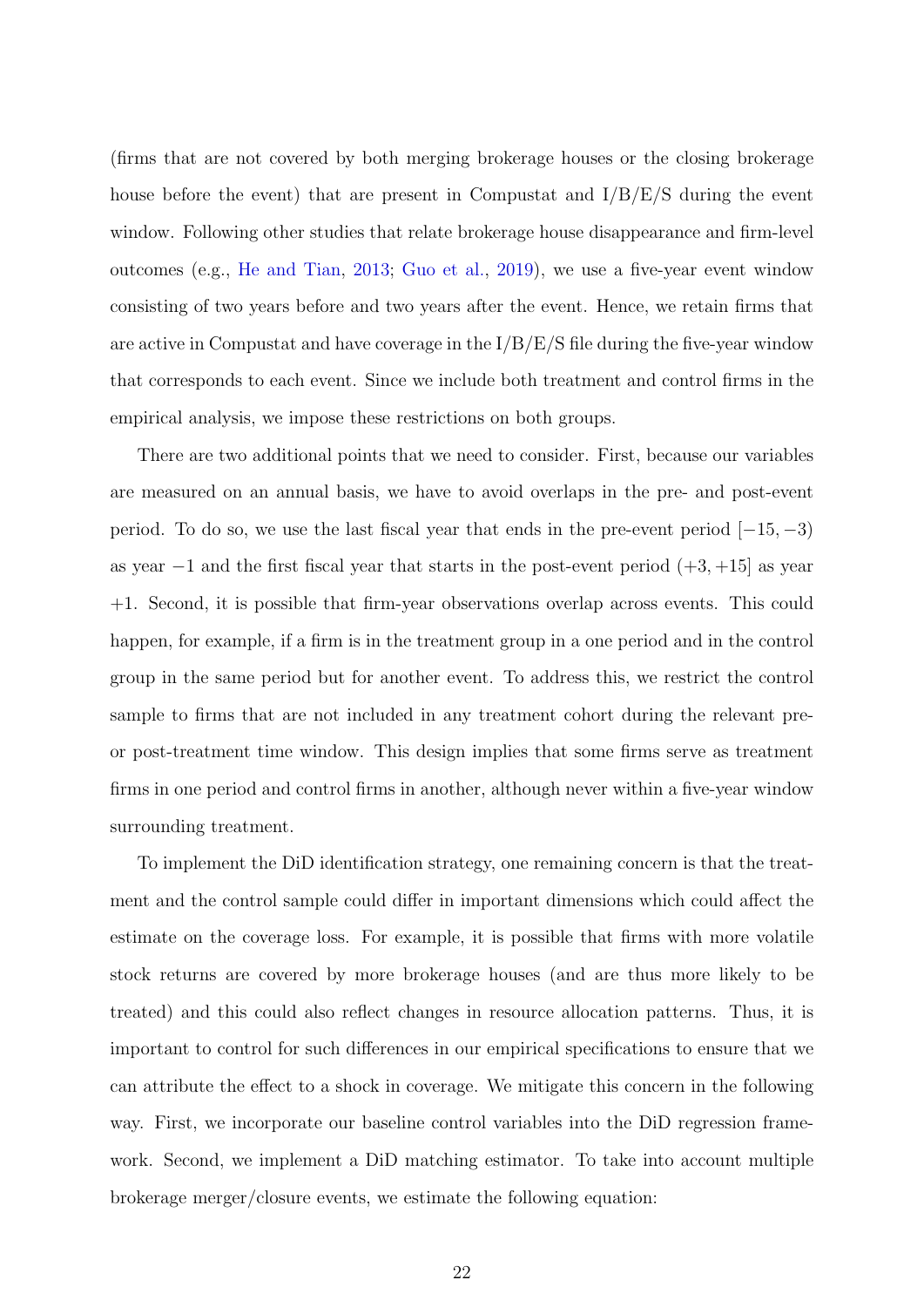<span id="page-23-1"></span>
$$
Y_{i,e,t+1} = \beta_1 Post_{e,t} + \beta_2 Treated_{i,e} + \beta_3 Post_{e,t} \times Treated_{i,e}
$$
  
+  $\gamma Z_{i,t} + \delta_t + \lambda_i + \theta_e + \varepsilon_{i,t}$  (6)

where  $Y_{i,e,t+1}$  is the change in resource allocation patterns from year t to year  $t+1$  for firm i, which is either in the treatment or the control sample for event e.  $Post_{e,t}$  is a dummy variable equal to one for a firm in the post-event period for event e, and  $Treated_{i,e}$  is a dummy variable that indicates whether firm  $i$  is part of the treatment sample for event e. The coefficient of interest is  $\beta_3$ . It captures the impact of a decrease in analyst coverage after a brokerage house merger/closure on changes in strategy of the treated firms relative to the control firms.  $Z_{i,t}$  is the vector of firm-specific control variables as detailed in Section [3.2.3.](#page-12-0) The variables  $\delta_t$ ,  $\lambda_i$ , and  $\theta_e$  correspond to year, firm, and event fixed effects, respectively. We cluster robust standard errors at the firm level.<sup>[7](#page-23-0)</sup>

Table [5](#page-40-0) presents the results. In column 1, we start with the key idea of the experiment: on average, a firm in the treatment sample should loose about one analysts relative to a control firm in the period after the brokerage house merger/closure event. We test this in the regression framework described above but use analyst coverage as the dependent variable. The estimated DiD coefficient is  $-1.224$  (p-value  $= 0.000$ ) suggesting that our setting indeed captures the effect of a decrease in coverage. In column  $2 - 6$ , we examine the impact of this loss in coverage on strategic change. Column 2 presents the results from estimating Eq. [\(6\)](#page-23-1) without control variables or event fixed effects. As can be seen, the DiD coefficient,  $\beta_3$ , is positive (p-value = 0.000). This implies that, as the number of analysts decreases (recall the treatment is an exogenous decrease in analyst coverage), firms' strategic change increases. In column 3, we run the same regression model but include our battery of controls, and, in column 4, we further condition on event fixed effects. The latter ensures that the estimate is not due to systematic differences in strategic change behaviour across events. In both specifications, the DiD estimate remains positive (with  $p$ -value  $= 0.000$ ) and with similar magnitude.

<span id="page-23-0"></span><sup>&</sup>lt;sup>7</sup>Note that we also experiment with clustering standard errors at the firm-event level (e.g., as in [Guo](#page-33-17) [et al.,](#page-33-17) [2019\)](#page-33-17). However, clustering at the firm level tends to produce the more conservative standard errors. For example, in an identical specification to column 3 of Table [5,](#page-40-0) the standard error on the DiD estimate is 0.010 when clustering at the firm-event level.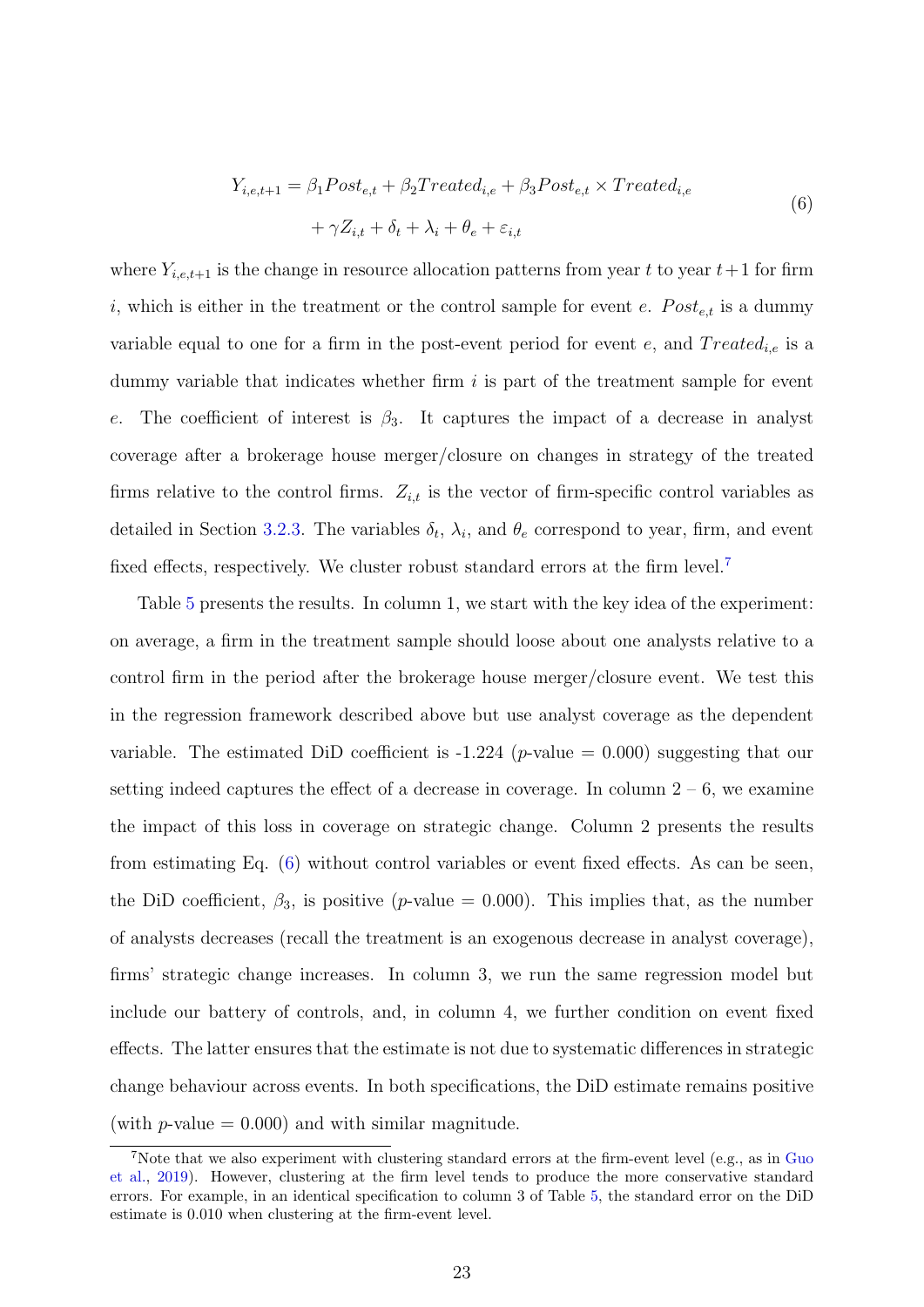Next, we examine how the adjustment behaviour in resource allocation patterns varies with initial analyst coverage. We expect firms experiencing a large percentage reduction in coverage to adjust their resource allocation patterns behavior more sharply. This is an important way to test the validity of our identification approach, and is common in the related literature (e.g., [Hong and Kacperczyk,](#page-33-24) [2010;](#page-33-24) [He and Tian,](#page-33-16) [2013;](#page-33-16) [Irani and Oesch,](#page-33-21) [2016\)](#page-33-21). Columns 5 and 6 confirm this intuition. We re-estimate Eq. [\(6\)](#page-23-1) by splitting the sample into firms with 'low' and 'high' initial coverage, depending on whether analyst coverage in the year prior the brokerage house merger/closure events is above or below the sample median. As can be seen, the cross-sectional effect is concentrated among firms in the low initial coverage sub-sample, which are firms where the loss of one analyst represents a larger percentage change in analyst coverage. For those firms, the DiD coefficient is positive ( $p$ -value = 0.018), and the parameter estimate, 0.104, is about two times larger in magnitude than the corresponding DiD coefficient for the full sample (i.e., 0.051 in column 4). For firms with high initial coverage, the DiD estimate is small in magnitude and indistinguishable from zero (*p*-value  $= 0.889$ ).

We now turn to the second DiD approach in which we account for potential differences between the treatment and the control groups by using a matching estimator similar to that used in Derrien and Kecskés [\(2013\)](#page-33-18), [Irani and Oesch](#page-33-18) (2013) or [Guo et al.](#page-33-17) [\(2019\)](#page-33-17). We construct a control sample of matched firms based on observable firm-level characteristics measured in the year prior to each event (i.e., year  $-1$ ). In particular, we match on firm size, ROA, Q, return volatility and analyst coverage, which correspond to the most commonly used variables in the related literature. To implement the matching scheme, we first estimate a logit model with the dependent variable equal to one if a firm-year is classified as treated (and zero otherwise) on our matching variables. The sample used to estimate this regression consists of 1,848 treatment and 27,857 candidate control preevent firm-years. This is the sample of treated and control firms with all control variables available in the pre-event year. Second, we use the estimated coefficients to predict propensity scores of treatment, which are then used to perform nearest neighbor matching with replacement using a standard tolerance  $(0.005 \text{ caliper})$ . We allow for up to five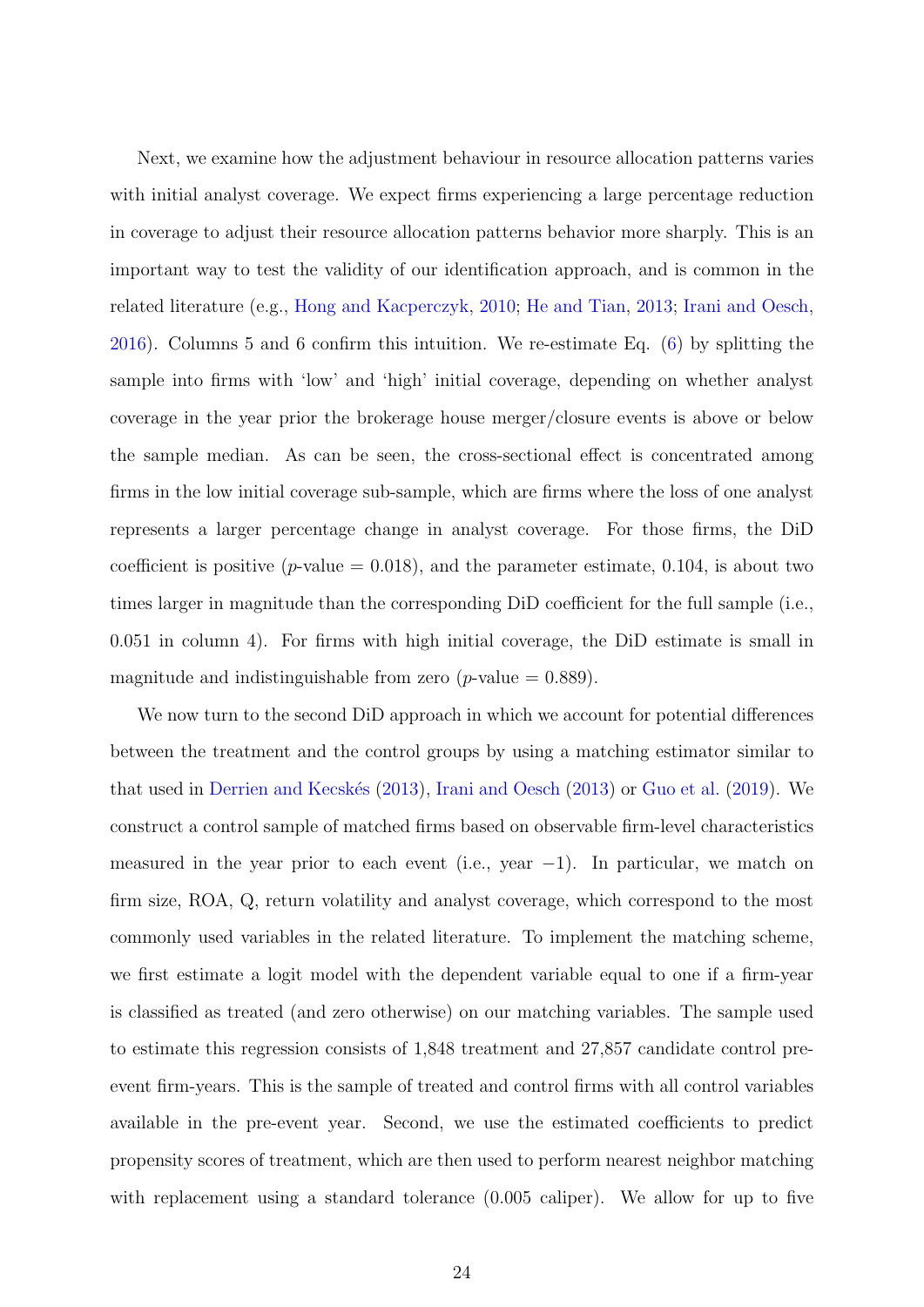matches per treated firm. We end up with 863 treated and 2,568 control firms.

Panel B in Table [5](#page-40-0) shows the results. Columns  $7 - 10$  presents the summary statistics for the treatment and matched control firms. The summary statistics suggest that, at least for the variables we match on, the differences between treated and control firms are small. This is one indication that the matching approach performs well. Another indication is presented in Figure [1,](#page-35-0) Panel B. It shows the difference in strategic change behaviour between the treatment group and the matched control group over the five-year event window surrounding the exogenous coverage shock. As can be seen, the difference in the years leading up to the drop in coverage between both groups is stable, suggesting that there are no observable pre-trends. Column 11 of Table [5](#page-40-0) displays the impact of the brokerage house disappearance events on strategic change. We obtain a DiD matching estimator that is similar, both in terms of economic magnitudes and statistical significance, to the results presented in Panel A. This provides further support for the notion that our results from the DiD estimation are not driven by cross-sectional heterogeneity between treatment and control groups.

Overall, this section has shown that an exogenous decrease in analyst coverage leads to an increase in strategic change initiatives. The evidence from the quasi-natural experiments thus suggest a negative causal effect of coverage on strategic change, consistent with Hypothesis 1b.<sup>[8](#page-25-0)</sup>

[Insert Figure [1](#page-35-0) Here]

#### [Insert Table [5](#page-40-0) Here]

<span id="page-25-0"></span><sup>8</sup>For robustness purposes, we also considered a second identification approach which is based on an instrumental variable estimation. The instrument is expected coverage, introduced by [Yu](#page-34-11) [\(2008\)](#page-34-11), and captures the change of brokerage house size (e.g., see also [He and Tian,](#page-33-16) [2013;](#page-33-16) [Guo et al.,](#page-33-17) [2019\)](#page-33-17). Consistent with prior work, we find that the instrument is positive  $(p$ -value = 0.000). Moreover, the first-stage F-statistic of the excluded instrument is with 218 large and well above the rule of thumb for weak instruments, indicating that the instrument explains a substantial part of the variation in coverage. Consistent with the results reported above, the IV coefficient on analyst coverage remains negative (pvalue  $= 0.000$ ). Interestingly, the IV estimate is much larger (i.e., more negative) than the OLS estimate (-0.097 versus -0.045). This indicates that omitted time-variant factors simultaneously make firms more likely to engage in strategic change and more intensively covered by analysts.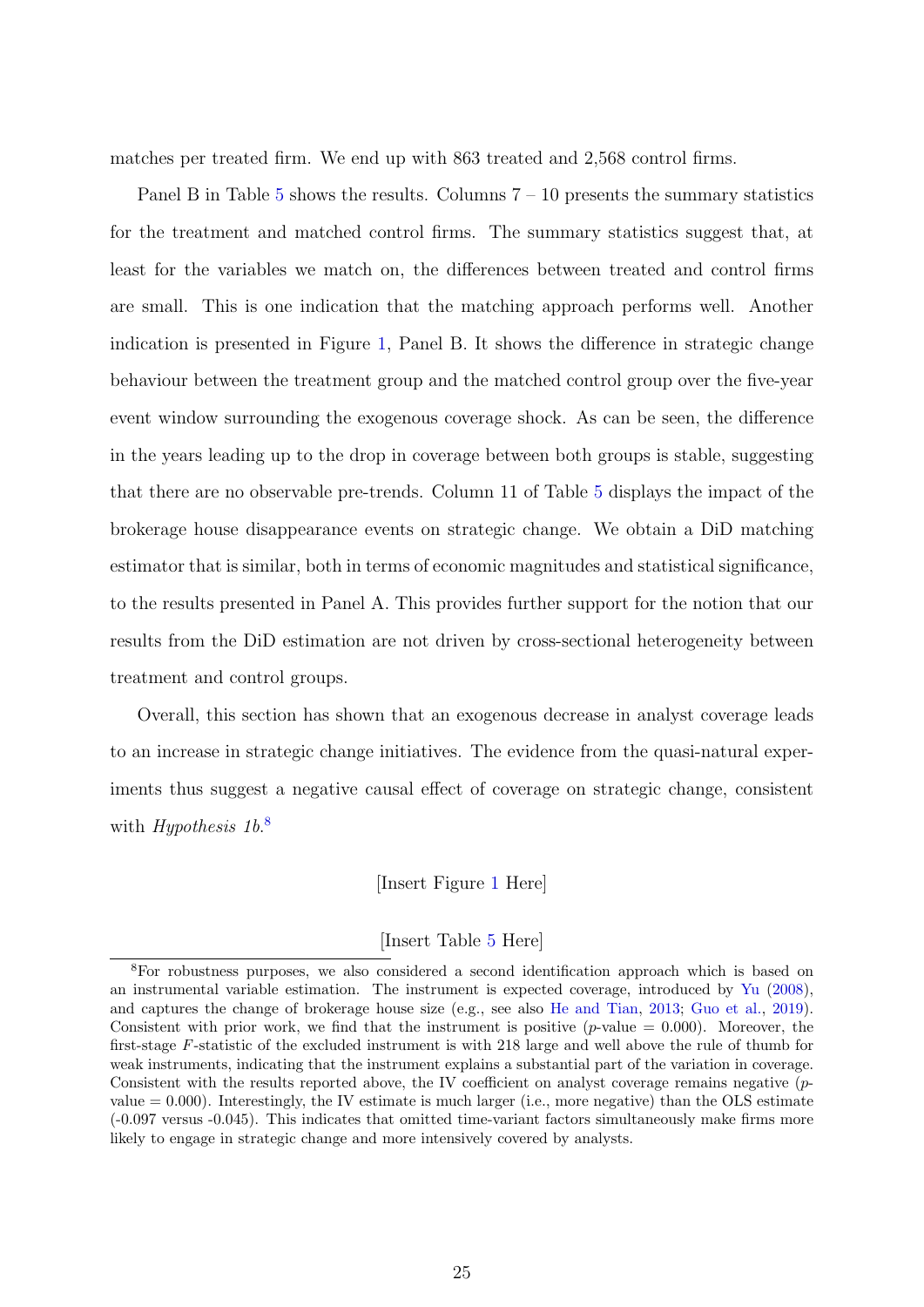# 4.2. Testing H2

#### 4.2.1. Baseline results

Having obtained robust support for the hypothesis that an increase in analyst coverage leads to less strategic change, we next present the results for the empirical test of Hypothesis 2. This hypothesis attributes firms an active and important role: if analysts have difficulties in evaluating strategic changes, thereby pushing managers to adopt more stable strategies, we expect the negative effect of analyst coverage on strategic change to be mitigated when firm management is more transparent about those changes and supports analysts in their evaluations. In other words, financial analysts' coverage and firm transparency are complementary when it comes to complex firm initiatives, such as strategic change.

We test this hypothesis in two different ways. We begin by using the baseline specification from Section [4.1.1](#page-15-0) and we estimate the following model:

$$
Y_{i,t+1} = \beta_1 \text{Analyst coverage}_{i,t} + \beta_2 \text{Firm transparency}_{i,t} + \beta_3 \text{Analyst coverage}_{i,t}
$$
  
× *Firm transparency}\_{i,t} + \gamma Z\_{i,t} + \delta\_t + \lambda\_i + \varepsilon\_{i,t}* (7)

where  $F \, \text{irm}$  transparency is measured as described in Section [3.2.4.](#page-13-2) The interaction term between *Analyst coverage* and Firm transparency is the key variable of interest that captures how a firm's information provision alters the marginal effect of analyst coverage on strategic change. We de-mean the variables in the interaction term to facilitate the interpretation of  $\beta_1$  and  $\beta_2$ .

The results of our tests are shown in Table [6.](#page-41-0) To preview, we find evidence that is consistent with Hypothesis 2, for all the three different transparency measures we use. We first consider the G-index. Recall that a higher value of the G-index corresponds to weaker shareholder rights, whereas the findings in [Irani and Oesch](#page-33-21) [\(2016\)](#page-33-21) suggest that firm disclosure policies are close-to-optimal in the presence of strong shareholder rights (i.e., when the G-index is low). Column 1 reproduces our initial baseline model (column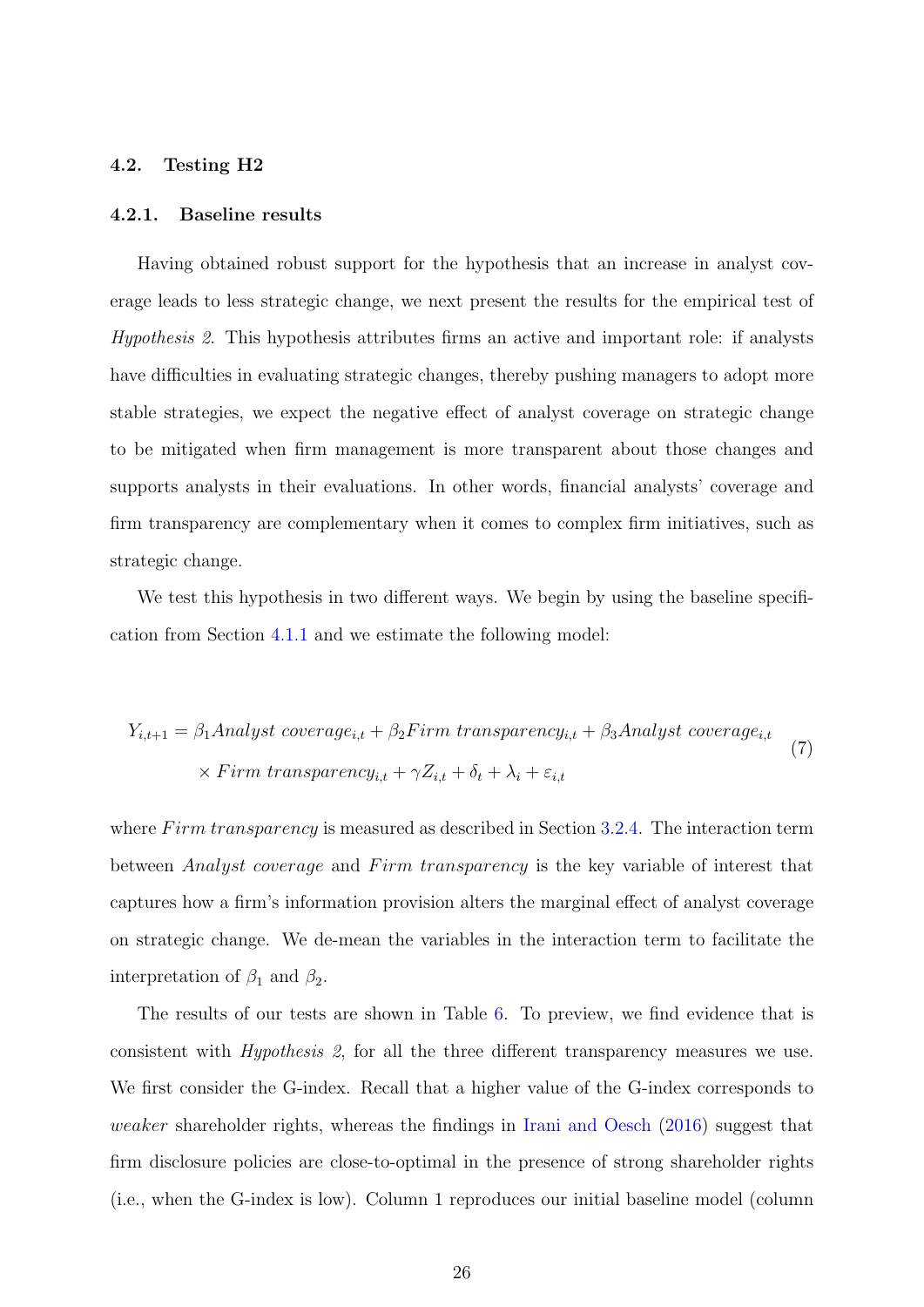4 in Table [2\)](#page-37-0), including also the G-index. The coefficient of analyst coverage remains negative ( $p$ -value = 0.000). Column 2 introduces the interaction between analyst coverage and the G-index, and the parameter estimate is negative ( $p$ -value = 0.015). The economic effect is significant: while the marginal effect of analyst coverage on strategic change is -0.039 if a firm's G-index is at the sample mean, the marginal effect goes down to -0.026 if the firm's G-index decreases of one standard deviation (3.379), and this constitutes a 33% difference, i.e. a 33% increase in strategic change for the same level of coverage as the G-index decreases (and hence firm transparency increases) of one standard deviation below the mean.<sup>[9](#page-27-0)</sup>

In column 3 and 4 of Table [6,](#page-41-0) we provide evidence from a more direct measure of firm transparency, i.e. reporting frequency, which is based on managerial earnings forecasts (e.g., [Anilowski et al.,](#page-32-22) [2007;](#page-32-22) [Anantharaman and Zhang,](#page-32-20) [2011;](#page-32-20) [Boone and White,](#page-32-19) [2015\)](#page-32-19). In both columns, the coefficient of analyst coverage remains negative, consistent with our earlier findings. The coefficient of the interaction,  $\beta_3$ , is positive (p-value = 0.028), suggesting that the negative impact of analyst coverage on strategic change is mitigated when firms provide more guidance about their initiatives. To be concrete about the economic significance, if a firm's reporting frequency is at the sample mean, the marginal effect of analyst coverage on strategic change is -0.064; however, if the firm's reporting frequency is one standard deviation (0.673) above the mean, the marginal effect goes up to -0.032. This corresponds to a 50% difference.

Last but not least, in columns 5 and 6, we consider financial reporting quality (FRQ). Notice that a high value of FRQ indicates low reporting quality, whereas a lower value of the measure indicates an increase in reporting quality. Again, the coefficient on analyst coverage remains negative and with similar magnitude. In column 6, the parameter estimate of the interaction between analyst coverage and FRQ is negative ( $p$ -value  $=$ 0.028), implying that the negative impact of analyst coverage is less pronounced if firms provide better reporting, thereby supporting analysts (and other market participants)

<span id="page-27-0"></span><sup>&</sup>lt;sup>9</sup>In unreported tests, we also considered the relationship between institutional ownership and firm disclosure behavior (see [Boone and White,](#page-32-19) [2015\)](#page-32-19). We find qualitatively similar results that the negative effect of analyst coverage on strategic change is weakened for firms with a larger share of firm equity is owned by institutional investors.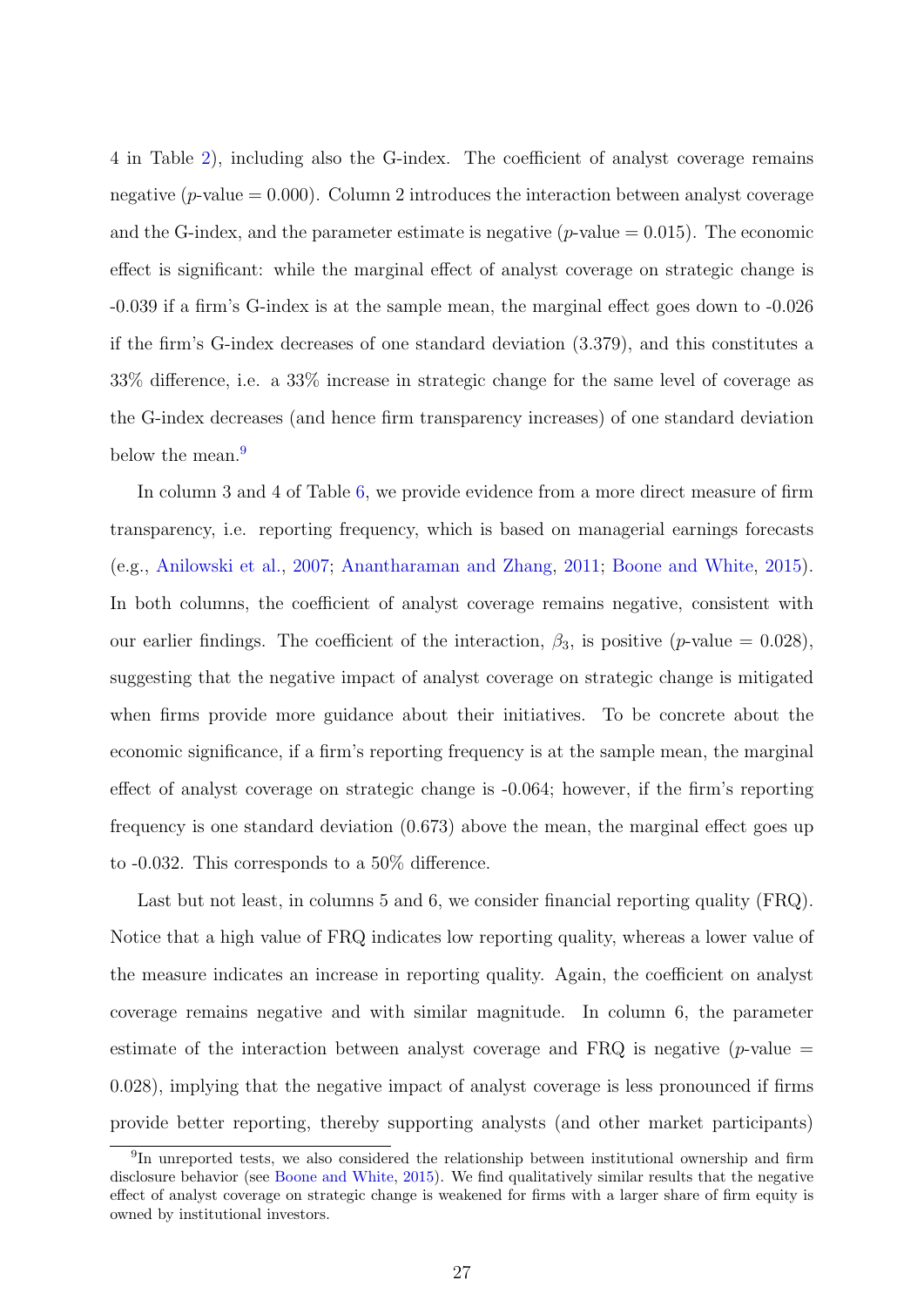in their evaluations. Specifically, the coefficients imply that while the marginal effect of analyst coverage on strategic change is -0.042 if a firm's financial reporting quality is at the sample mean, the marginal effect increases to -0.035 if the firm's reporting quality is one standard deviation (0.158) above the mean (i.e. the FRQ measure decreases of one standard deviation), a 17% difference.

[Insert Table [6](#page-41-0) Here]

#### 4.2.2. Quasi-natural experiment

To address obvious endogeneity concerns, we also test Hypothesis 2 using a DiD specification, using the same quasi-experimental setting previously described. We thus estimate the following model:

<span id="page-28-0"></span>
$$
Y_{i,e,t+1} = \beta_1 Post_{e,t} + \beta_2 Treated_{i,e} + \beta_3 Post_{e,t} \times Treated_{i,e}
$$
  
+  $\beta_4 Post_{e,t} \times Treated_{i,e} \times Transparent firm_{i,e}$   
+  $\gamma Z_{i,t} + \delta_t + \lambda_i + \theta_e + \varepsilon_{i,t}$  (8)

where *Transparent firm* is a dummy variable which equals to one if a given firm is classified as 'transparent' in the year prior to the event (i.e., year  $-1$ ), and zero otherwise. The classification is defined below. Due to the nature of our test, we restrict attention to firms with low initial coverage, as discussed in Section [4.1.4.](#page-20-0)

Table [7](#page-42-0) present the results from estimating Eq. [\(8\)](#page-28-0) on this sub-sample. In column 1, we consider transparent firms those where the G-index is in the bottom quartile in the year prior to the merger/closure event. We obtain a DiD coefficient that is  $-0.313$  (*p*-value  $= 0.004$ ) for firms with strong shareholder rights and less entrenched management (and hence better disclosure policies). Notice once again that, in our setting, the shock is an exogenous decrease in coverage, hence the coefficient implies that for transparent firms, a sudden increase in coverage fosters strategic change. On the other hand, the basic DiD coefficient is positive  $(0.094)$  for the remaining firms (*p*-value = 0.186).

Column 2 reports results when we define transparent firms as those with reporting frequency in the year prior to the relevant event in the top quartile of the distribution.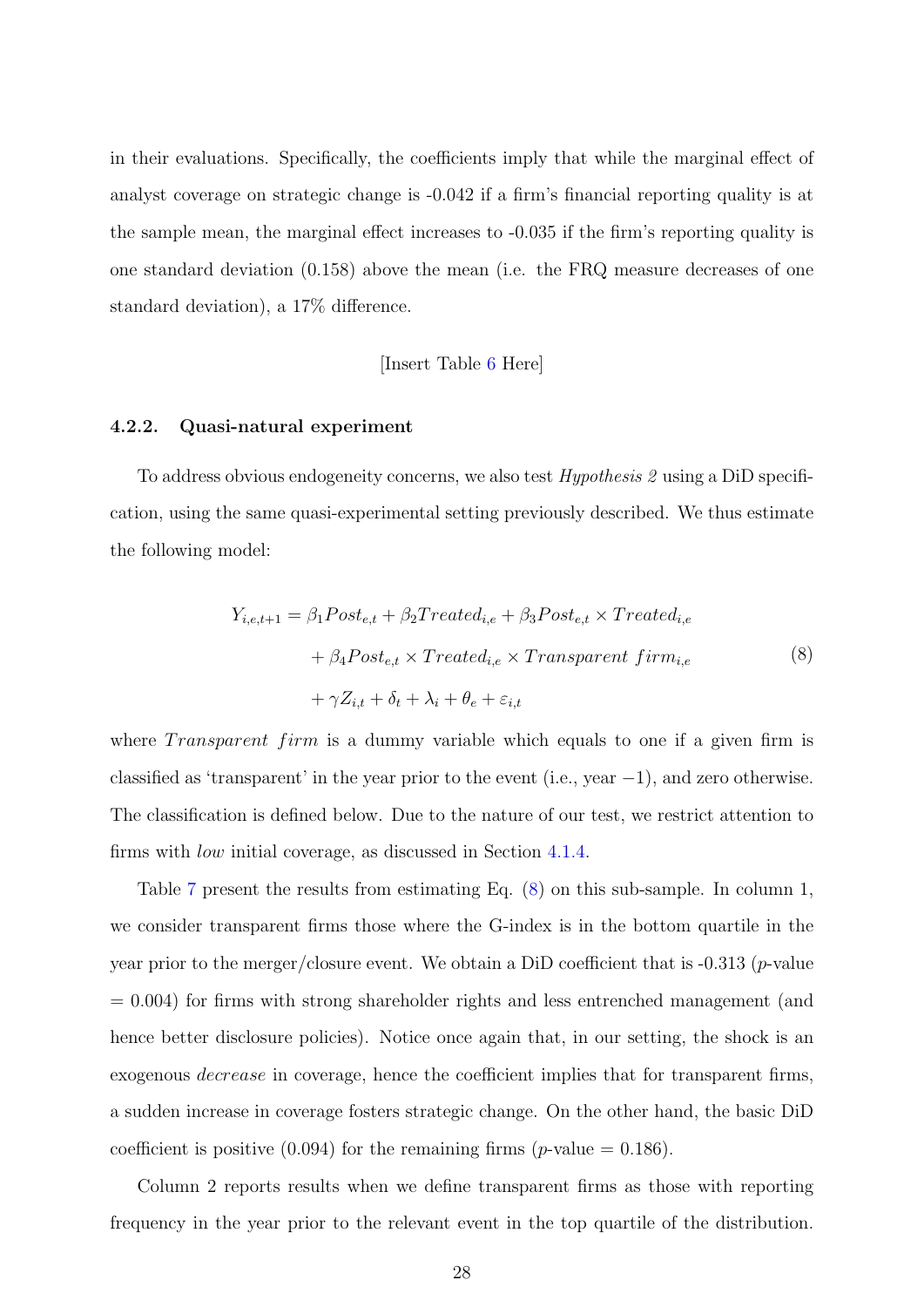The DiD coefficient for those firms firms is  $-0.334$  (*p*-value  $= 0.016$ ). For the group of firms that are less transparent, the DiD estimate is positive (*p*-value  $= 0.012$ ). Overall, this pattern strongly suggests that the negative effect of analyst coverage on strategic change is only related to firms with medium and low transparency. For the most transparent firms, analyst coverage is actually beneficial, consistent with Hypothesis 2.

In our last empirical test, we use financial reporting quality (FRQ) to measure firm transparency. We classify firms as transparent if the reporting quality measure is in the bottom quartile in the year prior the event (recall that a high FRQ implies lower reporting quality and hence lower transparency). The results are presented in column 5, and are very similar to the ones with the reporting frequency measure. The DiD coefficient of analyst coverage on strategic change is -0.237 ( $p$ -value = 0.001) for firms with high-quality reporting, consistent with H2. Also the DiD coefficient is again positive in the case of firms with lower reporting quality ( $p$ -value = 0.031). Overall, Table [7](#page-42-0) presents additional results consistent with Hypothesis 2.

[Insert Tables [7](#page-42-0) Here]

# 5. DISCUSSION AND CONCLUSION

In this paper, we have studied the effect of financial analysts on firms' strategic change. Our baseline analysis revealed that, on average, firms covered by a larger number of analysts are less prone to change their strategies. The effect is robust to a battery of robustness tests, including a difference-in-differences approach to control for the endogeneity of analyst coverage. Our baseline result is consistent with the sizeable stream of literature that highlights how analysts are generally unwilling (or unable) to devote the time and effort needed to truly understand novel firm strategies (e.g., [Zuckerman,](#page-34-3) [1999;](#page-34-3) [Benner,](#page-32-12) [2010;](#page-32-12) [Litov et al.,](#page-33-2) [2012;](#page-33-2) [Zenger,](#page-34-2) [2013;](#page-34-2) [Brauer and Wiersema,](#page-32-5) [2018\)](#page-32-5). Nevertheless, our study takes seriously the idea that analysts' ability to develop the necessary 'evaluative frame' (e.g., [Beunza and Garud,](#page-32-2) [2007;](#page-32-2) [Benner and Beunza,](#page-32-6) [2020\)](#page-32-6) to make sense of these strategies heavily depends on the willingness of the firms to disclose all relevant information. Thus, in line with our theoretical predictions, we find that when firms are more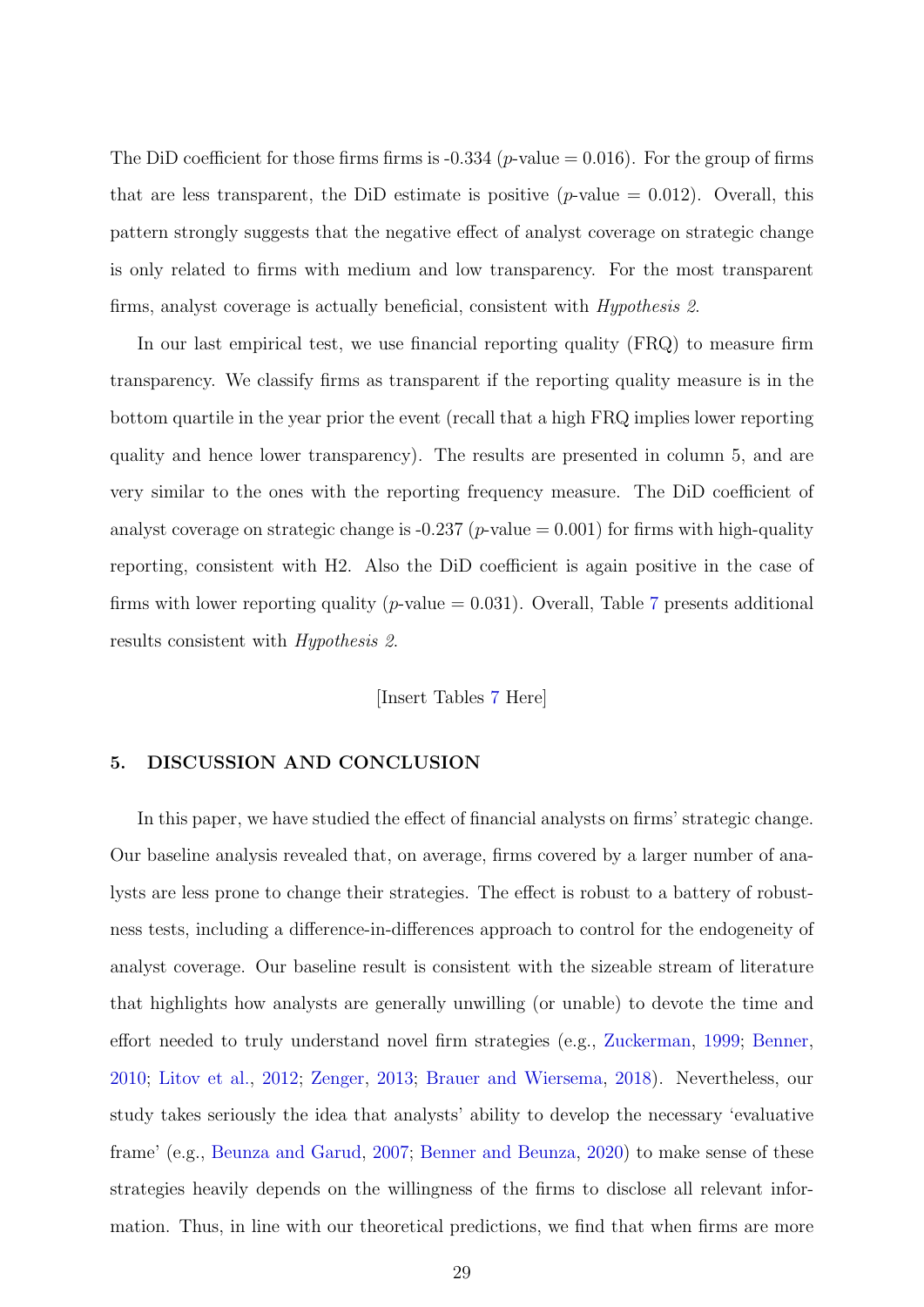transparent, the effect of analyst coverage on the likelihood of strategic change becomes positive.

Our paper contributes to the theoretical understanding of the influence of financial analysts on strategic decisions, by directly exploring the interplay between analysts and firms in this process. We depart from the two dominant perspectives on the role of analysts, which treat them as either perfectly rational actors or biased lemmings, and starting from the 'evaluative frame' perspective, we recognize that analyst's work goes beyond the production of forecasts but it is primarily about the development of frames that can help investors and other market actors better understand what the firm is doing (and will do) (e.g., [Beunza and Garud,](#page-32-2) [2007;](#page-32-2) [Benner and Beunza,](#page-32-6) [2020\)](#page-32-6). While our study does not explore directly the role of these frames, our findings do lend support to this theoretical perspective. Furthermore, our contribution to advancing this perspective is to directly theorize the role that firms play in facilitating the information necessary for analysts to do their job. Our key theoretical contribution thus is to suggest that in order to understand how analyst shape strategic decision-making one cannot only theorize the work of analysts and their context, but needs to consider how firms themselves affect their work practices. This insight might be leveraged to revisit existing studies that explore the role of analysts in shaping specific strategic decisions, such as innovation, diversification, and merger and acquisitions. Our theory would suggest that when considering the moderating role of transparency, we might find that analysts are not necessarily such as a conservative force for firms.

Our theory also contributes to the debate on short-termism. Indeed, while the literature on earnings pressure has explored the role of analysts in short-term competitive moves (e.g., [Zhang and Gimeno,](#page-34-18) [2010,](#page-34-18) [2016\)](#page-34-1), we still "know little of how analysts can influence managers' time horizons when it comes to long-term strategic investments" [\(Brauer and](#page-32-5) [Wiersema,](#page-32-5) [2018,](#page-32-5) p. 240). Our findings suggest that analysts (and thus more broadly financial markets) might indeed induce short-termism and inertia, but only for less transparent firms. It is thus possible for firms to engage in a different, more productive, collaboration with analysts and the market at large, but it does require them to open up more.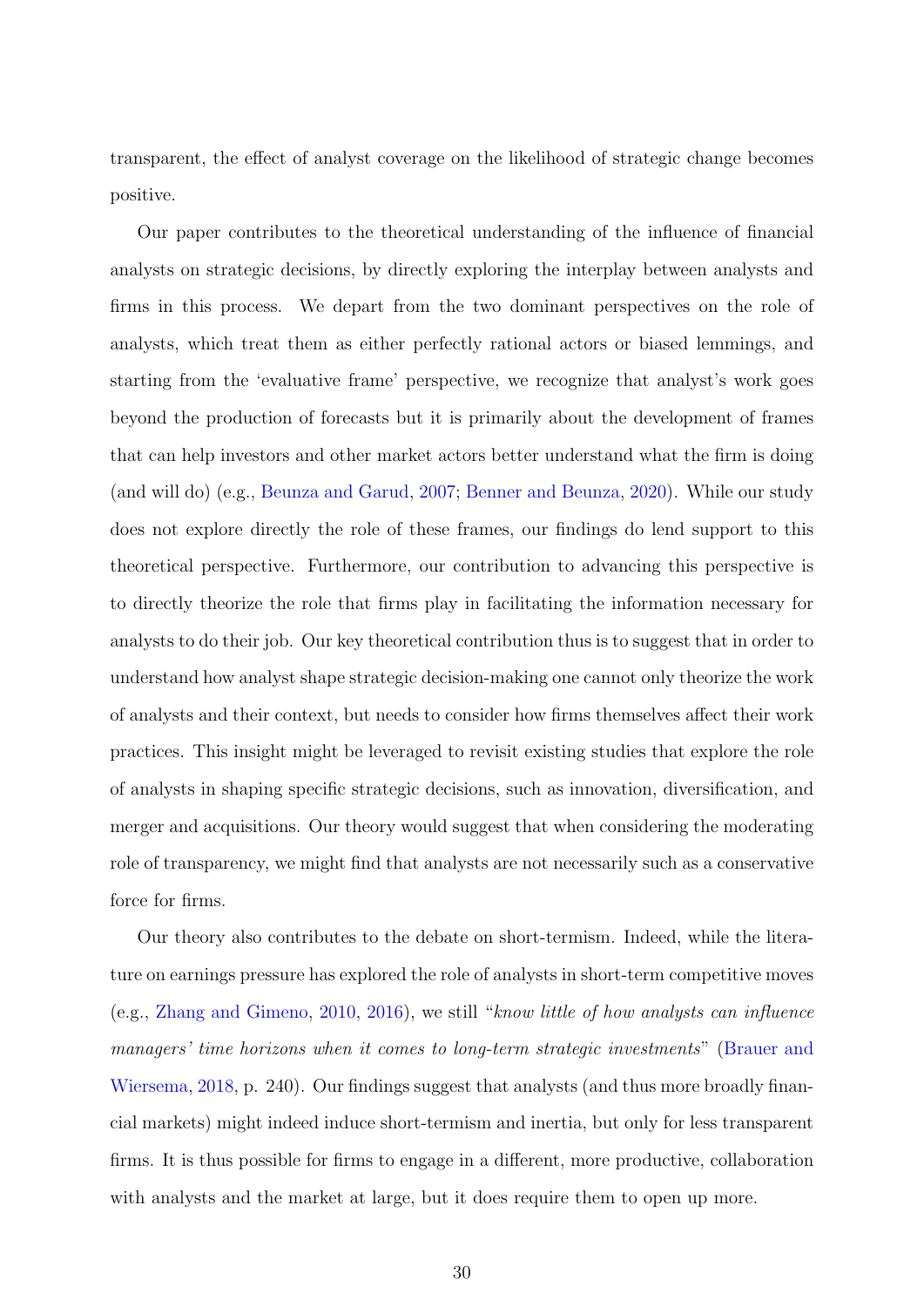Unfortunately, we still know very little on the way in which firms decide to communicate their strategic decisions, and despite their increased centrality, investor relations departments have not been studied in-depth. Some preliminary evidence in accounting, consistent with our core findings, showed that financial analysts have less dispersed (or more consistent) EPS forecasts for firms with higher-rated investor relations programs than for firms with lower-rated programs [\(Farraghe et al.,](#page-33-26) [1994\)](#page-33-26). [Bushee and Miller](#page-32-21) [\(2012\)](#page-32-21) find that firms initiating investor relations programs exhibit greater increases in ownership by institutional investors and a shift toward investors that normally would not follow the firms. They also find greater improvements in analyst following, media coverage, and the book-to-price ratio. Still, more disclosure might also have competitive consequences, and more research is needed to explore whether firms are indeed better off by disclosing more.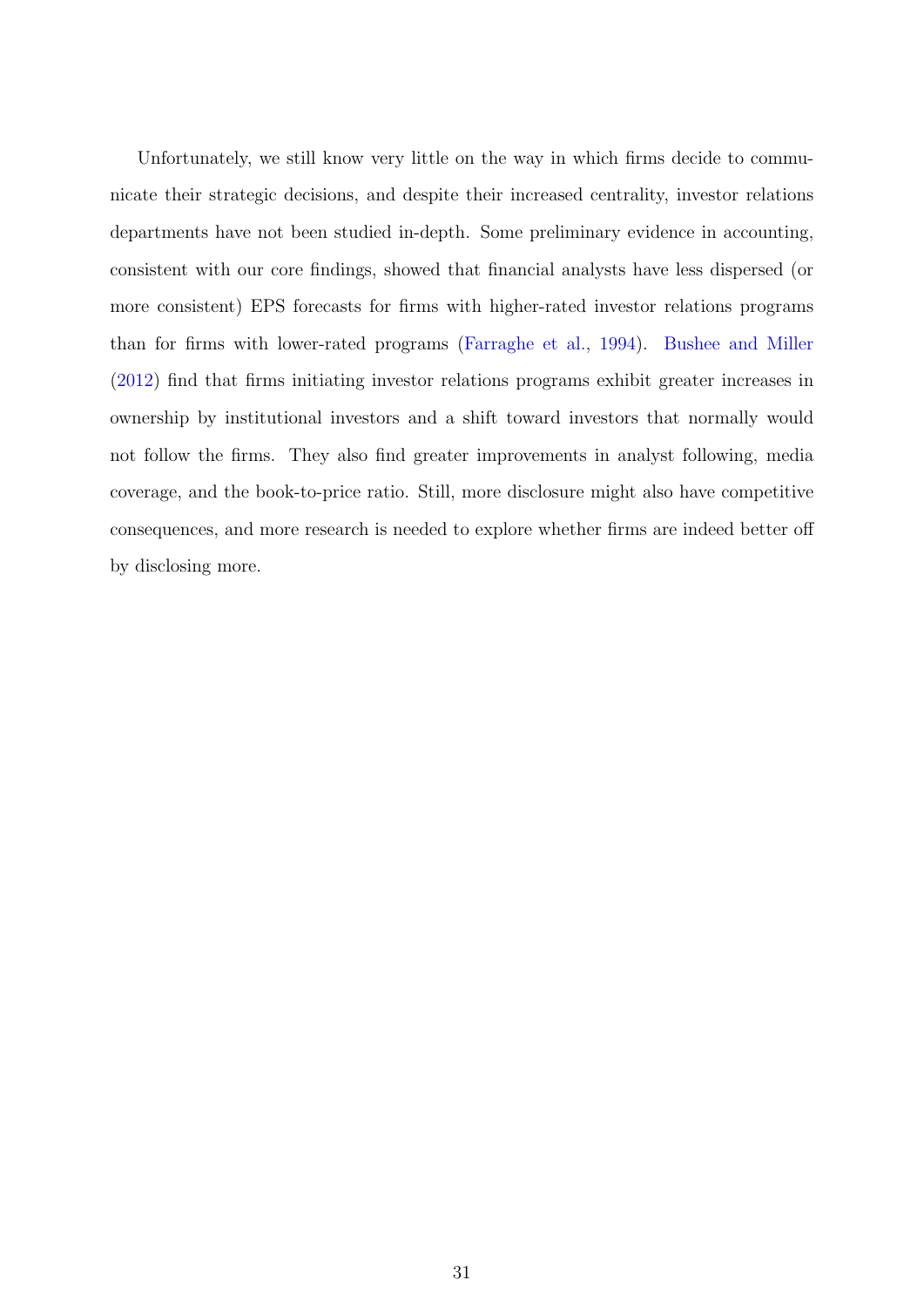#### REFERENCES

- <span id="page-32-1"></span>Aghion, P. and J. C. Stein (2008). Growth versus margins: Destabilizing consequences of giving the stock market what it wants. [The Journal of Finance](https://onlinelibrary.wiley.com/doi/abs/10.1111/j.1540-6261.2008.01351.x)  $63(3)$ , 1025–1058.
- <span id="page-32-7"></span>Aghion, P., J. Van Reenen, and L. Zingales (2013). Innovation and institutional ownership. [American](http://www.aeaweb.org/articles.php?doi=10.1257/aer.103.1.277) [Economic Review](http://www.aeaweb.org/articles.php?doi=10.1257/aer.103.1.277) 103 (1), 277–304.
- <span id="page-32-20"></span>Anantharaman, D. and Y. Zhang (2011). Cover me: Managers' responses to changes in analyst coverage in the post-regulation [fd] period. [The Accounting Review](http://www.jstor.org/stable/41408039)  $86(6)$ , 1851–1885.
- <span id="page-32-22"></span>Anilowski, C., M. Feng, and D. J. Skinner (2007). Does earnings guidance affect market returns? The nature and information content of aggregate earnings guidance. [Journal of Accounting and Eco](https://doi.org/10.1016/j.jacceco.2006.09.002)[nomics](https://doi.org/10.1016/j.jacceco.2006.09.002)  $44(1)$ , 36–63.
- <span id="page-32-0"></span>Asquith, P., M. B. Mikhail, and A. S. Au (2005). Information content of equity analyst reports. [Journal](http://www.sciencedirect.com/science/article/pii/S0304405X04001369) [of Financial Economics](http://www.sciencedirect.com/science/article/pii/S0304405X04001369) 75 (2), 245–282.
- <span id="page-32-23"></span>Balakrishnan, K., M. B. Billings, B. Kelly, and A. Ljungqvist (2014). Shaping liquidity: On the causal effects of voluntary disclosure. [The Journal of Finance](https://onlinelibrary.wiley.com/doi/abs/10.1111/jofi.12180)  $69(5)$ ,  $2237-2278$ .
- <span id="page-32-10"></span>Barth, M. E. and A. P. Hutton (2004). Analyst earnings forecast revisions and the pricing of accruals. [Review of Accounting Studies](https://doi.org/10.1023/B:RAST.0000013629.59222.df) 9 (1), 59–96.
- <span id="page-32-15"></span>Bednar, M. K., S. Boivie, and N. R. Prince (2013). Burr under the saddle: How media coverage influences strategic change. [Organization Science](https://pubsonline.informs.org/doi/abs/10.1287/orsc.1120.0770) 24 (3), 910–925.
- <span id="page-32-12"></span>Benner, M. J. (2010). Securities analysts and incumbent response to radical technological change: Evidence from digital photography and internet telephony. [Organization Science](https://doi.org/10.1287/orsc.1080.0395) 21 (1), 42–62.
- <span id="page-32-6"></span>Benner, M. J. and D. Beunza (2020). The influence of securities analysts on innovation: An evolutionary approach. Unpublished working paper, Carlson School of Management, University of Minnesota, and Cass Business School.
- <span id="page-32-3"></span>Benner, M. J. and R. Ranganathan (2017). Measuring up? Persistence and change in analysts' evaluative schemas following technological change. [Organization Science](https://doi.org/10.1287/orsc.2017.1140) 28 (4), 760–780.
- <span id="page-32-2"></span>Beunza, D. and R. Garud (2007). Calculators, lemmings or frame-makers? The intermediary role of securities analysts. [The Sociological Review](https://doi.org/10.1111/j.1467-954X.2007.00728.x) 55 (2 suppl), 13-39.
- <span id="page-32-19"></span>Boone, A. L. and J. T. White (2015). The effect of institutional ownership on firm transparency and information production. [Journal of Financial Economics](https://doi.org/10.1016/j.jfineco.2015.05.008)  $117(3)$ , 508-533.
- <span id="page-32-8"></span>Bower, J. L. (1972). Managing the resource allocation process: A study of corporate planning and investment. Harvard Business School, Division of Research: Boston, MA.
- <span id="page-32-24"></span>Bradshaw, M. T., S. A. Richardson, and R. G. Sloan (2006). The relation between corporate financing activities, analysts' forecasts and stock returns. [Journal of Accounting and Economics](https://doi.org/10.1016/j.jacceco.2006.03.004) 42 (1), 53–85.
- <span id="page-32-9"></span>Brandenburger, A. and B. Polak (1996). When managers cover their posteriors: Making the decisions the market wants to see. [The Rand Journal of Economics](http://www.jstor.org/stable/2555842)  $27(3)$ , 523–541.
- <span id="page-32-5"></span>Brauer, M. and M. Wiersema (2018). Analyzing analyst research: A review of past coverage and recom-mendations for future research. [Journal of Management](https://doi.org/10.1177/0149206317734900)  $\mu$ <sub>4</sub>(1), 218–248.
- <span id="page-32-21"></span>Bushee, B. J. and G. S. Miller (2012). Investor relations, firm visibility, and investor following. [The](http://www.jstor.org/stable/23245633) [Accounting Review](http://www.jstor.org/stable/23245633) 87(3), 867–897.
- <span id="page-32-13"></span>Bushman, R. M., J. D. Piotroski, and A. J. Smith (2004). What determines corporate transparency? [Journal of Accounting Research](https://doi.org/10.1111/j.1475-679X.2004.00136.x) 42 (2), 207–252.
- <span id="page-32-16"></span>Carpenter, M. A. (2000). The price of change: The role of CEO compensation in strategic variation and deviation from industry strategy norms. [Journal of Management](http://www.sciencedirect.com/science/article/pii/S0149206300000787)  $26(6)$ , 1179 – 1198.
- <span id="page-32-18"></span>Cassell, C. A., S. X. Huang, J. M. Sanchez, and M. D. Stuart (2012). Seeking safety: The relation between CEO inside debt holdings and the riskiness of firm investment and financial policies. [Journal](http://www.sciencedirect.com/science/article/pii/S0304405X11002406) [of Financial Economics](http://www.sciencedirect.com/science/article/pii/S0304405X11002406)  $103(3)$ , 588 – 610.
- <span id="page-32-17"></span>Chan, K. and A. Hameed (2006). Stock price synchronicity and analyst coverage in emerging markets. [Journal of Financial Economics](http://www.sciencedirect.com/science/article/pii/S0304405X05001741) 80(1), 115-147.
- <span id="page-32-14"></span>Chatterjee, A. and D. C. Hambrick (2007). It's all about me: Narcissistic chief executive officers and their effects on company strategy and performance. [Administrative Science Quarterly](https://doi.org/10.2189/asqu.52.3.351) 52(3), 351–386.
- <span id="page-32-11"></span>Chen, T., J. Harford, and C. Lin (2015). Do analysts matter for governance? Evidence from natural experiments. [Journal of Financial Economics](https://doi.org/10.1016/j.jfineco.2014.10.002) 115(2), 383-410.
- <span id="page-32-4"></span>Damodaran, A. D. (2017). *Narrative and numbers: The value of stories in business*. Columbia University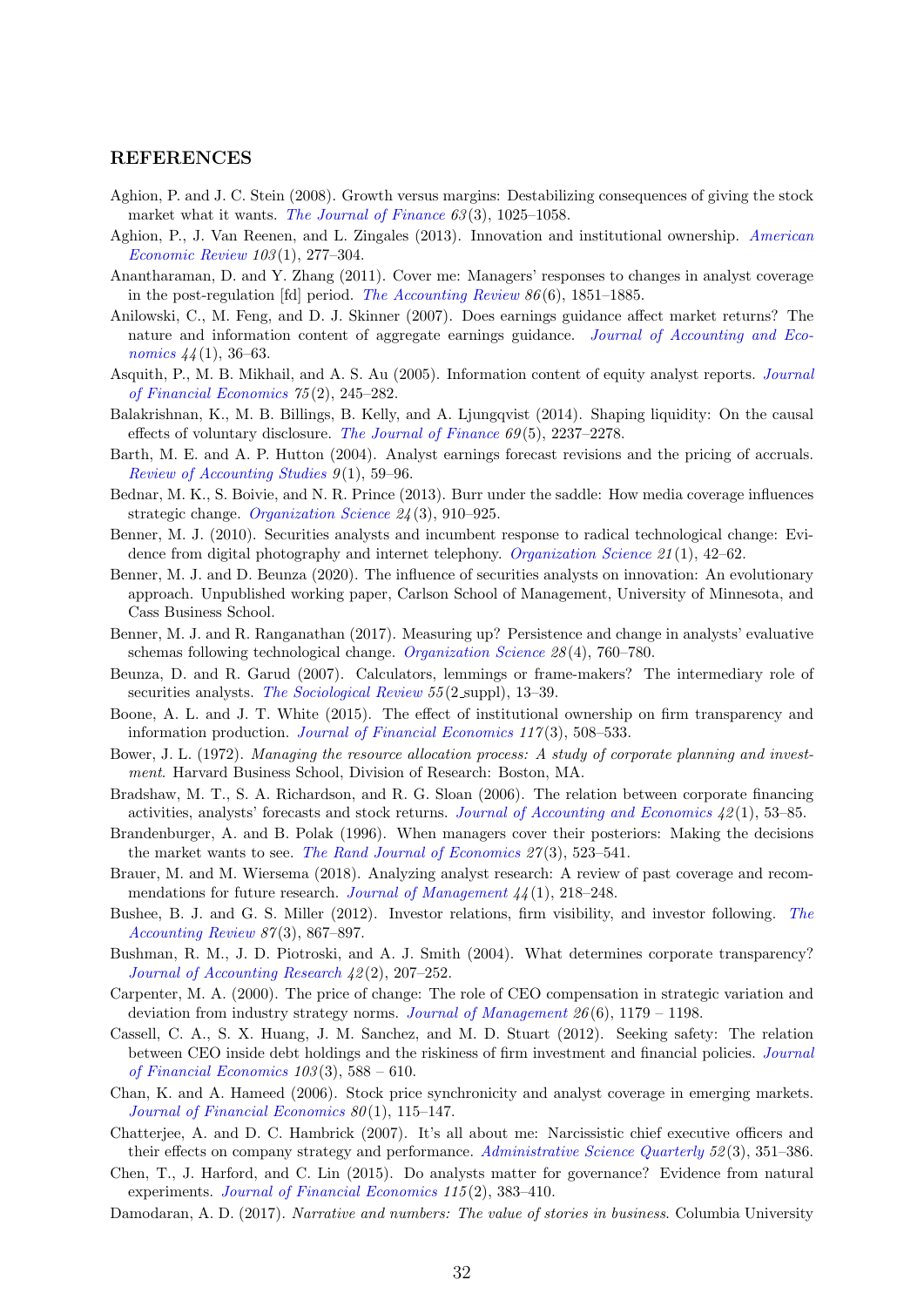Press: New York, NY.

- <span id="page-33-23"></span>Dechow, P. M., R. G. Sloan, and A. P. Sweeney (1995). Detecting earnings management. [The Accounting](http://www.jstor.org/stable/248303)  $Review 70(2), 193-225.$  $Review 70(2), 193-225.$
- <span id="page-33-12"></span>Derrien, F. and A. Kecskés (2013). The real effects of financial shocks: Evidence from exogenous changes in analyst coverage. [The Journal of Finance](https://onlinelibrary.wiley.com/doi/abs/10.1111/jofi.12042)  $68(4)$ , 1407–1440.
- <span id="page-33-11"></span>Ellul, A. and M. Panayides (2018). Do financial analysts restrain insiders' informational advantage? [Journal of Financial and Quantitative Analysis](https://doi.org/10.1017/S0022109017000990) 53 (1), 203–241.
- <span id="page-33-14"></span>Fabrizio, K. R. and E.-H. Kim (2019). Reluctant disclosure and transparency: Evidence from environ-mental disclosures. [Organization Science](https://doi.org/10.1287/orsc.2019.1298) 30(6), 1207-1231.
- <span id="page-33-26"></span>Farraghe, E. J., R. Kleiman, and M. S. Bazaz (1994). Do investor relations make a difference? [The](https://doi.org/10.1016/1062-9769(94)90023-X) [Quarterly Review of Economics and Finance](https://doi.org/10.1016/1062-9769(94)90023-X) 34 (4), 403–412.
- <span id="page-33-3"></span>Finkelstein, S. and D. C. Hambrick (1990). Top-management-team tenure and organizational outcomes: The moderating role of managerial discretion. [Administrative Science Quarterly](http://www.jstor.org/stable/2393314) 35(3), 484–503.
- <span id="page-33-8"></span>Flammer, C. and P. Bansal (2017). Does a long-term orientation create value? Evidence from a regression discontinuity. *[Strategic Management Journal](https://doi.org/10.1002/smj.2629) 38*(9), 1827–1847.
- <span id="page-33-1"></span>Gentry, R. J. and W. Shen (2013). The impacts of performance relative to analyst forecasts and analyst coverage on firm R&D intensity. [Strategic Management Journal](https://doi.org/10.1002/smj.1997) 34 (1), 121–130.
- <span id="page-33-5"></span>Ghemawat, P. (1991). Commitment: The Dynamic of Strategy. Free Press: New York, NJ.
- <span id="page-33-19"></span>Gompers, P., J. Ishii, and A. Metrick (2003). Corporate governance and equity prices. [The Quarterly](https://doi.org/10.1162/00335530360535162) [Journal of Economics](https://doi.org/10.1162/00335530360535162) 118(1), 107-156.
- <span id="page-33-10"></span>Graham, J. R., C. R. Harvey, and S. Rajgopal (2005). The economic implications of corporate financial reporting. [Journal of Accounting and Economics](http://www.sciencedirect.com/science/article/pii/S0165410105000571)  $40(1-3)$ , 3-73.
- <span id="page-33-9"></span>Greve, H. R. (1998). Performance, aspirations, and risky organizational change. [Administrative Science](http://www.jstor.org/stable/2393591) [Quarterly](http://www.jstor.org/stable/2393591)  $43(1)$ , 58–86.
- <span id="page-33-17"></span>Guo, B., D. Pérez-Castrillo, and A. Toldrà-Simats (2019). Firms' innovation strategy under the shadow of analyst coverage. [Journal of Financial Economics](https://doi.org/10.1016/j.jfineco.2018.08.005) 131 (2), 456–483.
- <span id="page-33-4"></span>Haynes, K. T. and A. Hillman (2010). The effect of board capital and CEO power on strategic change. [Strategic Management Journal](https://onlinelibrary.wiley.com/doi/abs/10.1002/smj.859) 31 (11), 1145–1163.
- <span id="page-33-16"></span>He, J. J. and X. Tian (2013). The dark side of analyst coverage: The case of innovation. [Journal of](http://www.sciencedirect.com/science/article/pii/S0304405X13001086) [Financial Economics](http://www.sciencedirect.com/science/article/pii/S0304405X13001086) 109 (3), 856–878.
- <span id="page-33-7"></span>Henderson, R. M. and K. B. Clark (1990). Architectural innovation: The reconfiguration of existing product technologies and the failure of established firms. [Administrative Science Quarterly](http://www.jstor.org/stable/2393549)  $35(1)$ , 9–30.
- <span id="page-33-24"></span>Hong, H. and M. Kacperczyk (2010). Competition and bias. [The Quarterly Journal of Economics](http://dx.doi.org/10.1162/qjec.2010.125.4.1683) 125 (4), 1683–1725.
- <span id="page-33-13"></span>Hong, H., T. Lim, and J. C. Stein (2000). Bad news travels slowly: Size, analyst coverage, and the profitability of momentum strategies. [The Journal of Finance](https://onlinelibrary.wiley.com/doi/abs/10.1111/0022-1082.00206) 55(1), 265–295.
- <span id="page-33-15"></span>Huang, S. X., R. Pereira, and C. Wang (2017). Analyst coverage and the likelihood of meeting or beating analyst earnings forecasts. [Contemporary Accounting Research](https://doi.org/10.1111/1911-3846.12289) 34 (2), 871–899.
- <span id="page-33-18"></span>Irani, R. M. and D. Oesch (2013). Monitoring and corporate disclosure: Evidence from a natural exper-iment. [Journal of Financial Economics](http://www.sciencedirect.com/science/article/pii/S0304405X13000640) 109(2), 398-418.
- <span id="page-33-21"></span>Irani, R. M. and D. Oesch (2016). Analyst coverage and real earnings management: Quasi-experimental evidence. [Journal of Financial and Quantitative Analysis](https://doi.org/10.1017/S0022109016000156) 51(2), 589–627.
- <span id="page-33-0"></span>Jensen, M. C. and W. H. Meckling (1976). Theory of the firm: Managerial behavior, agency costs and ownership structure. [Journal of Financial Economics](https://doi.org/10.1016/0304-405X(76)90026-X) 3 (4), 305–360.
- <span id="page-33-22"></span>Jones, J. J. (1991). Earnings management during import relief investigations. [Journal of Accounting](http://www.jstor.org/stable/2491047) [Research](http://www.jstor.org/stable/2491047)  $29(2)$ , 193-228.
- <span id="page-33-25"></span>Kelly, B. and A. Ljungqvist (2012). Testing asymmetric-information asset pricing models. [The Review](http://dx.doi.org/10.1093/rfs/hhr134) [of Financial Studies](http://dx.doi.org/10.1093/rfs/hhr134) 25 (5), 1366–1413.
- <span id="page-33-6"></span>Kraatz, M. S. and E. J. Zajac (2001). How organizational resources affect strategic change and performance in turbulent environments: Theory and evidence. *[Organization Science](https://doi.org/10.1287/orsc.12.5.632.10088) 12*(5), 632–657.
- <span id="page-33-20"></span>Lang, M. H. and R. J. Lundholm (1996). Corporate disclosure policy and analyst behavior. [The Ac](http://www.jstor.org/stable/248567)[counting Review](http://www.jstor.org/stable/248567) 71 (4), 467–492.
- <span id="page-33-2"></span>Litov, L. P., P. Moreton, and T. R. Zenger (2012). Corporate strategy, analyst coverage, and the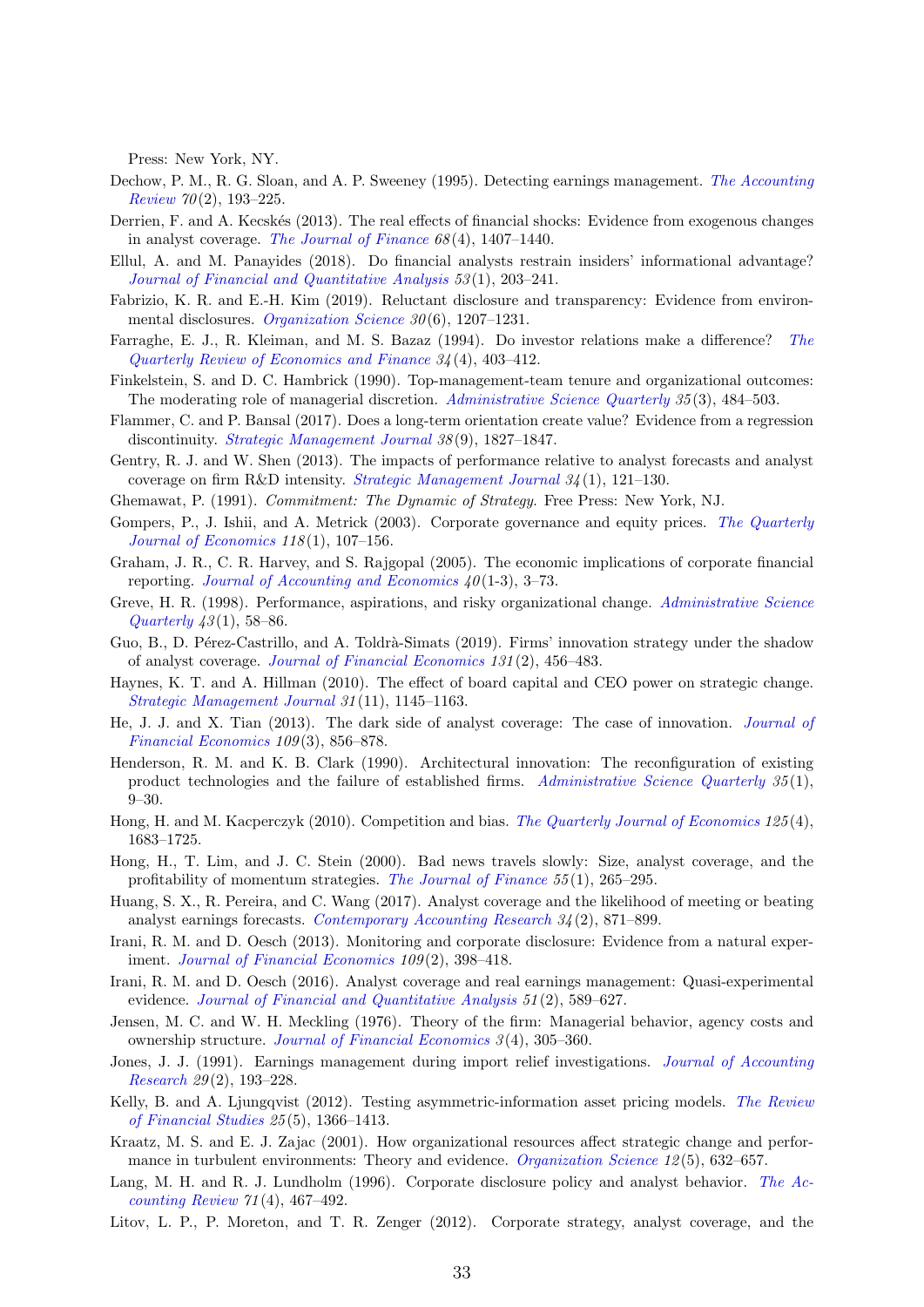uniqueness paradox. [Management Science](https://doi.org/10.1287/mnsc.1120.1530) 58 (10), 1797–1815.

- <span id="page-34-4"></span>Matsunaga, S. R. and C. W. Park (2001). The effect of missing a quarterly earnings benchmark on the ceo's annual bonus. [The Accounting Review](http://www.jstor.org/stable/3068938) 76 (3), 313–332.
- <span id="page-34-5"></span>Mergenthaler, R., S. Rajgopal, and S. Srinivasan (2012). CEO and CFO career penalties to missing quarterly analysts forecasts. Unpublished working paper, University of Iowa, Emory University, and Harvard Business School.
- <span id="page-34-8"></span>Mintzberg, H. (1978). Patterns in strategy formation. [Management Science](https://doi.org/10.1287/mnsc.24.9.934) 24 (9), 934–948.
- <span id="page-34-7"></span>Nelson, R. R. and S. G. Winter (1982). An Evolutionary Theory of Economic Change. Belknap Press: Cambridge, MA.
- <span id="page-34-17"></span>O'Brien, P. C. and R. Bhushan (1990). Analyst following and institutional ownership. [Journal of](http://www.jstor.org/stable/2491247) [Accounting Research](http://www.jstor.org/stable/2491247) 28, 55–76.
- <span id="page-34-16"></span>Oehmichen, J., S. Schrapp, and M. Wolff (2017). Who needs experts most? Board industry expertise and strategic change–a contingency perspective. *[Strategic Management Journal](https://onlinelibrary.wiley.com/doi/abs/10.1002/smj.2513)*  $38(3)$ ,  $645-656$ .
- <span id="page-34-12"></span>Puffer, S. M. and J. B. Weintrop (1991). Corporate performance and ceo turnover: The role of perfor-mance expectations. [Administrative Science Quarterly](http://www.jstor.org/stable/2393427) 36(1), 1–19.
- <span id="page-34-15"></span>Quigley, T. J. and D. C. Hambrick (2012). When the former CEO stays on as board chair: Effects on successor discretion, strategic change, and performance. *[Strategic Management Journal](https://onlinelibrary.wiley.com/doi/abs/10.1002/smj.1945)*  $33(7)$ , 834–859.
- <span id="page-34-0"></span>Schipper, K. (1999). Analysts' forecasts. [Accounting Horizons](https://aaajournals.org/loi/acch) 5 (4), 105–131.
- <span id="page-34-9"></span>Tripsas, M. and G. Gavetti (2000). Capabilities, cognition, and inertia: Evidence from digital imaging. [Strategic Management Journal](https://doi.org/10.1002/1097-0266(200010/11)21:10/11<1147::AID-SMJ128>3.0.CO;2-R) 21 (10-11), 1147–1161.
- <span id="page-34-13"></span>Wiersema, M. F. and Y. Zhang (2011). CEO dismissal: The role of investment analysts. [Strategic](https://onlinelibrary.wiley.com/doi/abs/10.1002/smj.932) [Management Journal](https://onlinelibrary.wiley.com/doi/abs/10.1002/smj.932) 32 (11), 1161–1182.
- <span id="page-34-10"></span>Womack, K. L. (1996). Do brokerage analysts' recommendations have investment value? [The Journal of](http://www.jstor.org/stable/2329305) [Finance](http://www.jstor.org/stable/2329305) 51 (1), 137–167.
- <span id="page-34-11"></span>Yu, F. F. (2008). Analyst coverage and earnings management. [Journal of Financial Economics](https://doi.org/10.1016/j.jfineco.2007.05.008)  $88(2)$ , 245–271.
- <span id="page-34-6"></span>Zajac, E. J., M. S. Kraatz, and R. K. F. Bresser (2000). Modeling the dynamics of strategic fit: A normative approach to strategic change. [Strategic Management Journal](http://www.jstor.org/stable/3094237) 21(4), 429-453.
- <span id="page-34-2"></span>Zenger, T. (2013). Strategy: The uniqueness challenge. [Harvard Business Review](https://hbr.org/2013/11/strategy-the-uniqueness-challenge) 91 (11), 52–58.
- <span id="page-34-14"></span>Zhang, Y. (2006). The presence of a separate COO/President and its impact on strategic change and CEO dismissal. [Strategic Management Journal](https://onlinelibrary.wiley.com/doi/abs/10.1002/smj.517) 27 (3), 283–300.
- <span id="page-34-18"></span>Zhang, Y. and J. Gimeno (2010). Earnings pressure and competitive behavior: Evidence from the U.S. electricity industry. [Academy of Management Journal](https://doi.org/10.5465/amj.2010.52814593) 53 (4), 743–768.
- <span id="page-34-1"></span>Zhang, Y. and J. Gimeno (2016). Earnings pressure and long-term corporate governance: Can long-term-oriented investors and managers reduce the quarterly earnings obsession? [Organization Science](https://doi.org/10.1287/orsc.2016.1056)  $27(2)$ , 354–372.
- <span id="page-34-3"></span>Zuckerman, E. W. (1999). The categorical imperative: Securities analysts and the illegitimacy discount. [American Journal of Sociology](http://www.jstor.org/stable/10.1086/210178) 104 (5), 1398–1438.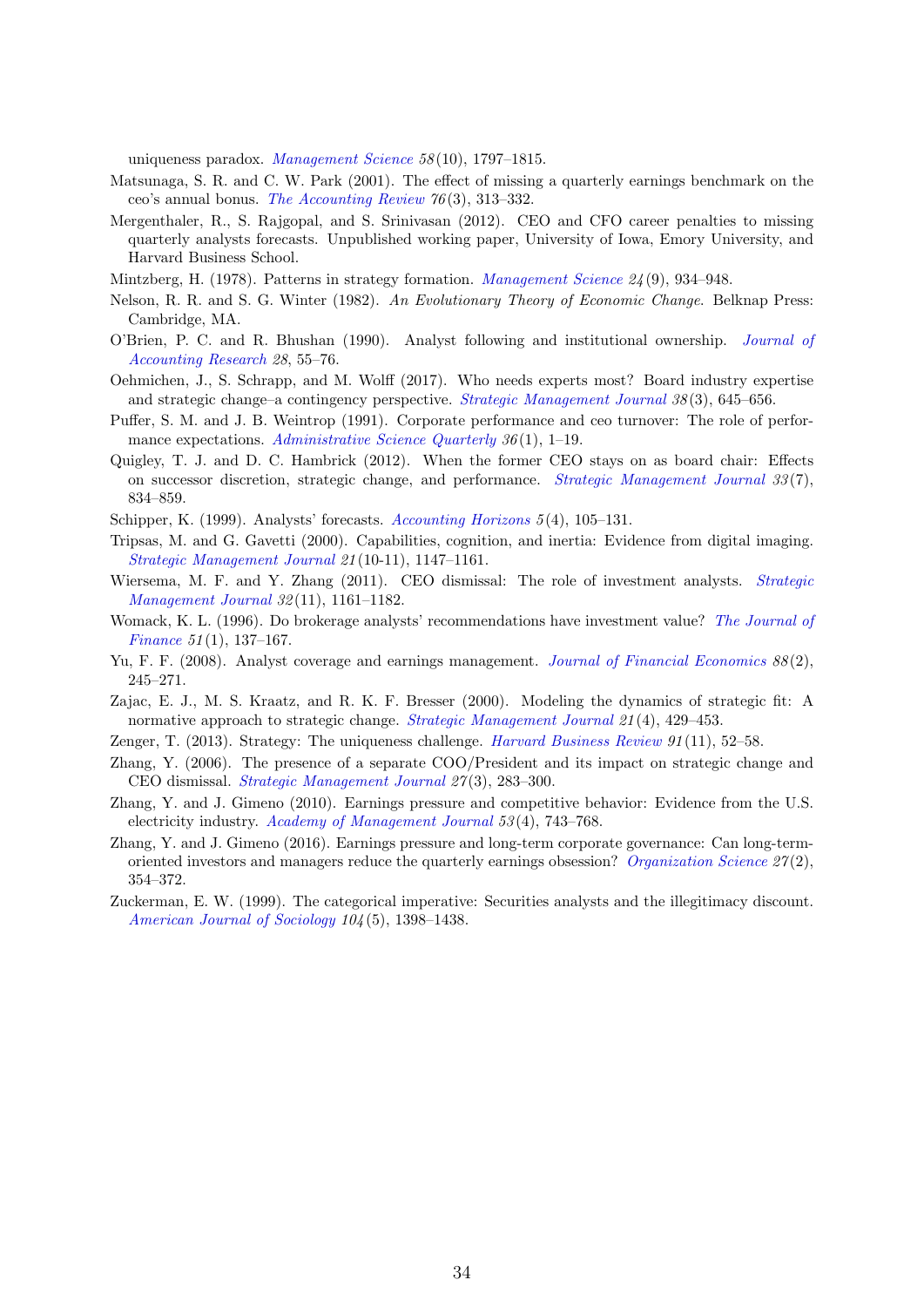# FIGURES

<span id="page-35-0"></span>

Panel A. Net trends in analyst coverage

Fig. 1. Net trends in analyst coverage and strategic change (treatment-control group). This figure presents the trends in analyst coverage and strategic change for the treatment sample net of the matched control sample for the two years before and after the brokerage house disappearance events. The measures are normalized by the pre-event averages over treatment and control group.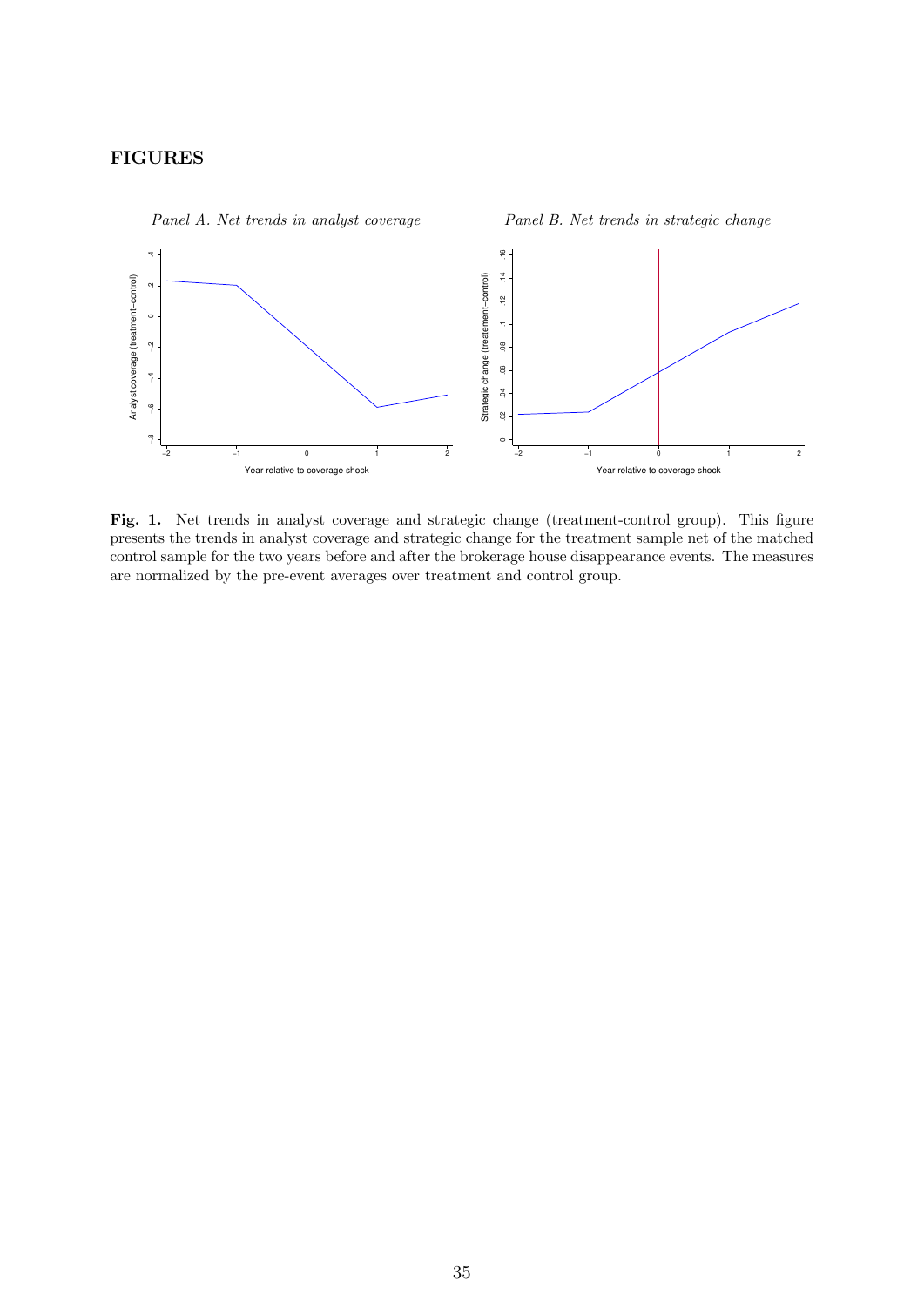# TABLES

# <span id="page-36-0"></span>Table 1

Descriptive statistics.

| Variable                  | Mean     | Std. dev. | $25th$ percentile | Median   | $75th$ percentile | Observations |
|---------------------------|----------|-----------|-------------------|----------|-------------------|--------------|
| Strategic change (Log)    | $-1.692$ | 1.435     | $-2.475$          | $-1.623$ | $-0.840$          | 39,584       |
| Analyst coverage (Log)    | 1.641    | 1.016     | 0.799             | 1.740    | 2.454             | 39,584       |
| Assets $(Log)$            | 6.340    | 1.923     | 4.918             | 6.243    | 7.631             | 39,584       |
| Years included (Log)      | 2.945    | 0.686     | 2.398             | 2.944    | 3.555             | 39,584       |
| <b>ROA</b>                | 0.036    | 0.161     | 0.012             | 0.046    | 0.085             | 39,584       |
| Capex                     | 0.058    | 0.059     | 0.022             | 0.041    | 0.073             | 39,584       |
| $K/L$ (Log)               | 3.910    | 1.445     | 3.016             | 3.653    | 4.503             | 39,584       |
| Tobin's Q                 | 1.798    | 1.264     | 1.095             | 1.428    | 2.052             | 39,584       |
| H-Index                   | 0.121    | 0.163     | 0.010             | 0.058    | 0.170             | 39,584       |
| H-Index squared           | 0.041    | 0.116     | 0.000             | 0.003    | 0.029             | 39,584       |
| Institutional ownership   | 0.554    | 0.289     | 0.320             | 0.586    | 0.788             | 39,584       |
| Illiquidity (Log)         | $-4.460$ | 0.621     | $-4.913$          | -4.521   | -4.073            | 39,584       |
| Return volatility         | 0.122    | 0.078     | 0.073             | 0.105    | 0.150             | 39,584       |
| Governance index          | 7.241    | 3.379     | 4.000             | 7.000    | 10.000            | 19,570       |
| Reporting frequency (Log) | 1.130    | 0.673     | 0.693             | 1.386    | 1.609             | 7,447        |
| Reporting quality         | 0.096    | 0.158     | 0.045             | 0.072    | 0.115             | 33,304       |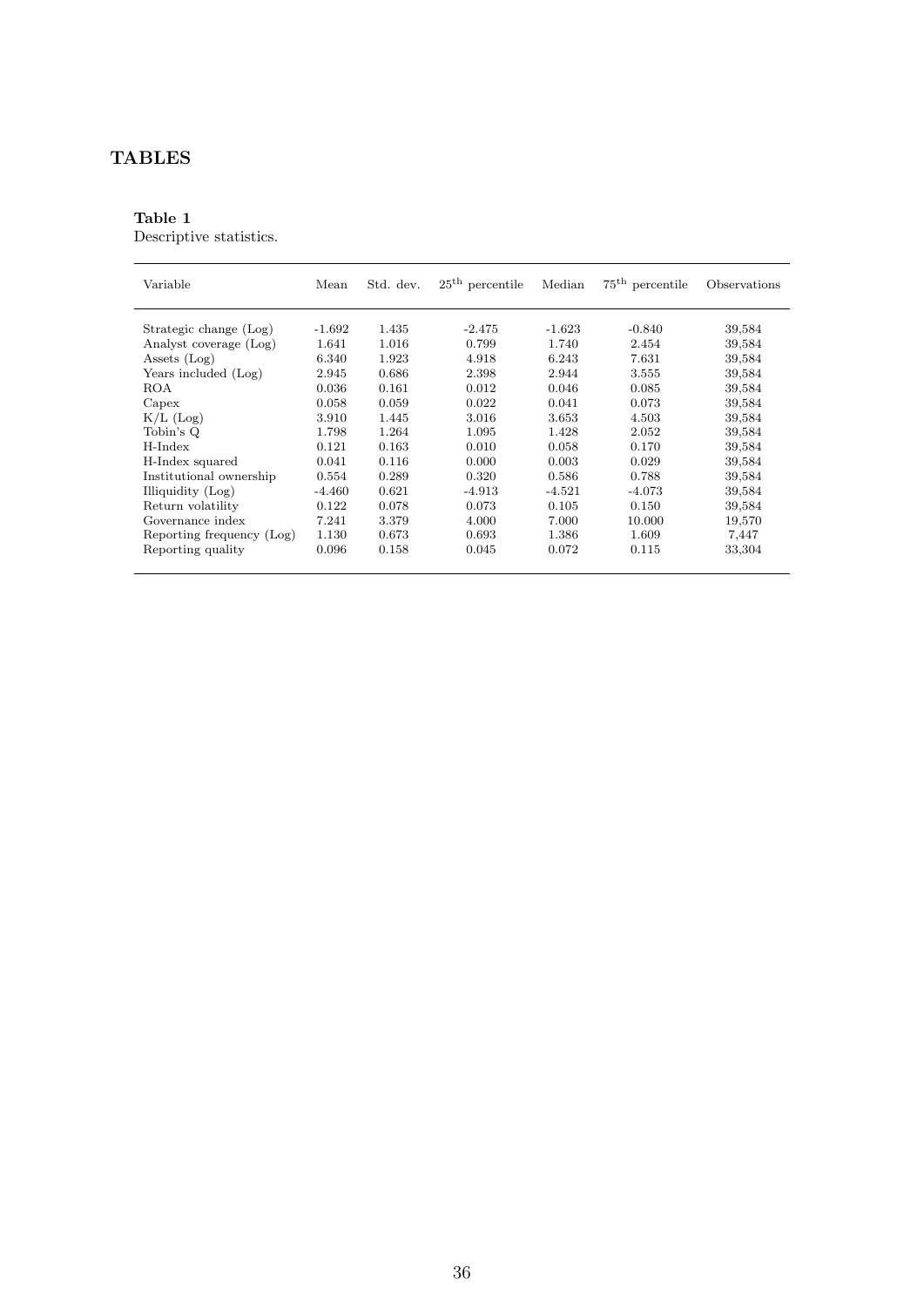<span id="page-37-0"></span>Baseline results.

| $N = 39,584$ . Number of firms: 4,187. Robust standard errors are clustered by |  |
|--------------------------------------------------------------------------------|--|
| firm (in parentheses). * $p < 0.10$ , ** $p < 0.05$ , *** $p < 0.01$ .         |  |
|                                                                                |  |

| Estimation method: OLS<br>Dependent variable: Strategic change (Log) | (1)                   | (2)                    | (3)                              | (4)                              |
|----------------------------------------------------------------------|-----------------------|------------------------|----------------------------------|----------------------------------|
| Analyst coverage (Log)                                               | $0.046***$<br>(0.006) | $-0.043***$<br>(0.007) | $-0.045***$<br>(0.007)           |                                  |
| Low Coverage                                                         |                       |                        |                                  | $-0.029***$                      |
| Medium Coverage                                                      |                       |                        |                                  | (0.010)<br>$-0.062***$           |
| <b>High Coverage</b>                                                 |                       |                        |                                  | (0.013)<br>$-0.118***$           |
| Assets $(Log)$                                                       |                       |                        | $0.078***$                       | (0.017)<br>$0.078***$            |
| Years included (Log)                                                 |                       |                        | (0.011)<br>$-0.056**$            | (0.011)<br>$-0.055**$            |
| <b>ROA</b>                                                           |                       |                        | (0.026)<br>$-0.024*$             | (0.027)<br>$-0.024*$             |
| Capex                                                                |                       |                        | (0.014)<br>$-0.742***$           | (0.014)<br>$-0.747***$           |
| $K/L$ (Log)                                                          |                       |                        | (0.095)<br>$0.061***$            | (0.096)<br>$0.061***$            |
| Tobin's Q                                                            |                       |                        | (0.013)<br>$-0.010***$           | (0.013)<br>$-0.010***$           |
| H-Index                                                              |                       |                        | (0.003)<br>$-0.367**$            | (0.003)<br>$-0.371**$            |
| H-Index squared                                                      |                       |                        | (0.168)<br>0.255                 | (0.168)<br>0.265                 |
| Institutional ownership                                              |                       |                        | (0.162)<br>$-0.111***$           | (0.162)<br>$-0.120***$           |
| Illiquidity (Log)                                                    |                       |                        | (0.031)<br>$0.069***$            | (0.031)<br>$0.070***$            |
| Return volatility                                                    |                       |                        | (0.011)<br>$0.295***$<br>(0.050) | (0.011)<br>$0.296***$<br>(0.050) |
| Firm FE<br>Year FE                                                   | $\rm No$<br>Yes       | Yes<br>Yes             | Yes<br>Yes                       | Yes<br>Yes                       |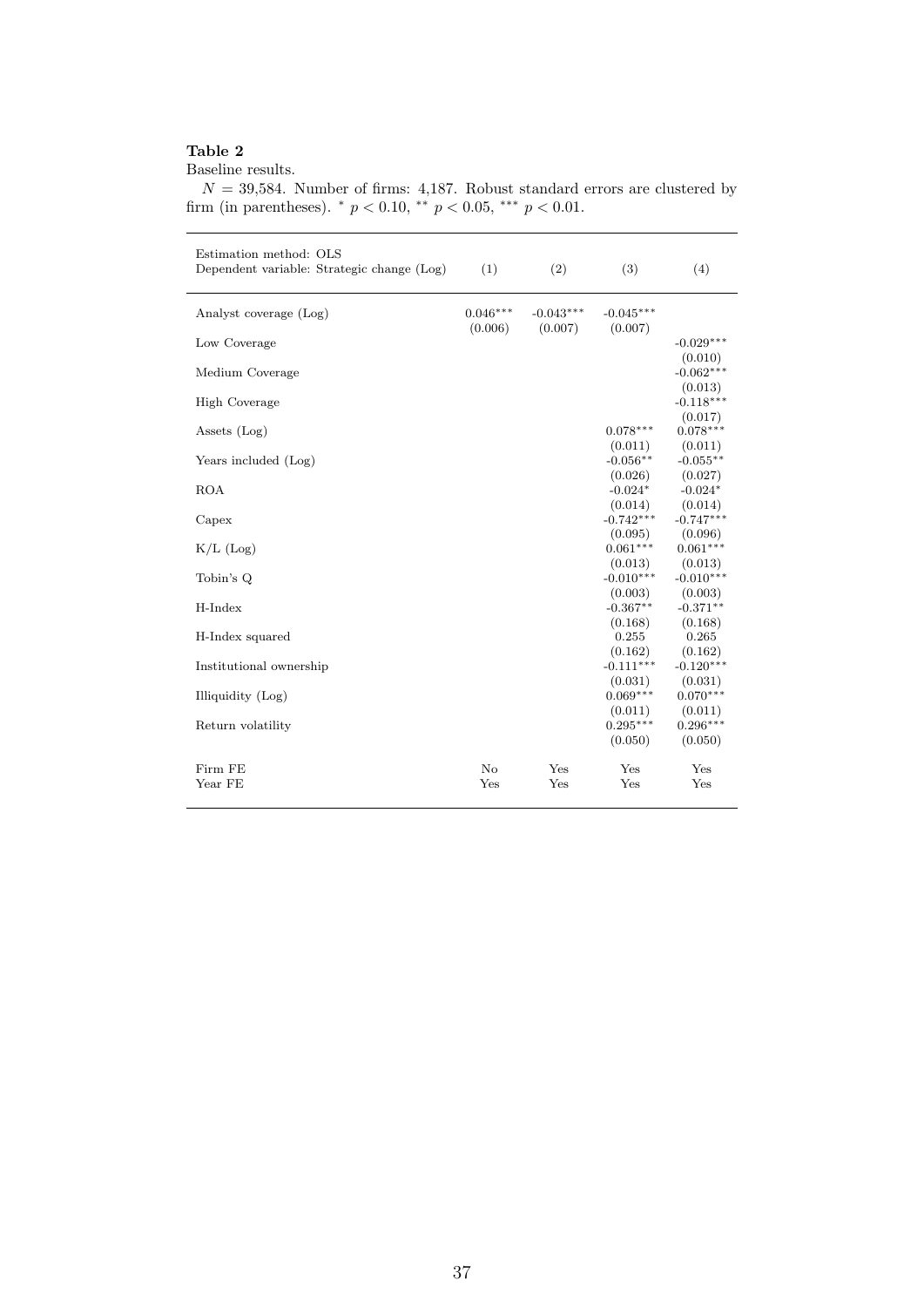<span id="page-38-0"></span>Alternative dependent variables: Different lag structures and strategic deviation.

Robust standard errors are clustered by firm (in parentheses).  $* p < 0.10, ** p < 0.05, **$  $p < 0.01.$ 

| Dependent variable      | Panel A: Strategic change (Log) |             |             | Panel B: Strategic deviation (Log) |             |             |             |  |  |  |  |  |
|-------------------------|---------------------------------|-------------|-------------|------------------------------------|-------------|-------------|-------------|--|--|--|--|--|
| Strategic dimensions    | 6                               | 3           | 3           | 6                                  | 6           | 3           | 3           |  |  |  |  |  |
| Time lag                | $t+2$                           | $t+1$       | $t+2$       | $t+1$                              | $t+2$       | $t+1$       | $t+2$       |  |  |  |  |  |
| Estimation method: OLS  | (1)                             | (2)         | (3)         | (4)                                | (5)         | (6)         | (7)         |  |  |  |  |  |
| Analyst coverage (Log)  | $-0.051***$                     | $-0.047***$ | $-0.050***$ | $-0.064***$                        | $-0.058***$ | $-0.064***$ | $-0.048**$  |  |  |  |  |  |
|                         | (0.007)                         | (0.007)     | (0.008)     | (0.019)                            | (0.018)     | (0.020)     | (0.019)     |  |  |  |  |  |
| Assets $(Log)$          | $0.076***$                      | $0.087***$  | $0.085***$  | $-0.058**$                         | $-0.064**$  | $-0.062**$  | $-0.081***$ |  |  |  |  |  |
|                         | (0.012)                         | (0.012)     | (0.013)     | (0.029)                            | (0.028)     | (0.032)     | (0.030)     |  |  |  |  |  |
| Years included (Log)    | $-0.054*$                       | $-0.070**$  | $-0.070**$  | $-0.199**$                         | $-0.200***$ | $-0.135$    | $-0.216**$  |  |  |  |  |  |
|                         | (0.030)                         | (0.029)     | (0.032)     | (0.080)                            | (0.077)     | (0.085)     | (0.084)     |  |  |  |  |  |
| <b>ROA</b>              | $-0.039**$                      | $-0.017$    | $-0.034**$  | $-0.062$                           | $-0.118$    | $-0.046$    | $-0.074$    |  |  |  |  |  |
|                         | (0.018)                         | (0.015)     | (0.015)     | (0.054)                            | (0.095)     | (0.052)     | (0.079)     |  |  |  |  |  |
| Capex                   | $-0.737***$                     | $-0.740***$ | $-0.748***$ | $-0.380*$                          | $-0.098$    | $-0.175$    | $-0.181$    |  |  |  |  |  |
|                         | (0.104)                         | (0.094)     | (0.106)     | (0.228)                            | (0.221)     | (0.235)     | (0.232)     |  |  |  |  |  |
| $K/L$ (Log)             | $0.071***$                      | $0.074***$  | $0.086***$  | 0.018                              | 0.035       | $-0.021$    | 0.029       |  |  |  |  |  |
|                         | (0.013)                         | (0.013)     | (0.014)     | (0.031)                            | (0.030)     | (0.032)     | (0.031)     |  |  |  |  |  |
| Tobin's Q               | $-0.011***$                     | $-0.009***$ | $-0.011***$ | $0.041***$                         | $0.034***$  | $0.034***$  | $0.027***$  |  |  |  |  |  |
|                         | (0.003)                         | (0.003)     | (0.003)     | (0.009)                            | (0.010)     | (0.009)     | (0.010)     |  |  |  |  |  |
| H-Index                 | $-0.325*$                       | $-0.332*$   | $-0.381*$   | $-0.956*$                          | $-0.919*$   | $-1.210**$  | $-0.965*$   |  |  |  |  |  |
|                         | (0.190)                         | (0.180)     | (0.203)     | (0.543)                            | (0.524)     | (0.574)     | (0.564)     |  |  |  |  |  |
| H-Index squared         | 0.219                           | 0.194       | 0.279       | $1.199**$                          | $1.128**$   | $1.439**$   | $1.180**$   |  |  |  |  |  |
|                         | (0.191)                         | (0.178)     | (0.203)     | (0.557)                            | (0.547)     | (0.579)     | (0.582)     |  |  |  |  |  |
| Institutional ownership | $-0.120***$                     | $-0.120***$ | $-0.130***$ | 0.095                              | 0.064       | 0.095       | 0.056       |  |  |  |  |  |
|                         | (0.034)                         | (0.033)     | (0.036)     | (0.080)                            | (0.078)     | (0.083)     | (0.082)     |  |  |  |  |  |
| Illiquidity (Log)       | $0.077***$                      | $0.076***$  | $0.081***$  | 0.049                              | 0.035       | 0.047       | 0.045       |  |  |  |  |  |
|                         | (0.012)                         | (0.012)     | (0.013)     | (0.032)                            | (0.031)     | (0.032)     | (0.033)     |  |  |  |  |  |
| Return volatility       | $0.324***$                      | $0.327***$  | $0.362***$  | $0.466***$                         | $0.424***$  | $0.353***$  | $0.267**$   |  |  |  |  |  |
|                         | (0.055)                         | (0.051)     | (0.058)     | (0.128)                            | (0.117)     | (0.127)     | (0.121)     |  |  |  |  |  |
| Firm FE                 | Yes                             | Yes         | Yes         | Yes                                | Yes         | Yes         | Yes         |  |  |  |  |  |
| Year FE                 | Yes                             | Yes         | Yes         | Yes                                | Yes         | Yes         | Yes         |  |  |  |  |  |
| $\cal N$                | 31,843                          | 39,584      | 31,843      | 39,584                             | 31,843      | 39,584      | 31,843      |  |  |  |  |  |
| Firms                   | 3,541                           | 4,187       | 3,541       | 4,187                              | 3,541       | 4,187       | 3,541       |  |  |  |  |  |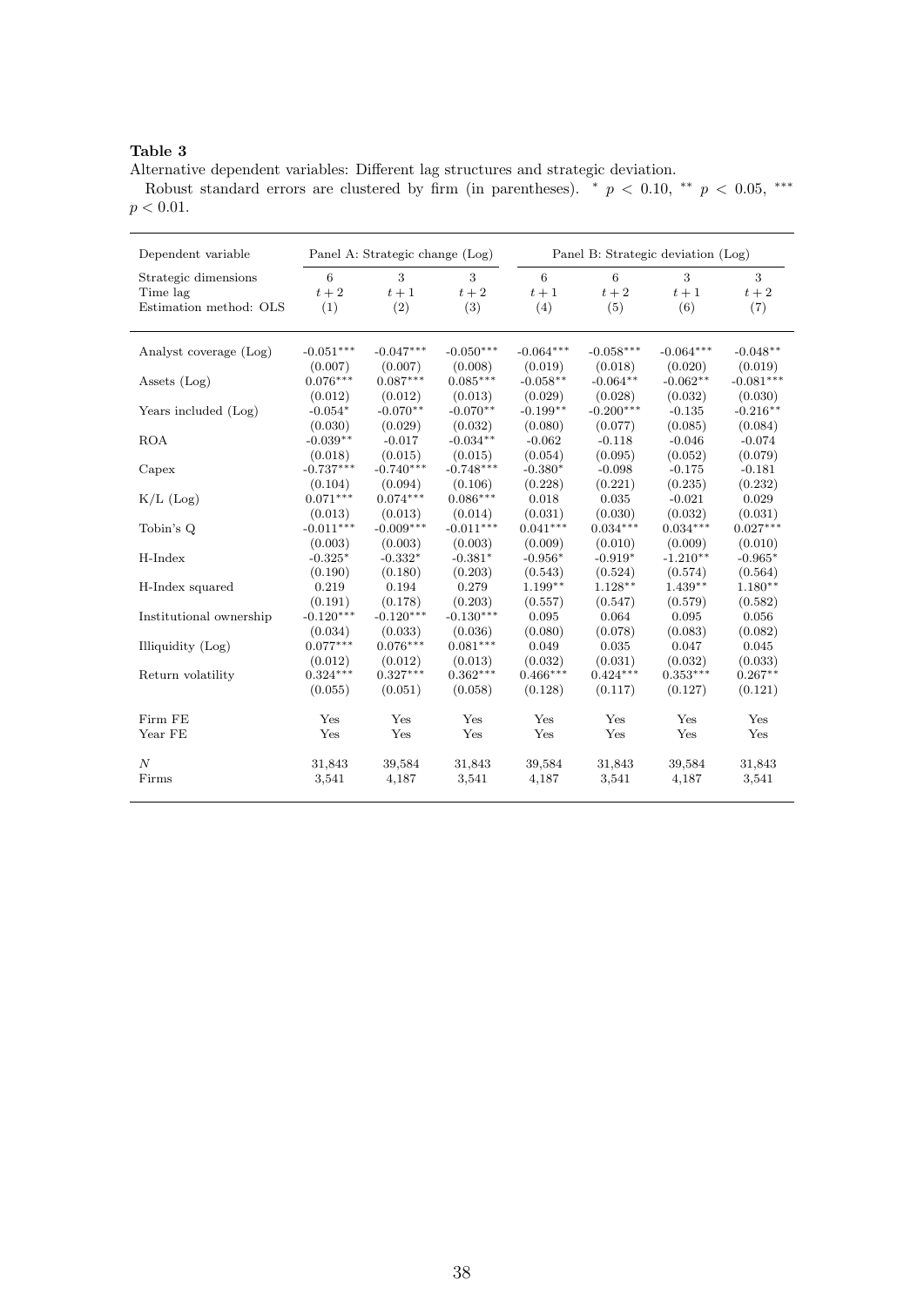<span id="page-39-0"></span>Miscellaneous robustness tests.

Robust standard errors are clustered by firm (in parentheses).  $*$  p < 0.10, \*\*  $p < 0.05$ , \*\*\*  $p < 0.01$ .

| Sample<br>Estimation method: OLS<br>Dependent variable: Strategic change (Log) | S&P 500<br>(1) | Excluding<br>crisis<br>(2) | Positive<br>coverage<br>(3) | Residual<br>coverage<br>(4) |
|--------------------------------------------------------------------------------|----------------|----------------------------|-----------------------------|-----------------------------|
| Analyst coverage (Log)                                                         | $-0.037***$    | $-0.053***$                | $-0.087***$                 |                             |
|                                                                                | (0.011)        | (0.009)                    | (0.012)                     |                             |
| Residual coverage                                                              |                |                            |                             | $-0.039***$                 |
|                                                                                |                |                            |                             | (0.007)                     |
| Assets $(Log)$                                                                 | $-0.032$       | $0.069***$                 | $0.079***$                  | $0.059***$                  |
|                                                                                | (0.027)        | (0.014)                    | (0.013)                     | (0.011)                     |
| Years included (Log)                                                           | $-0.027$       | $-0.040$                   | $-0.058**$                  | $-0.082***$                 |
|                                                                                | (0.084)        | (0.035)                    | (0.028)                     | (0.031)                     |
| <b>ROA</b>                                                                     | $-0.119$       | $-0.003$                   | $-0.053*$                   | $-0.039$                    |
|                                                                                | (0.076)        | (0.013)                    | (0.031)                     | (0.027)                     |
| Capex                                                                          | $-0.662**$     | $-0.782***$                | $-0.724***$                 | $-0.747***$                 |
|                                                                                | (0.290)        | (0.146)                    | (0.109)                     | (0.092)                     |
| $K/L$ (Log)                                                                    | $-0.000$       | $0.063***$                 | $0.048***$                  | $0.057***$                  |
|                                                                                | (0.033)        | (0.016)                    | (0.014)                     | (0.014)                     |
| Tobin's Q                                                                      | $-0.010**$     | $-0.013**$                 | $-0.006**$                  | $-0.010***$                 |
|                                                                                | (0.005)        | (0.006)                    | (0.003)                     | (0.003)                     |
| H-Index                                                                        | $-0.258$       | $-0.469**$                 | $-0.387**$                  | $-0.394**$                  |
|                                                                                | (0.319)        | (0.202)                    | (0.183)                     | (0.172)                     |
| H-Index squared                                                                | 0.184          | $0.377*$                   | 0.258                       | $0.306*$                    |
|                                                                                | (0.271)        | (0.195)                    | (0.171)                     | (0.170)                     |
| Institutional ownership                                                        | 0.110          | $-0.105***$                | $-0.096***$                 | $-0.102***$                 |
|                                                                                | (0.078)        | (0.038)                    | (0.034)                     | (0.033)                     |
| Illiquidity (Log)                                                              | 0.029          | $0.074***$                 | $0.056***$                  | $0.073***$                  |
|                                                                                | (0.033)        | (0.015)                    | (0.012)                     | (0.012)                     |
| Return volatility                                                              | $0.416**$      | $0.343***$                 | $0.314***$                  | $0.325***$                  |
|                                                                                | (0.199)        | (0.082)                    | (0.060)                     | (0.053)                     |
| Firm FE                                                                        | Yes            | Yes                        | Yes                         | Yes                         |
| Year FE                                                                        | Yes            | Yes                        | Yes                         | Yes                         |
|                                                                                |                |                            |                             |                             |
| $\overline{N}$                                                                 | 7,146          | 23,156                     | 33,260                      | 39,584                      |
| Firms                                                                          | 663            | 3,864                      | 3,884                       | 4,187                       |
|                                                                                |                |                            |                             |                             |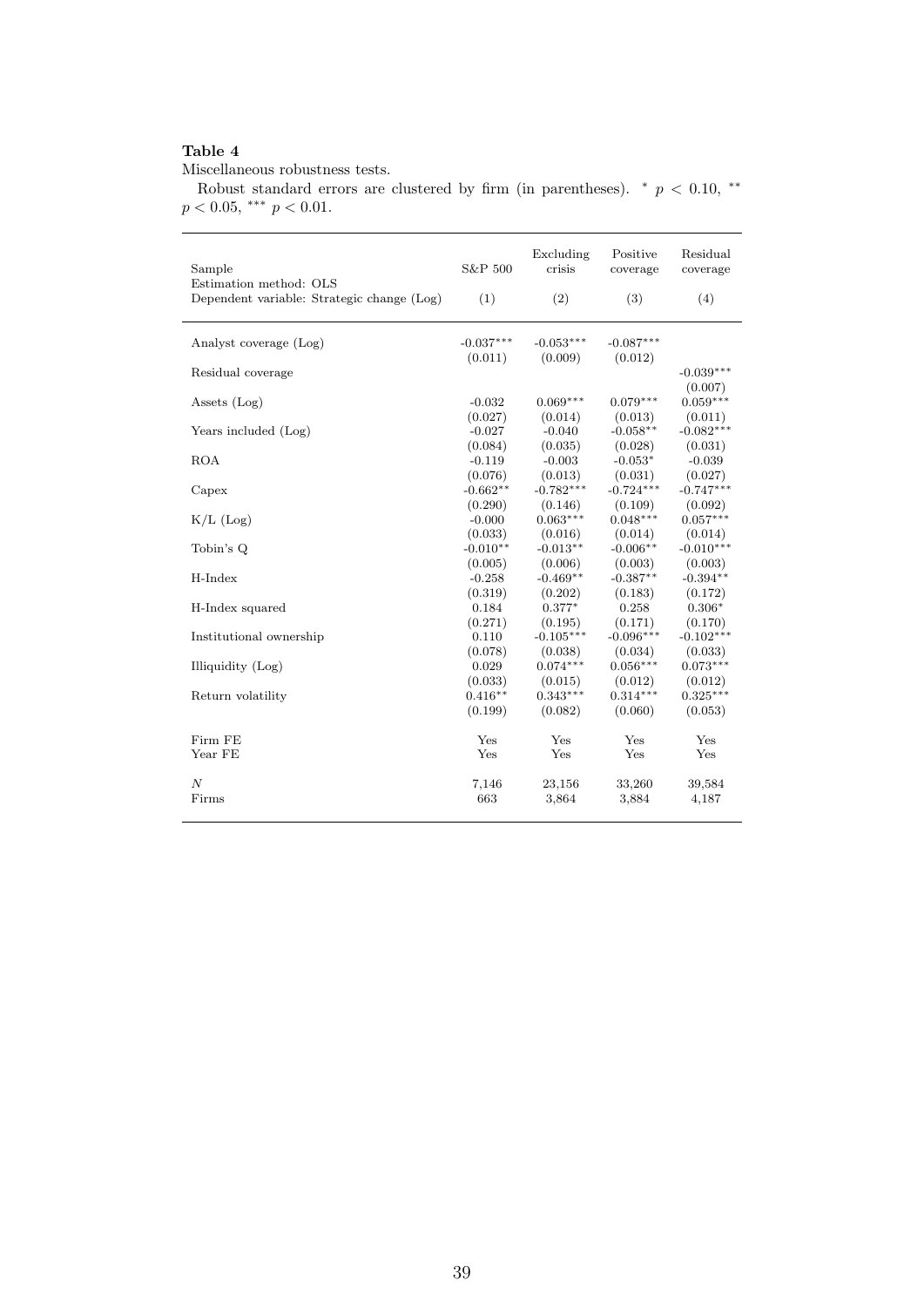| ۱O |  |
|----|--|
| Φ  |  |
| o  |  |
| ದ  |  |

Table 5<br>Controlling for endogeneity: Difference-in-differences estimation.<br>Robust standard errors are clustered by firm (in parentheses). \*  $p < 0.10$ . \*\*  $p < 0.05$ . \*\*\*  $p < 0.01$ . Controlling for endogeneity: Difference-in-differences estimation.

<span id="page-40-0"></span>

|                                                                                                  |                                                                          |                                                                                  |                                                                                                     | Panel A: Basic matching                                                                                         |                                                                            |                                                                                  |                                                       |                                                                                | Panel C: Matched sample                                                       |                                         |                                                                       |
|--------------------------------------------------------------------------------------------------|--------------------------------------------------------------------------|----------------------------------------------------------------------------------|-----------------------------------------------------------------------------------------------------|-----------------------------------------------------------------------------------------------------------------|----------------------------------------------------------------------------|----------------------------------------------------------------------------------|-------------------------------------------------------|--------------------------------------------------------------------------------|-------------------------------------------------------------------------------|-----------------------------------------|-----------------------------------------------------------------------|
| Sample                                                                                           | $_{\rm{Full}}$                                                           | Full<br>Strategic                                                                | $\begin{array}{c} \mbox{Full} \\ \mbox{Strategies} \\ \mbox{Change} \\ \mbox{(Log)} \\ \end{array}$ | $\begin{array}{c} \mbox{Full}\\ \mbox{Strategies}\\ \mbox{Change}\\ \mbox{Change}\\ \mbox{(Log)}\\ \end{array}$ | Coverage<br>Strategic<br>Initial<br>$_{\rm Low}$                           | Strategic<br>Coverage<br>$_{\rm High}^{\rm High}$                                | Mean<br>Treated<br>$_{\rm{Full}}$                     | $\begin{array}{c} \text{Mean} \\ \text{Control} \end{array}$<br>$_{\rm{Full}}$ | Mean<br>Diff.<br>Full                                                         | $_{\rm{Full}}$                          | Full<br>Strategic                                                     |
| Estimation method: OLS<br>Dependent variable                                                     | $\begin{array}{c} \text{Analysis} \\ \text{coverage} \\ (1) \end{array}$ | $\begin{array}{c} \mathrm{Change} \\ \mathrm{(Log)} \\ \mathrm{(2)} \end{array}$ |                                                                                                     |                                                                                                                 | $\begin{array}{c} \text{Change} \\ \text{(Log)} \\ \text{(5)} \end{array}$ | $\begin{array}{c} \mathrm{Change} \\ \mathrm{(Log)} \\ \mathrm{(6)} \end{array}$ | $\widehat{C}$                                         | $\circledast$                                                                  | $\textcircled{\scriptsize{0}}$                                                | $t\mbox{-value} \atop (10)$             | $\begin{array}{c} \rm{Change} \\ \rm{(Log)} \\ \rm{(11)} \end{array}$ |
| Treated x Post                                                                                   | $-1.224***$<br>(0.232)                                                   | $0.054***$<br>(0.019)                                                            | $0.050***$<br>(0.018)                                                                               | $0.051***$<br>(0.019)                                                                                           | $0.104**$<br>(0.044)                                                       | $-0.002$<br>(0.017)                                                              |                                                       |                                                                                |                                                                               |                                         | $0.052**$<br>(0.024)                                                  |
| Matching variables:<br>Analyst coverage<br>Return volatility<br>Assets (Log)<br>Tobin's Q<br>ROA |                                                                          |                                                                                  |                                                                                                     |                                                                                                                 |                                                                            |                                                                                  | $7.827$<br>0.015<br>0.118<br>2.118<br>0.131<br>11.684 | $7.735$<br>0.018<br>0.194<br>0.126<br>11.779                                   | $\begin{array}{c} 0.092 \\ -0.003 \\ 0.076 \\ 0.005 \\ -0.095 \\ \end{array}$ | $1.21$<br>$-0.35$<br>$-1.04$<br>$-1.37$ |                                                                       |
| Event FE<br>Controls<br>Firm FE<br>Year FE                                                       | $2888$                                                                   | 2888                                                                             | <b>Page</b><br>Page<br>Page                                                                         | Yes X<br>Yes<br>Yes                                                                                             | $Y^8$ $X^8$<br>$Y^8$<br>$Y^8$                                              | yes<br>Yes<br>Yes                                                                |                                                       |                                                                                |                                                                               |                                         | $2888$<br>$X88$                                                       |
| Firms<br>ζ                                                                                       | $\frac{97,644}{1,896}$                                                   | $\frac{97,644}{1,896}$                                                           | $\begin{array}{c} 97,644 \\ 1,896 \end{array}$                                                      | $\begin{array}{c} 97,644 \\ 1,896 \end{array}$                                                                  | 48,848<br>974                                                              | $\frac{48,796}{1,420}$                                                           | 863<br>724                                            | $2,568$<br>1,304                                                               |                                                                               |                                         | 13,672<br>2,027                                                       |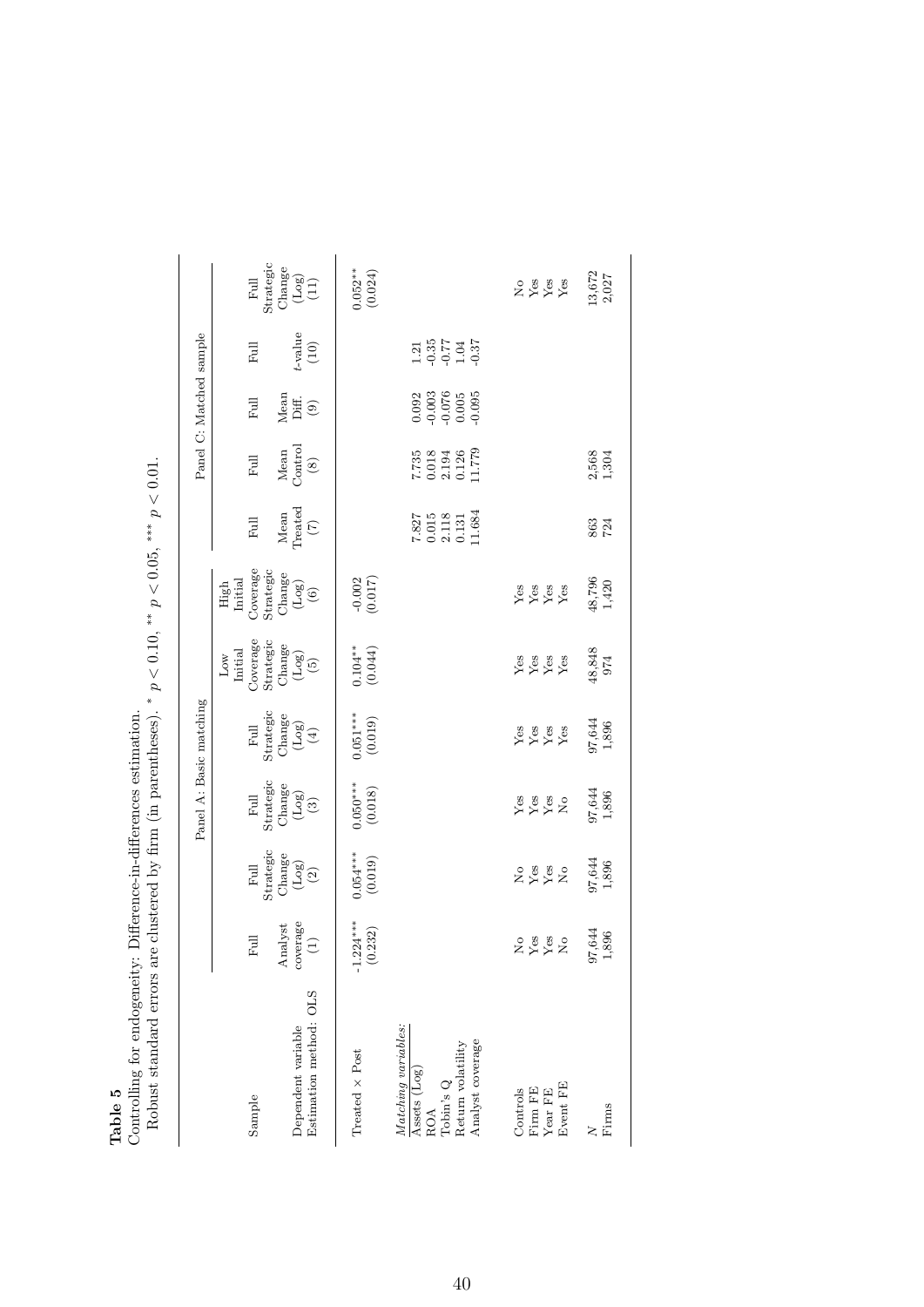<span id="page-41-0"></span>Baseline results: Allowing the analyst coverage effect to vary with firm transparency. Robust standard errors are clustered by firm (in parentheses).  $*$  p < 0.10,  $*$ <sup>\*</sup> p < 0.05, \*\*\* p < 0.01.

| Estimation method: OLS<br>Dependent variable: Strategic change (Log) | (1)         | (2)         | (3)         | (4)         | (5)         | (6)         |
|----------------------------------------------------------------------|-------------|-------------|-------------|-------------|-------------|-------------|
| Analyst coverage (Log)                                               |             | $-0.004**$  |             |             |             |             |
| $\times$ Governance index                                            |             | (0.002)     |             |             |             |             |
| Analyst coverage (Log)                                               |             |             |             | $0.047**$   |             |             |
| $\times$ Reporting frequency (Log)                                   |             |             |             | (0.021)     |             |             |
| Analyst coverage (Log)                                               |             |             |             |             |             | $-0.043**$  |
| $\times$ Reporting quality                                           |             |             |             |             |             | (0.021)     |
| Governance index                                                     | 0.005       | $0.008**$   |             |             |             |             |
|                                                                      | (0.003)     | (0.004)     |             |             |             |             |
| Earnings Guidance (Log)                                              |             |             | 0.003       | $-0.027*$   |             |             |
|                                                                      |             |             | (0.013)     | (0.014)     |             |             |
| Reporting quality                                                    |             |             |             |             | $-0.006$    | 0.026       |
|                                                                      |             |             |             |             | (0.015)     | (0.022)     |
| Analyst coverage (Log)                                               | $-0.041***$ | $-0.039***$ | $-0.056**$  | $-0.064***$ | $-0.046***$ | $-0.042***$ |
|                                                                      | (0.009)     | (0.009)     | (0.024)     | (0.024)     | (0.007)     | (0.007)     |
| Assets $(Log)$                                                       | $0.029*$    | 0.026       | 0.025       | 0.026       | $0.072***$  | $0.072***$  |
|                                                                      | (0.017)     | (0.017)     | (0.027)     | (0.027)     | (0.011)     | (0.011)     |
| Years included (Log)                                                 | $-0.051$    | $-0.048$    | 0.107       | 0.111       | $-0.044$    | $-0.045$    |
|                                                                      | (0.043)     | (0.043)     | (0.075)     | (0.075)     | (0.028)     | (0.028)     |
| <b>ROA</b>                                                           | $-0.094**$  | $-0.097**$  | $-0.055$    | $-0.055$    | $-0.012$    | $-0.036$    |
|                                                                      | (0.040)     | (0.040)     | (0.055)     | (0.055)     | (0.016)     | (0.022)     |
| Capex                                                                | $-0.748***$ | $-0.746***$ | $-1.063***$ | $-1.071***$ | $-0.682***$ | $-0.676***$ |
|                                                                      | (0.156)     | (0.157)     | (0.192)     | (0.193)     | (0.101)     | (0.101)     |
| $K/L$ (Log)                                                          | 0.016       | 0.016       | 0.029       | 0.027       | $0.054***$  | $0.053***$  |
|                                                                      | (0.019)     | (0.019)     | (0.025)     | (0.025)     | (0.014)     | (0.014)     |
| Tobin's Q                                                            | $-0.015***$ | $-0.014***$ | $-0.013*$   | $-0.013*$   | $-0.009***$ | $-0.009***$ |
|                                                                      | (0.005)     | (0.005)     | (0.008)     | (0.008)     | (0.003)     | (0.003)     |
| H-Index                                                              | $-0.406*$   | $-0.395*$   | $-0.825**$  | $-0.811**$  | $-0.353*$   | $-0.355*$   |
|                                                                      | (0.229)     | (0.228)     | (0.412)     | (0.409)     | (0.187)     | (0.187)     |
| H-Index squared                                                      | 0.247       | 0.240       | $0.644*$    | 0.635       | 0.294       | 0.295       |
|                                                                      | (0.207)     | (0.205)     | (0.390)     | (0.391)     | (0.201)     | (0.201)     |
| Institutional ownership                                              | $-0.017$    | $-0.015$    | 0.049       | 0.055       | $-0.101***$ | $-0.100***$ |
|                                                                      | (0.042)     | (0.041)     | (0.093)     | (0.094)     | (0.033)     | (0.033)     |
| Illiquidity (Log)                                                    | $0.043**$   | $0.044**$   | 0.054       | $0.055*$    | $0.074***$  | $0.073***$  |
|                                                                      | (0.018)     | (0.018)     | (0.034)     | (0.034)     | (0.012)     | (0.012)     |
| Return volatility                                                    | $0.260***$  | $0.266***$  | $0.231*$    | 0.221       | $0.271***$  | $0.271***$  |
|                                                                      | (0.088)     | (0.089)     | (0.140)     | (0.139)     | (0.049)     | (0.049)     |
|                                                                      |             |             |             |             |             |             |
| Firm FE                                                              | Yes         | Yes         | Yes         | Yes         | Yes         | Yes         |
| Year FE                                                              | Yes         | Yes         | Yes         | Yes         | Yes         | Yes         |
| $\boldsymbol{N}$                                                     | 19,570      | 19,570      | 7,447       | 7,447       | 33,304      | 33,304      |
| Firms                                                                | 2,121       | 2,121       | 1,518       | 1,518       | 4,076       | 4,076       |
|                                                                      |             |             |             |             |             |             |